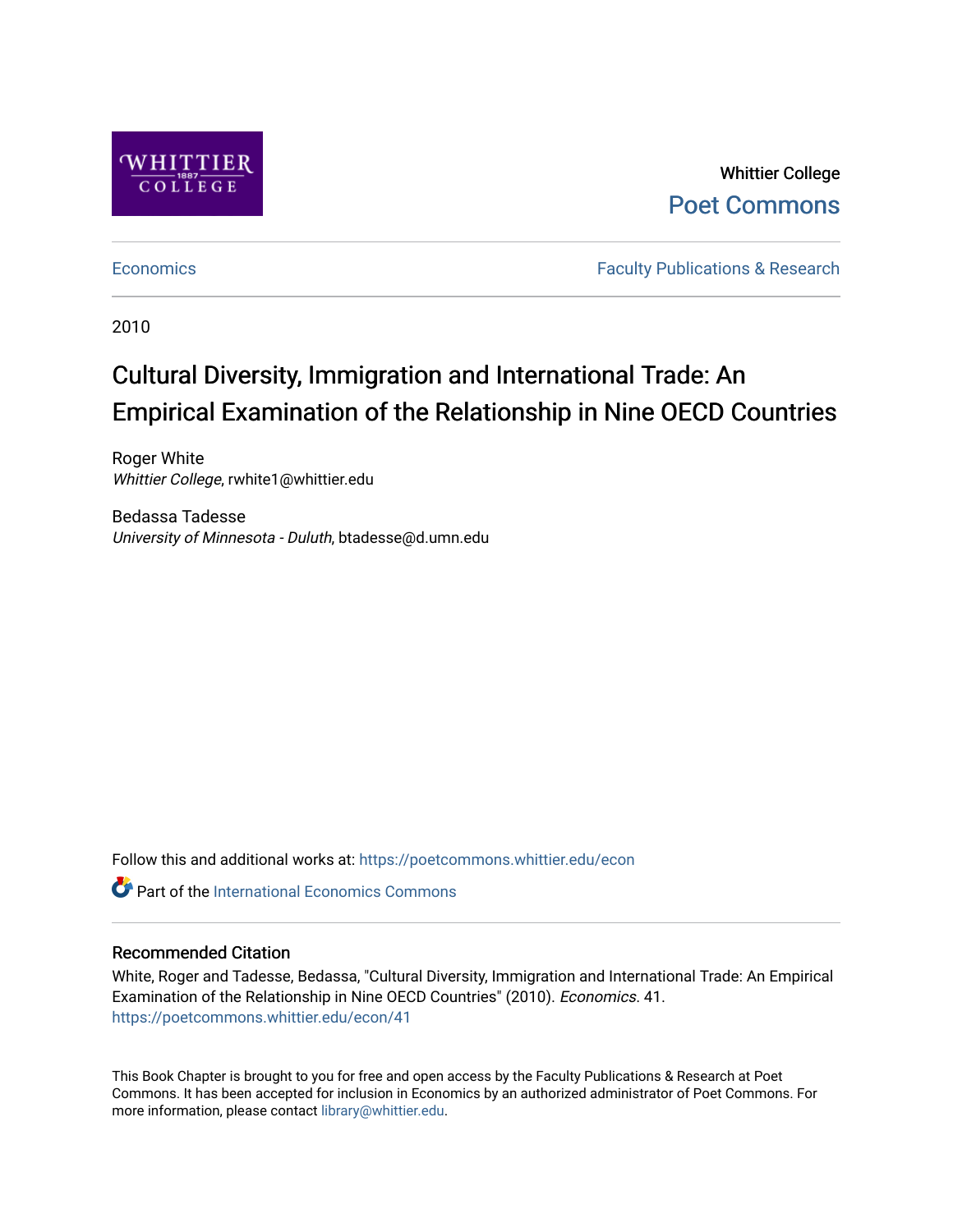*Chapter 3*

l

# **CULTURAL DIVERSITY, IMMIGRANTS AND INTERNATIONAL TRADE: AN EMPIRICAL EXAMINATION OF THE RELATIONSHIP IN NINE OECD COUNTRIES**

*Roger White<sup>1</sup>† and Bedassa Tadesse‡<sup>2</sup>* <sup>1</sup>Department of Economics, Franklin and Marshall College  $2D$ epartment of Economics, University of Minnesota – Duluth

#### **ABSTRACT**

Employing a variant of the standard gravity equation and data from nine OECD immigrant host countries and 67 trading partners for the years 1996-2001, we examine the immigrant-trade relationship. Particular emphasis is placed on the potential influences of host country cultural diversity and host-home cultural distance. Data from the World Values Surveys and the European Values Surveys are used to calculate the cultural distances between immigrants' host and home countries. Cultural distance is taken to be a proxy measure for the extent to which immigrants' host countries are culturally divergent from their home countries. To estimate the cultural diversity of each host country's population during our reference period, we calculate Simpson Index of Diversity values. We find that greater cultural differences inhibit both host country imports and exports, with imports seemingly affected to a greater extent. We also observe that immigrants increase trade flows, perhaps by exploiting superior information regarding host country markets (relative to their home country counterparts) and home country markets (relative to their host country counterparts) and/or by acting as conduits that bridge cultural differences between their host and home countries. Greater cultural diversity within the host country population is found to be positively correlated with the estimated proportional influences of immigrants on trade. Our findings imply that immigrants play greater roles in facilitating international trade than is generally discussed in the literature:

<sup>†</sup> Corresponding author: Email: roger.white@fandm.edu. Address: 415 Harrisburg Pike, Lancaster, PA 17603 USA. Phone: (717) 291-3920. Fax: (717) 291-4369.

<sup>‡</sup> Email: btadesse@d.umn.edu. Address: 165 SBE, Department of Economics, Duluth, MN 55812 USA. Phone: (218) 726-8365. Fax: (218) 726-6905.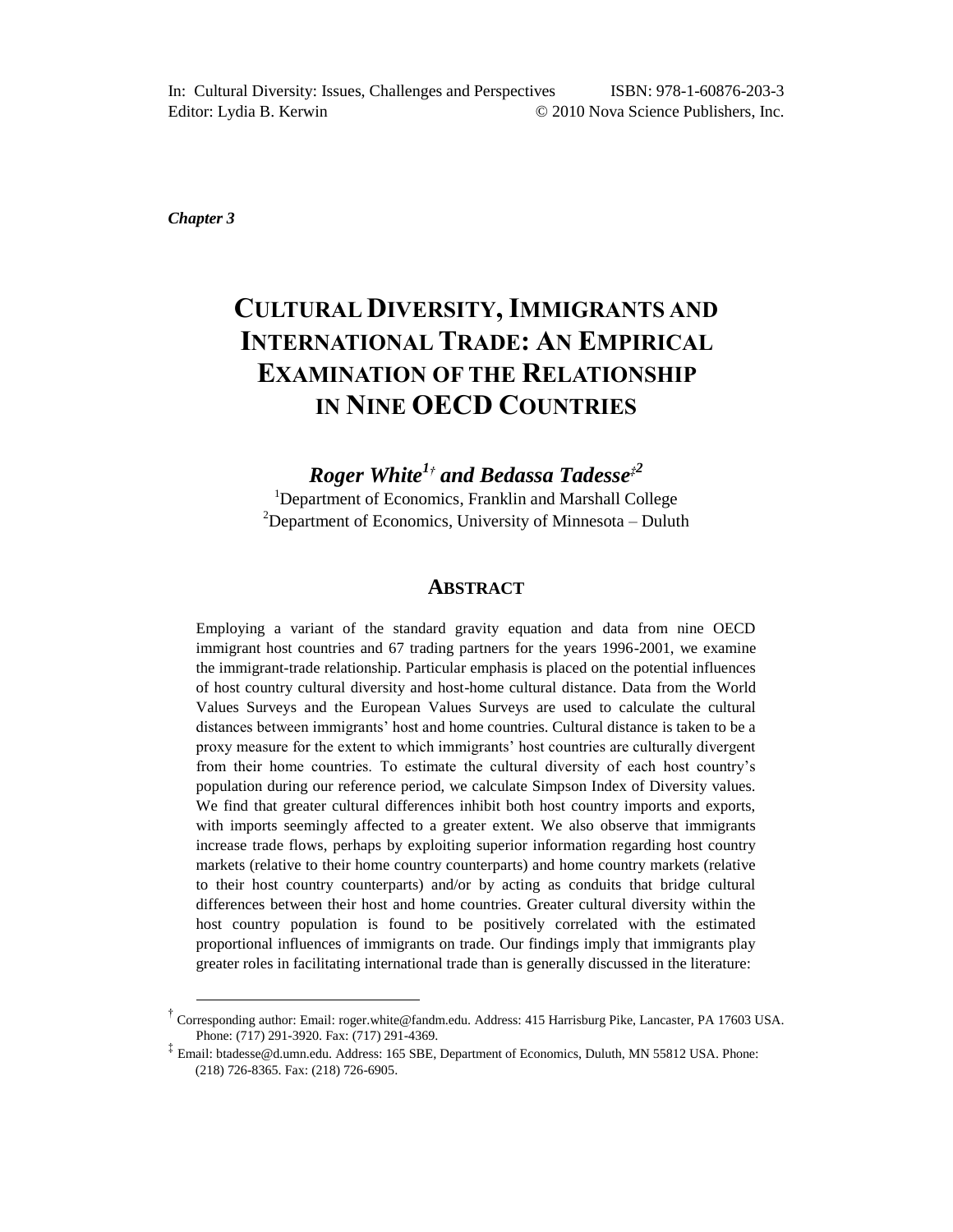fully or partially offsetting the influences of the lack of trust and commitments that may correspond with greater cultural differences between potential trading partners.

### **INTRODUCTION**

A voluminous literature has emerged that relates immigration and bilateral trade between immigrants' host and home countries. That trade confers benefits to both exporting and importing economies underscores the importance of this relationship. The corresponding policy relevance is emphasized by the fact that the public and political discussions of immigration policy are frequently contentious and vigorously debated. As pronounced cultural differences between trading partners can complicate interactions, hinder the development of rapport and trust and inhibit trade flows, we consider a relationship between immigration, cultural distance, cultural diversity and trade between immigrants' host and home countries. Employing data on immigration and trade for nine OECD host countries and 67 immigrant home countries, we examine variation in the immigrant-trade relationship across these host countries as well as the potential influences of host country cultural diversity and cultural distance, which has been found in prior studies to be detrimental to international trade flows. In doing so, we extend the related literature, inform the public and political discussions of immigration and, potentially, provide information that benefits policy formulation.

Previous studies have reported that immigrants exert positive influences on their host countries' trade with their respective home countries. The effects of immigrants are assumed to increase trade through two broad channels. If immigrants arrive in the host country to find desired home country products or reasonable substitutes are unavailable, they may increase host country imports from their respective home countries. White (2007a) refers to this as a "transplanted home bias" effect. Related to this effect is the possibility that immigrants' consumption exposes native-born residents and immigrants from other countries who reside in the host country to home country products. This would potentially lead to a consumption spillover effect as these individuals begin to also consume the home country products. If so, then the host country's imports from the immigrants' home countries would increase further.

Immigrants may also possess knowledge of home country markets or of host country characteristics that, if successfully exploited, increases trade flows. Dunlevy (2006) labels this effect the "information bridge hypothesis". Greenaway et al. (2007) posit that the effect is a combination of a "cultural bridge" and an "enforcement bridge". For instance, immigrants' knowledge of home country customs and expected business practices may overcome information asymmetries associated with cultural differences. Connections to home country business networks may also permit immigrants to transmit information regarding future business opportunities or to deter opportunistic behavior through a form of reputationenforcement (Rauch and Watson, 2002; Rauch and Trindade, 2002; and Rauch, 2001 and 1999). Effectively, this channel involves immigrants acting to reduce trade-related transaction costs. Bryant et al. (2004) liken the expected abilities of immigrants to act as tradeintermediaries to the influence of reductions in shipping costs that are attributable to technological improvements. In both cases, the cost of trading falls and, thus, more trade would be expected to occur.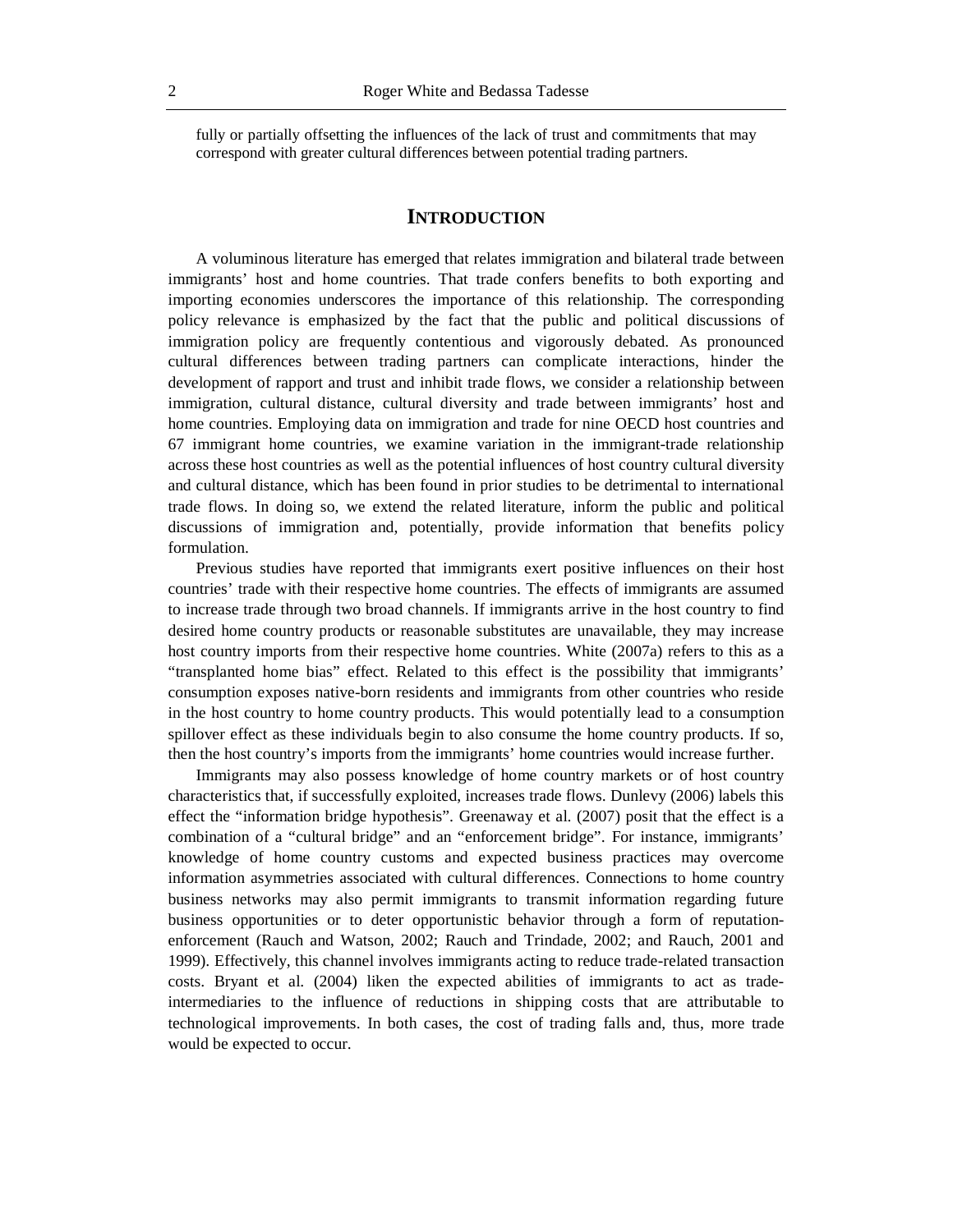A closer look at Greenaway et al.'s (2007) description of the channels through which immigrants affect trade between their home and host countries leads to three important questions that are relevant for social and economic policy formulation. First, does cultural diversity (i.e., disparities or, more specifically, cultural distance) between immigrants' host and home countries inhibit international trade? Second, if it does inhibit trade, then do immigrants counter the effects of cultural differences? Third, does cultural diversity within the immigrants' host countries affect the abilities of immigrants to offset any trade-inhibiting effects of cultural differences and, thus, to increase trade? With the exception of the work by Tadesse and White (2007; 2008a; 2008b) and White and Tadesse (2008a), which we review in the next section, the available literature does not address these questions.

We hypothesize that immigrants increase trade through transplanted home bias effects and via information bridge channels; however, greater cultural distance between their host and home countries may hinder trade flows. We also expect the relative influences of immigrants and cultural differences on host-home country trade flows to vary across host countries that differ in the extents to which their populations are culturally diverse. Defining a nation's culture as an amalgam of its population's shared habits and traditions, learned beliefs and customs, attitudes, norms and values, it follows that cultural dissimilarity would correspond with host-home country social/institutional dissimilarity and/or information asymmetries and that immigrants may prove capable of offsetting, in whole or in part, the expected trade-inhibiting effects of cultural differences. Further, we anticipate a positive relationship between immigrant-trade links and the diversity of a host country since, in a more culturally diverse host country, the population is likely more receptive to the introduction of home country products. This implies that greater cultural diversity may correspond with larger consumption spillover effects. Similarly, greater diversity within the host country may better enable immigrants to fully exercise their knowledge of and connections to their home countries; thus, increasing the probability that immigrants increase host-home country trade by acting as trade-intermediaries.

To address our research questions, we employ data on immigration and trade practices of nine culturally and economically heterogeneous OECD host countries with 67 immigrant origin (i.e., home) countries during the years 1996-2001. We use data from the World Values Surveys (WVS) and the European Values Surveys (EVS) (Inglehart et al., 2004; Hagenaars et al., 2003) to calculate the cultural distances between immigrants' host and home countries. The surveys provide data from representative national samples that pertain to a broad and varying set of topics related to economics, politics, religion, sexual behavior, gender roles, family values, communal identities, civic engagement, ethical concerns, environmental protection, and scientific and technological progress (Inglehart et al., 2004). The cultural distance variable is a proxy for the extent to which immigrants' host countries are divergent (culturally) from their home countries. We calculate Simpson Index of Diversity values to estimate the cultural diversity of each host country's population during our reference period.

Our empirical analysis emulates prior studies of the immigrant-trade relationship and employs a variant of the standard gravity equation. Results from our empirical model indicate that with considerable variation across host countries, immigrants generally increase host country imports from and exports to their respective home countries. More importantly, our study shows that greater cultural differences between host and home countries inhibits both host country imports and exports, with imports seemingly affected to a greater extent. We also observe that immigrants increase trade flows, perhaps by exploiting superior information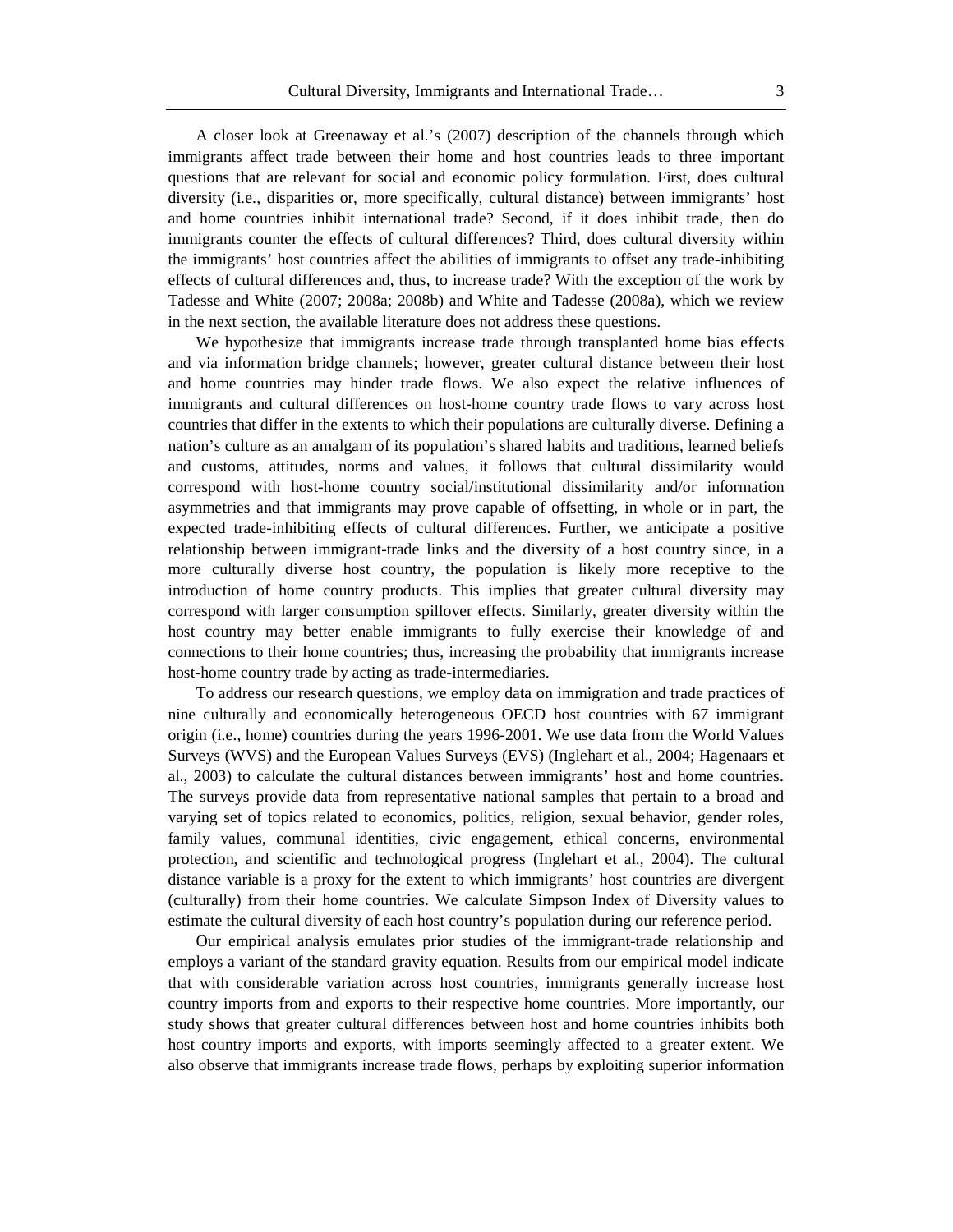regarding host country markets (relative to their home country counterparts) and home country markets (relative to their host country counterparts) and by acting as conduits that bridge cultural differences between their host and home countries. This finding implies that immigrants play greater roles in facilitating international trade than is generally discussed in the literature: fully or partially offsetting the influences of the lack of trust and commitments that may correspond with greater cultural differences between potential trading partners.

Greater cultural diversity within the host country population is found to be positively correlated with the estimated proportional influences of immigrants on trade. Accordingly, among the host countries included in our study, the magnitudes of immigrant-trade links for Denmark, the Netherlands and Norway tend to be below-average when compared to the remaining host economies in our sample. Each of these countries has fewer immigrants as a share of their populations and the Simpson Index of Diversity shows that these host countries' populations are less culturally diverse than are the other host economies in our study. To the contrary, estimated immigrant-trade links are significantly larger for Australia, Canada, Germany, Sweden and the United States. In this later group of host countries, immigrants comprise greater shares of the populations and these countries' populations are relatively more diverse. The relationship between the cultural diversity of host country populations and the immigrant-trade link is not entirely straightforward, however. Estimated immigrant-trade links for Italy, for example, are often relatively high in magnitude although the Italian population is neither large nor particularly diverse.

The chapter proceeds as follows. In the next section, we review the related literature, placing emphasis on prior studies that involve the host countries in our data and those which consider the influence of cultural distance on trade flows. This is followed by presentation of the empirical specification and details regarding the data and variable construction. We then introduce our measure of cultural distance, discuss our estimation results and then extend our discussion to address the issue of host country cultural diversity. Finally, we conclude.

# **REVIEW OF IMMIGRANT-TRADE LINK LITERATURE**

As mentioned, pro-trade influences of immigrants have been reported for a number of host nations. Gould (1994), examining US data, first reports evidence of an immigrant-trade link, and subsequent studies have identified positive influences of immigrants on trade for several other host countries. For example, Bacarezza et al. (2006) for Bolivia, Piperakis et al. (2003) for Greece, Hong and Santhapparaj (2006) for Malaysia, Bryant et al. (2004) for New Zealand, Faustino and Leitao (2008) for Portugal, Blanes (2003; 2006) and Blanes and Martin-Montaner (2006) for Spain, and Kandogen (2005) for Switzerland each report protrade immigrant influences. In addition to confirming what appears to be a general immigranttrade relationship, these studies have employed a myriad of econometric specifications to explore variation in immigrant-trade relationship across product types (e.g., different industry or sector classifications, various product types, and the degree to which products are homogeneous or differentiated) and home country cohorts (e.g., categorized based on average income levels and relative economic and social development). Further, these studies have examined a variety of time periods and diverse sets of home countries.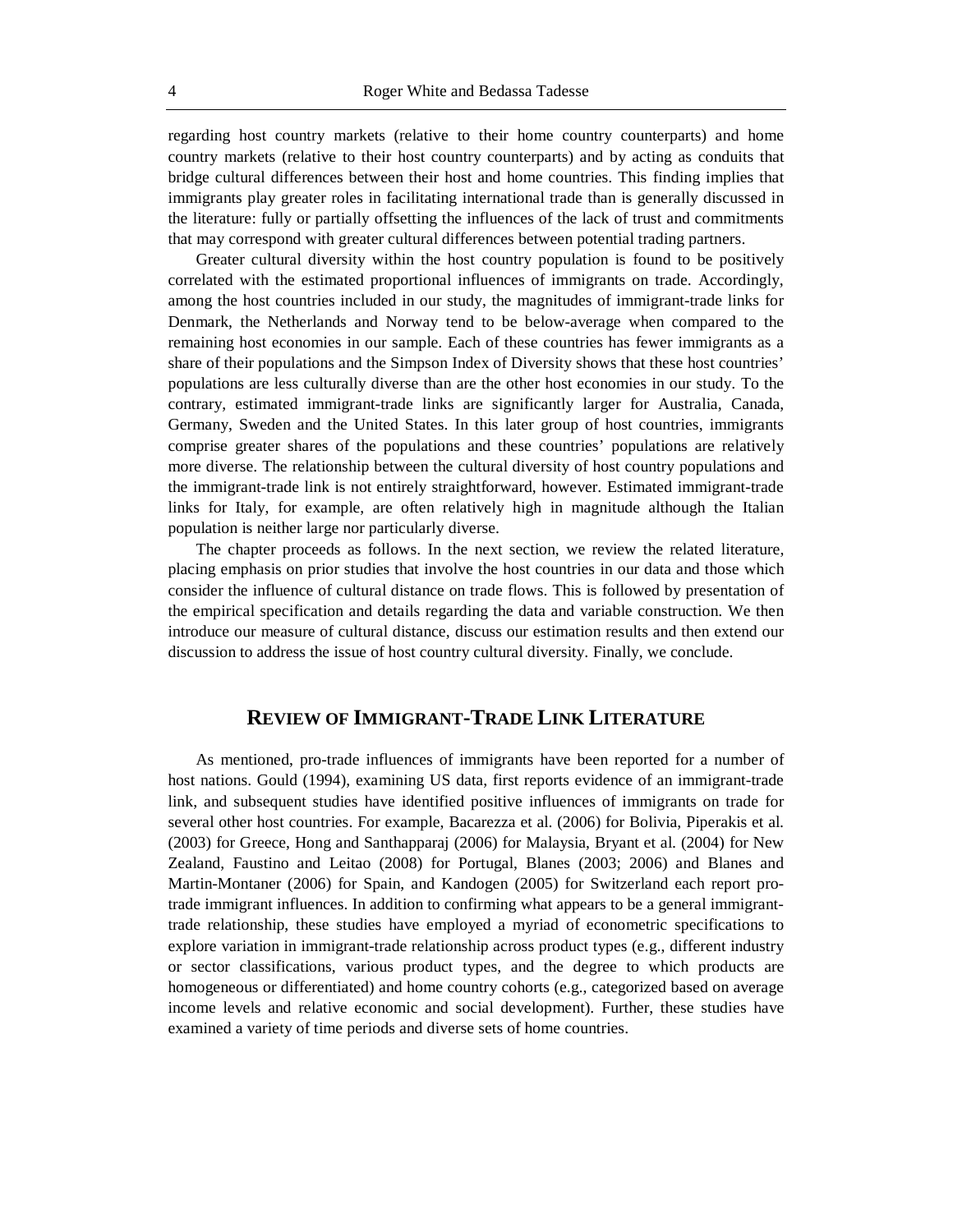Other noteworthy studies include Combes et al. (2005) which reports a positive influence of migrants on intra-France trade. Also emphasizing the role of networks, Rauch and Trindade (2002) employ Chinese population shares to proxy for the existence of ethnic Chinese networks and find that such networks increase trade flows. Parsons (2005) considers the EU-15, all members of which are high HDI countries, as a singular host cohort and reports pro-trade effects of immigrants from Eastern Europe. A number of studies also report positive influences of immigrants on US state-level exports (Co et al., 2000; Herander and Saavedra, 2005; Bardhan and Guhathakurta, 2005; Bandyophadyay et al., 2006; Dunlevy, 2006; and Tadesse and White, 2007 and 2008a; White and Tadesse, 2008b; and White, 2009b), and a separate strand of the immigrant-trade literature considers the influences of immigrants on intra-industry trade: Blanes (2004), Faustino and Leitao (2008) and White (2008) report that immigrants increase intra-industry trade for Spain, Portugal and the US, respectively. Given that the literature relating to the immigrant-trade relationship is quite varied and multifaceted, we proceed by restricting our attention to those studies that examine the host countries included in our data, use aggregate trade data or that emphasize the influence of cultural

Gould (1994) suggests that superior knowledge of US characteristics and home country markets (i.e., the "information bridge" channel) allows immigrants to provide information that reduces transactions costs and concludes that immigrants exert positive influences, for both consumer and producer goods, on US exports to and imports from their home countries. Mundra (2005) employs a semi-parametric approach to examine variation in the US immigrant-trade link across product types. Evaluation of disaggregated trade data corroborates the findings of Gould; however, analysis of aggregate trade data suggests that immigrants exert positive and negative effects, respectively, on US imports from and exports to their home countries. Considering that the immigrant-trade relationship may vary by the home countries' relative level of economic development. White (2007a) classifies home countries according to World Bank (2006) income classifications and finds the US immigrant-trade link is driven by immigrants from lower-income countries and is more pronounced for imports rather than exports.

distance on trade flows.

White (2009b) considers variation in the US immigrant-trade link across home countries classified by World Bank income classifications and Rauch (1999) product types. The immigrant-trade link is found to be weakest for exports of homogenous products to highincome home countries and strongest for imports of differentiated products from lowerincome home countries. White (2007b) considers a possible immigrant-trade link for Denmark; a small host country that is open to trade, well-integrated globally and proximate to both major trading partners and primary immigrant source nations. Also employing World Bank income classifications and Rauch product classifications, White (2007b) reports that the Danish immigrant-trade is greatest in magnitude for trade in differentiated products with high income countries, and weakest, yet still positive, when examining trade in homogenous products with low income countries. The difference in findings, relative to White (2009b), is thought to be attributable to differences in host country characteristics; namely, that the US has historically been a nation with a sizeable foreign-born population, while the Danish population was, until recently, relatively homogenous. Specifically, in 1980, only 2.6 percent of the Danish population was foreign-born but by 2000 that percentage had increased to 5.6 percent.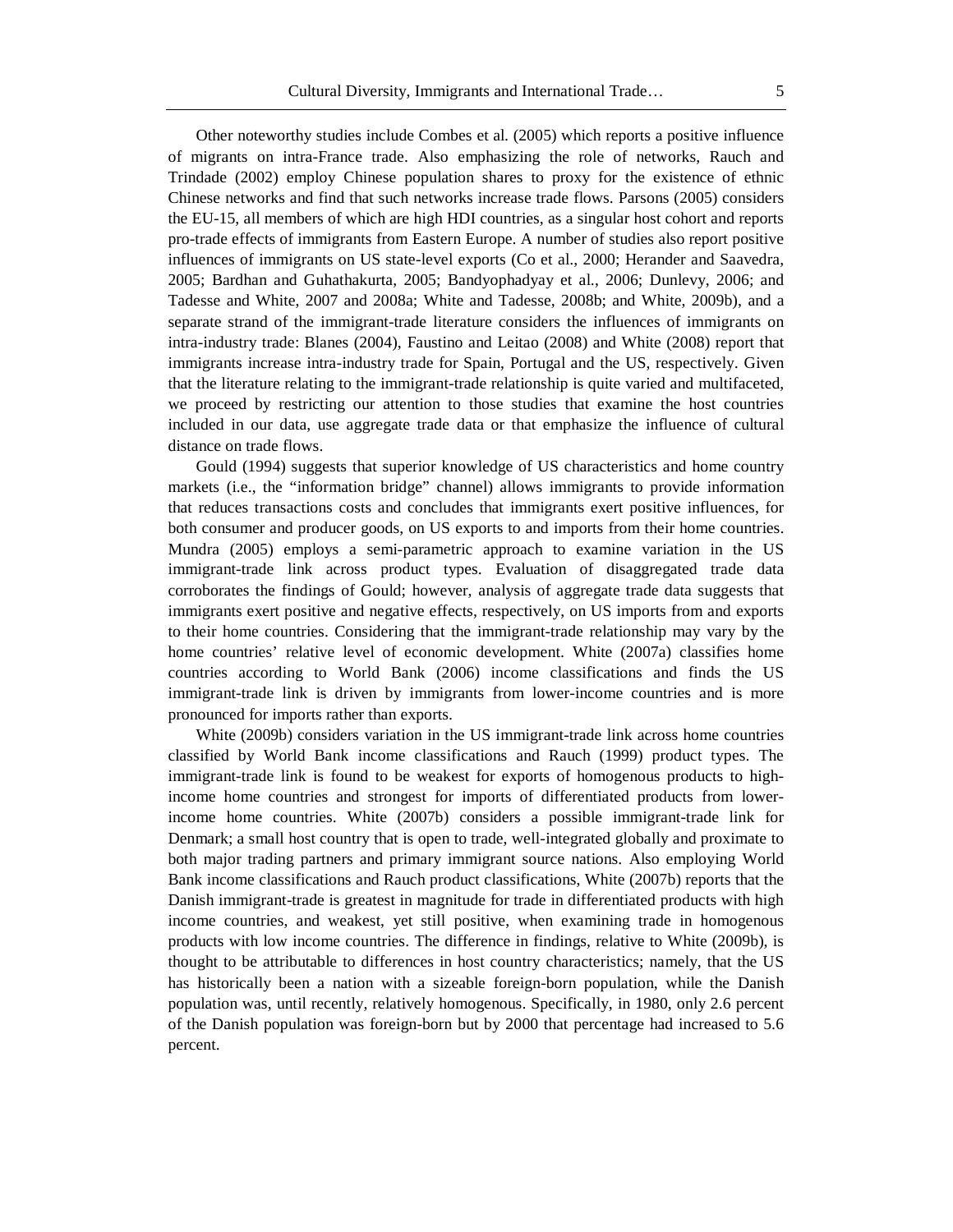Similarly, Head and Ries (1998) and Wagner et al.,( 2002) report a positive influence of immigrants on trade between Canada and immigrant home countries. Examining China-Taiwan trade, Ching and Chen (2000) also report evidence of pro-trade immigrant effects. Helliwell (1997) reports a positive effect of immigrants on international trade but, in contrast to Combes et al.'s (2005) finding for intra-France trade, fails to find a positive effect of migrants on inter-provincial trade. Head and Ries (1998) build on the work of Gould (1994) by considering the mechanisms through which immigrants may influence trade. The authors report positive effects of immigrants on both Canadian exports to and imports from immigrants' respective home countries and conclude that recent changes in Canadian immigration policy may have had important and significant effects on Canada's international trade flows. Deviating from prior research, Wagner et al. (2002) base their empirical approach on the notion that constant-elasticity specifications fail to account for potential non-linearity in trade levels and immigrant stocks. A positive relationship is reported between immigrants and Canada-home country trade flows; however, the estimated effects are somewhat smaller than suggested by prior studies.

Girma and Yu (2002) examine the UK immigrant-trade link and categorize the home countries in their data as either "commonwealth" or "non-commonwealth" nations, reporting a positive influence of immigrants on trade only for the latter classification. Girma and Yu assume that personal contacts and connections to networks apply to all immigrants, regardless of home country. As a result, commonality of legal norms and judicial systems, differences in formal and informal contracting structures and in communications systems between the UK and commonwealth-affiliated home countries are thought to diminish immigrants' opportunities to affect trade. Thus, institutional dissimilarities between the UK and noncommonwealth home countries are thought to underlie the abilities of immigrants from such nations to enhance trade flows.

White and Tadesse (2007b) examine the immigrant-trade link for Italy during the 1996- 2001 period. Categorizing home countries based on whether they are former Soviet republics or former communist nations, the authors indirectly test whether institutional differences across home countries manifest as variation in immigrant-trade links. Supporting the findings of Girma and Yu for the UK, a positive and significant immigrant-trade link is reported for Italy and post-communist countries; however, no significant relationship is observed for nonpost-communist home countries. Likewise, no significant relationship was reported for either the cohort of former Soviet republics or that of non-former Soviet republics. Murat and Pistoresi (2006) examine Italy both as a host country and as a home country, considering an emigrant-trade link. Employing data for the 1990-2005 period, emigrant networks are found to have positive and significant impacts on Italy's bilateral trade flows; however, immigrants were not found to exert any significant influence on Italy's exports. A negative and significant relationship for Italy's imports was, however, reported. The negative relationship between immigrants and trade flows, while rare, has also been reported in other studies. Girma and Yu (2002) suggest that it represents a trade-substitution effect attributable to immigrants leaving their home countries and, thus, no longer trading internationally with their host country.

To determine whether increased cultural pluralism, fostered through the abandonment of the White Australia policy in 1973, generated variation in immigrant-trade links across home countries, White and Tadesse (2007a) classify home countries based on whether or not preferential treatment (in terms of immigrant entry, assisted migration, etc) was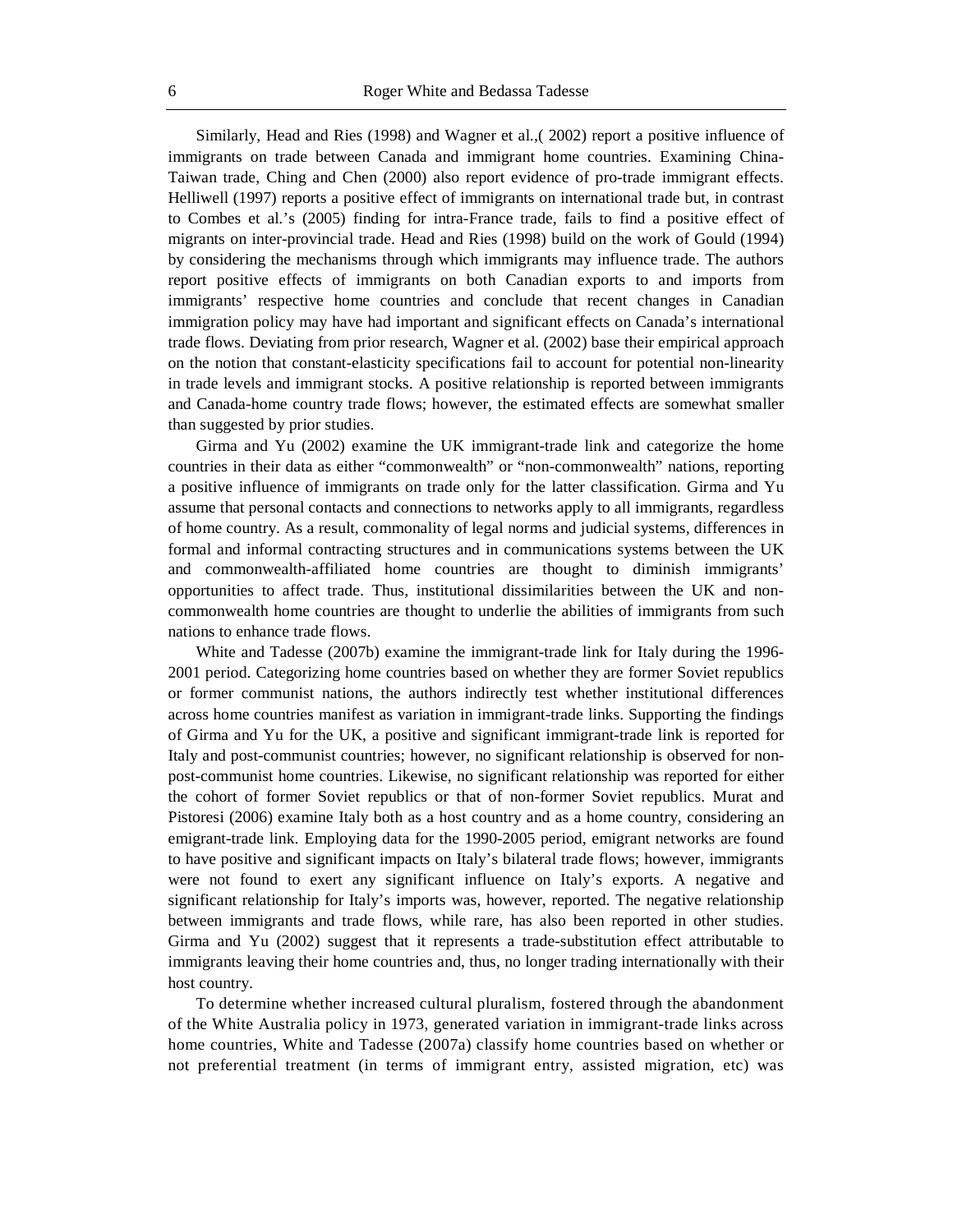afforded under the White Australia policy. The authors report significant variation in the pro-trade effects of immigrants across the two country classifications. Immigrants from nations not afforded entry preference under the policy exert stronger proportional influences on Australian imports from their home countries, while immigrants from nations that were afforded preference exert stronger influences on Australian exports to their home countries. The authors conclude that the White Australia policy led to a relative homogenization of the Australian population. Abandonment of the policy resulted in the demographic composition of subsequent immigrant inflows being substantially different from the characteristics of the existing Australian population. More recent immigrants arrived to find an Australia that, culturally speaking, was quite different from their home countries. The resulting variation in the influence of immigrants on Australian-home country trade flows is thus thought to stem from Australia-home country cultural (dis)similarities.

Few other studies have considered the influence of cultural differences on trade flows. Boisso and Ferrantino (1997) employ an index of linguistic distance as a proxy for cultural differences and report that greater cultural differences inhibit trade. Somewhat similarly, Dunlevy (2006) includes variables to indicate whether trading partners commonly use English or Spanish, finding a pro-trade common language effect. Employing the Geert Hofstede Cultural Dimensions for International Business (Hofstede, 1980), a four-dimensional measure of national culture, Linders et al. (2005) examine bilateral trade data for 92 countries during 1992. The authors report that greater cultural distance corresponds with increased trade and suggest that greater cultural differences increase the likelihood that firms will choose to trade with rather than establish operations in more culturally-distant locales.

Specifically considering the potential effect of cultural distance on US trade with 54 countries during the 1997-2004 period, White and Tadesse (2008a) employ data from the WVS and the EVS to construct a measure of US-home country cultural distance. Using both a composite measure of cultural distance and two underlying dimensions of cultural differences, separately, the authors report that greater cultural differences between the US and the immigrants' home countries acts to inhibit trade flows. Tadesse and White (2007) perform a similar analysis using US state-level exports, while Tadesse and White (2008a) consider the influence of cultural distance on US state-level exports at both the aggregate level and with trade values decomposed into cultural and non-cultural product groupings. These two studies examine exports to 75 countries during the year 2000 and conclude that cultural distance does in fact inhibit US state-level exports and that cultural products are affected to a greater extent.

The study most similar to the analysis presented in this chapter is that of Tadesse and White (2008b). A complement to the work presented here, the authors explore the influence of cultural distance on trade for the nine OECD countries examined in this chapter and report that greater cultural distance, as measured using the WVS and EVS data, has a consistently negative and economically significant influence on trade. The current work extends that of Tadesse and White (2008b) to emphasize the role of cultural diversity in affecting immigrants' abilities to influence trade and to determine whether immigrants' pro-trade effects act to counter the expected trade-inhibiting influence of cultural differences.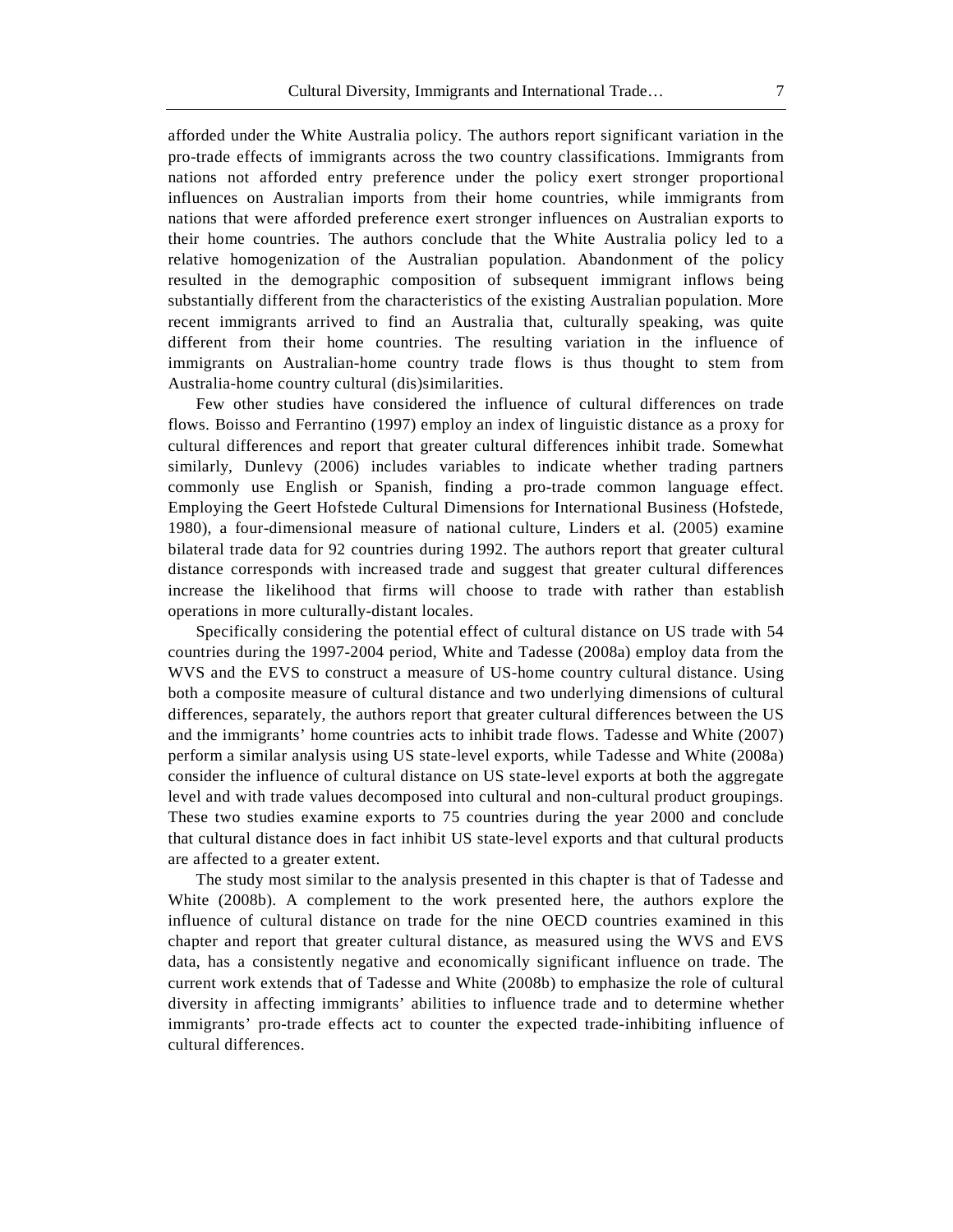# **INTUITION AND EMPIRICAL SPECIFICATION**

The literature suggests that variation across home countries should be expected in terms of the existence and magnitudes of immigrant-trade links. Additionally, as immigrant-trade links are influenced by host-home country (dis)similarities and historic connections, it seems reasonable to expect variation in the immigrant-trade relationship across host countries. To consider this possibility, we emulate prior studies of the immigrant-trade relationship and employ a variation of the standard gravity equation.<sup>1</sup> The gravity equation posits that trade between two countries i and j during year  $\mathfrak{t}$   $\left(\tilde{T}_{ijt}\right)$  $\left(\tilde{r}_{ijt}\right)$  increases with the countries' combined economic mass  $(Y_i Y_i)$  and decreases with geodesic distance  $(GD_i)$ . Higher home country GDP  $(Y_i)$  implies greater potential export markets for host country i to serve and an increased probability that the host country imports from home country j. Similarly, higher host country  $GDP(Y_i)$  signals an increased capacity to both export and import. Geodesic distance between the capital cities of host country i and home country j is a proxy for transport costs. We also include:  $\overline{\phantom{a}}$  $\overline{\phantom{a}}$ J  $\backslash$  $\overline{\phantom{a}}$ L  $\overline{\mathcal{L}}$ ſ  $\overline{\phantom{a}}$ J  $\backslash$  $\overline{\phantom{a}}$  $\backslash$  $\left(\, {I\!M}_{i j} \,\right)^{\delta} \,\,\left.{\bm \nabla} \, \gamma \,\right.$ *ij ij*  $\frac{ij}{\cdot}$   $\vert$  ,  $X$  $\left[\frac{IM_{ij}}{CD_{ii}}\right]$ ,  $X_{ij}^{\gamma}$ , where *ij ij CD*  $\frac{I M_{ij}}{I}$  is the ratio of the immigrant

stock from country j residing in country i and the cultural distance between each host-home country pairing, and.  $X_{ij}^{\phi}$  is a vector containing additional trade-facilitating/inhibiting factors. Equation (1) thus illustrates.

$$
\tilde{T}_{ij} = \alpha \left( \frac{Y_i^{\beta_1} Y_j^{\beta_2}}{GD_{ij}^{\gamma_1}} \left( \frac{IM_{ij}}{CD_{ij}} \right)^{\delta} X_{ij}^{\phi} \right)
$$
\n(1)

The equation postulates that immigrants and cultural distance exert positive and negative influences, respectively, on trade, and that the extent to which cultural distance affects trade may be related to the stock of immigrants from country j living in country i. The equation also predicts strictly positive realizations of import and export values. Trade data often contain cases wherein values are equal to zero. Following Eaton and Tamura (1994) and Head and Ries (1998), we modify equation (1) to permit realization of zero trade values; thus, yielding equation (2).

$$
\tilde{T}_{ij} = \alpha \left( \frac{Y_i^{\beta_1} Y_j^{\beta_2}}{GD_{ij}^{\gamma_1}} \left( \frac{IM_{ij}}{CD_{ij}} \right)^{\delta} X_{ij}^{\phi} \exp^{(\varepsilon_{ij} - \eta)} \right)
$$
(2)

<sup>&</sup>lt;sup>1</sup> Tinbergen (1962) first applies the gravity specification to trade and more recent research has established theoretical foundations for the model. See, for example, Anderson and van Wincoop (2003) and Feenstra et al. (2001).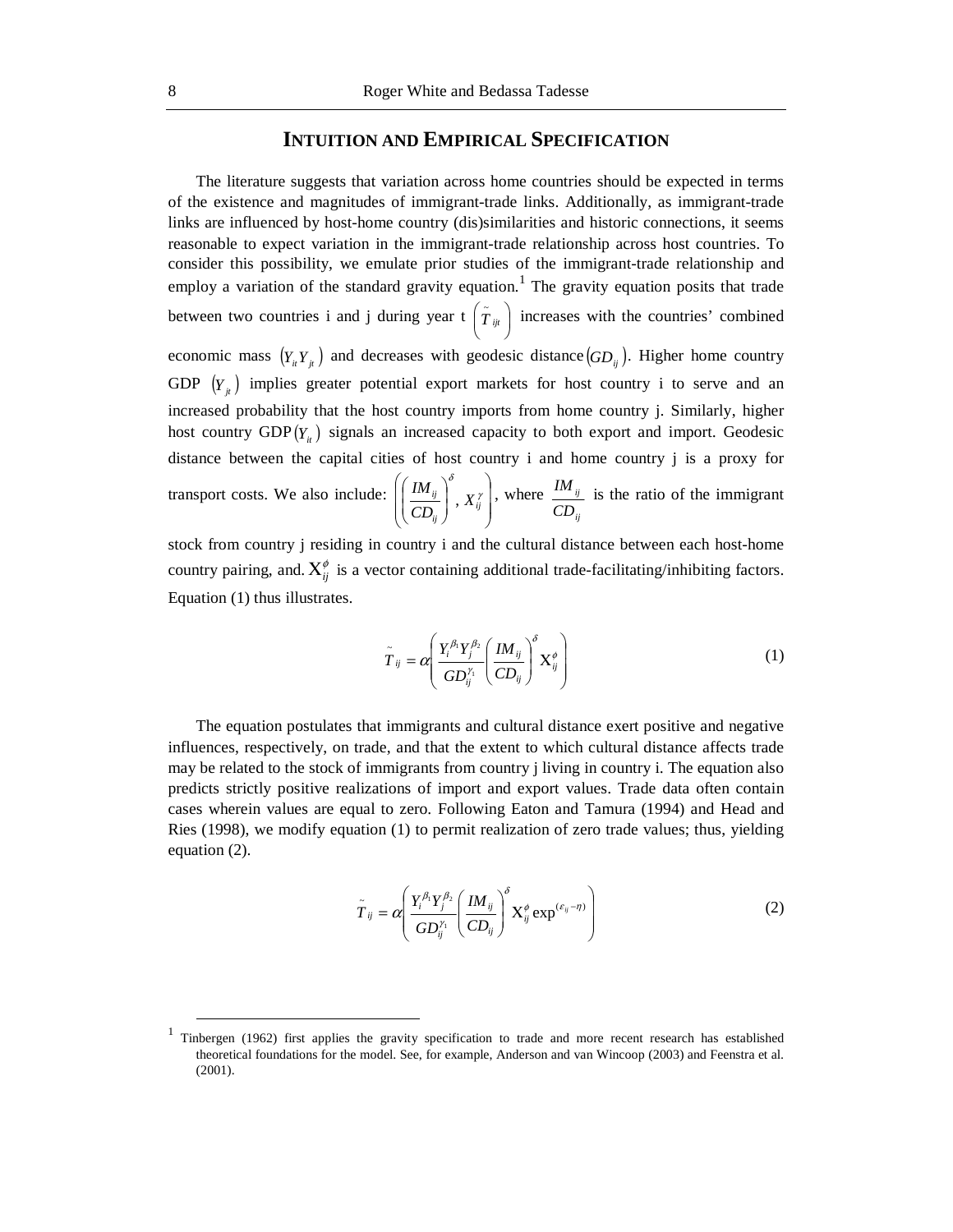In equation (2),  $\eta$  is a fixed amount of trade that we subtract from the level predicted by equation (1) so that when latent trade values are negative, observed imports and/or exports will be zero. Thus, the observed data on country j's imports from or exports to country i can be described as  $T_{ij} = \max \left[ \tilde{T}_{ij}, 0 \right]$  $T_{ij} = \max \left| \tilde{T}_{ij}, 0 \right|$ . Substituting this identity, expanding the vector  $X_{ij}^{\phi}$ , allowing  $\alpha$  to be the constant of proportionality, taking natural logarithms of the continuous variables on both sides of the resulting equation, and assuming that  $\varepsilon_{ii}$  is an identically and independently distributed error term results in our estimation equation. To capture potential variation in the influences of immigrants across host countries, we include a series of terms that interact the immigrant stock, cultural distance and host country dummy variables.

$$
\ln(T_{ij} + \eta) = \alpha_0 + \delta_1 \ln IM_{ijt} + \delta_2 \ln CD_{ij} + \delta_1 (\ln IM_{ijt} \times \ln CD_{ij} \times HOST_j)
$$
(3)  
+  $\delta_H HOST_j + \beta_1 GDP_j + \gamma_1 \ln GD_{ij} + \phi_1 \Delta \ln XRATE_{ijt} + \phi_2 \ln OPEN_{ij}$   
+  $\phi_3 \ln POP_{jt} + \phi_4 \ln REM_{jt} + \phi_5 BORDER_{ij} + \phi_6 COMLANG_{ij} + \phi_7 FTA_{ij}$   
+  $\phi_8 OPEC_{jt} + \phi_9 SEAPORT_j + \beta_9 \Omega_t + \varepsilon_{ijt}$ 

Our vector of dependent variable includes aggregate imports and exports as well as disaggregated (manufacturing and non-manufacturing sectors and 1-digit SITC sectors) import and export values, each of which is regressed in turn on the set of explanatory variables. All trade data are from the SourceOECD Database. As i represents each host country, the corresponding GDP values (included in equations (1) and (2)) do not vary across trading partners; the effects are thus subsumed into the coefficients on the host countryspecific and time dummy variables.

The immigrant stock from home country j residing in host country i during year t,  $IM_{ijt}$ , controls for the effects of immigrants on trade. The coefficient on the immigrant stock variable,  $\hat{\delta}_1$ , captures a portion of the influence of immigrants on host-home country trade flows. We consider this coefficient to represent a "base effect" that applies equally across host-home country pairs. The coefficients on the  $CD_{ii}$  variables represent the effects of cultural distance on trade flows, while coefficients on the *HOST*, variables capture variation in trade flows, all else equal, across host countries. The coefficients on the *IM*  $_{ii}$  and *CD*<sub>*ii*</sub> variables are expected to be positive and negative, respectively. We also include a term which interacts the  $IM_{ijt}$ ,  $CD_{ij}$  and  $HOST_j$  variables. The measures of cultural distance we employ are based on surveys completed between 1998 and 2001. Since our data period spans a similar period (1996-2001), we assume that cultural distance does not change over our reference period. Thus, for each host country i, the influence of immigrants on trade is given as the sum of the coefficients on the immigrant stock variable and the corresponding interaction term:  $\hat{\delta}_1 + \hat{\delta}_1$ 1  $\hat{\delta}_1 + \hat{\delta}_1$ .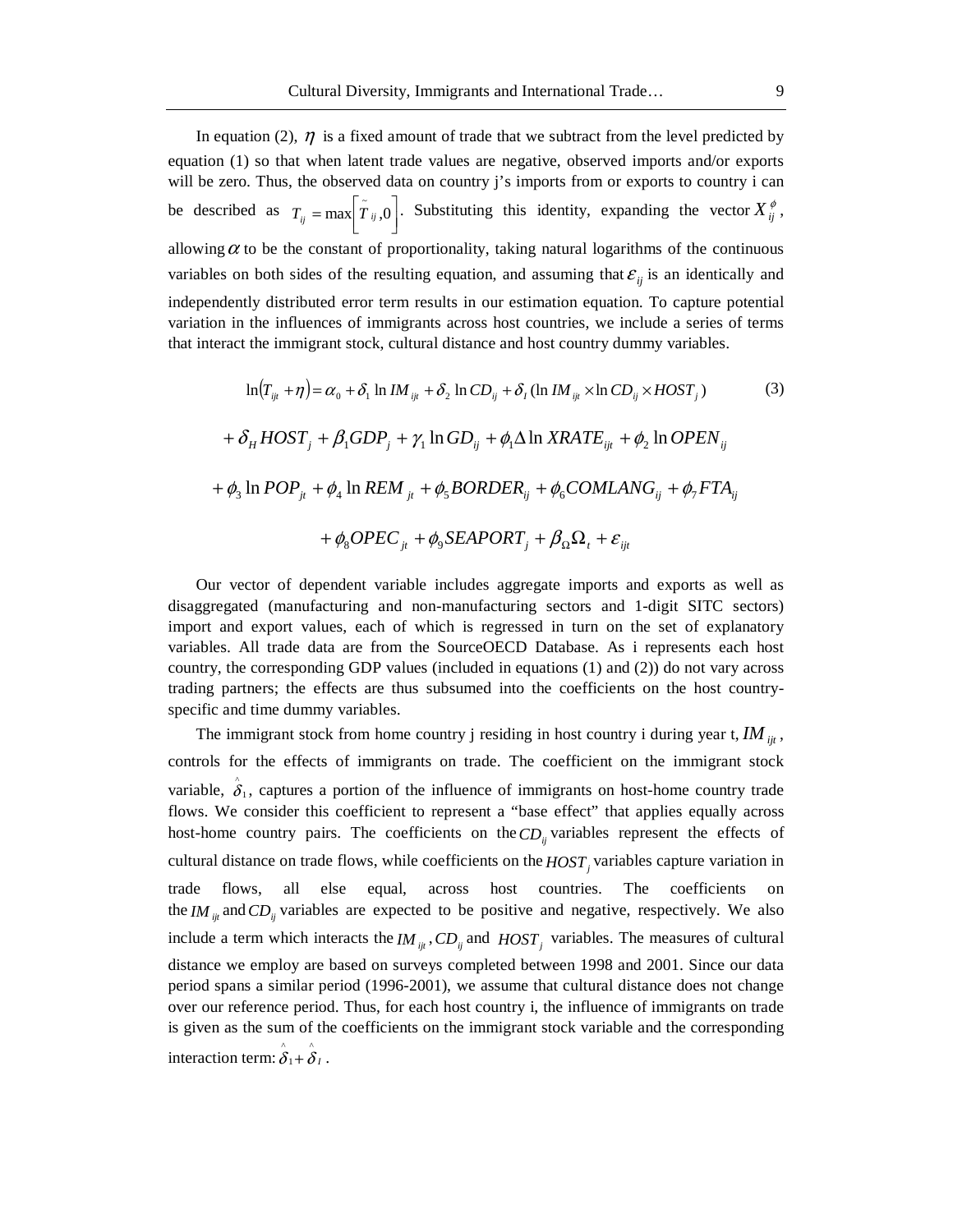Immigrant stock data are from national statistic agencies and have been compiled by the Migration Policy Institute  $(2007)$ <sup>2,3</sup> Data for six of the nine host countries in our data set are complete in the sense that the statistical agency provides annual immigrant stock values for the years 1996-2001. Due to a lack of available data for immigrant stock values, it is necessary to estimate immigrant stock values for the years 1997-2000 for Australia and Canada and, for the years 1996-1998, for Sweden. Available immigrant stock values are accepted as correct and are employed as benchmark values. We accept the reported immigrant stock values as accurate and employ them as benchmarks. Adopting the methodology employed in White (2007a), immigrant inflow data are used to estimate immigrant stocks for the remaining years. For example, immigrant stocks for Australia, for the years 1997-2000,

are constructed as  $IM_{ijt} = IM_{ij1996} + \sum_{1997}^{t} IN_{ijt} + \rho_j$ .  $IN_{ijt}$  is the immigrant inflow from home

country j to host country i (in this case, Australia) during year t.  $\rho_i$  is an adjustment factor accounting for return migration and deaths of immigrants during non-benchmark years. The adjustment factor is the immigrant stock from home country j in Australia during 2001 less the sum of immigrants from country j in Australia in 1996 and the inflow from country j

during the years 1997-2001 divided by five: 
$$
\rho_j = \frac{IM_{ij2001} - \left( IM_{ij1996} + \sum_{t=1997}^{2001} IN_{ijt}\right)}{5}
$$
. For Canada

and Sweden, immigrant stock variables are estimated similarly.

Given that our analysis focuses on the role of cultural diversity in international trade, we forego presentation of the cultural distance variable here and instead offer a detailed discussion of the variable in the next section. Annual changes in the host-home country exchange rate ( $\Delta \ln XRATE_{ii}$ ), given as home country currency units per host country currency unit, represents terms of trade effects. An increase in the variable signals a depreciation of the home vis-à-vis the host currency and thus an expected increase (decrease) in host country imports (exports). A measure of trade openness ( $OPEN<sub>i</sub>$ ) is the sum of imports and exports divided by GDP (Head and Ries, 1998). The population of country j ( $POP_{it}$ ) serves to proxy for market size. To control for each home country's relative lack of outside trading opportunities, we follow Wagner, Head and Ries (2002) and measure economic remoteness as  $REM_{ji} = 1 / \sum_{k=1}^{K} \left[ (Y_{kt} / Y_{wt}) / D_{jk} \right]$  $REM_{it} = 1 / \sum_{k=1}^N \left[ (Y_{kt} / Y_{wt}) / D_{jk} \right]$  $1/\sum_{i=1}^{n} [(Y_{kt}/Y_{wt})/D_{tk}]$ , where  $Y_{wt}$  is gross global product and

k identifies potential trading partners for country j other than the host country  $i^4$ . All monetary

<sup>&</sup>lt;sup>2</sup> Annual immigrant stock data compiled by the Migration Policy Institute for Denmark, Germany, Italy, the Netherlands, Norway and the US are from Danmarks Statistik, Statistiches Bundesamt, Istituto Nazionale di Statistica, Centraal Bureau voor de Statistiek, Statistisk Sentralbyrå, and the US Census Bureau, respectively. Immigrant stock (1996 and 2001) and inflow (1996-2001) data for Australia are from the Australian Bureau of Statistics. Likewise, immigrant stock (1996 and 2001) and inflow (1996-2001) data for Canada are from Statistics Canada. Immigrant stock data (1990 and 1999-2001) and inflow (1990-1999) for Sweden are from

Statistiska Centralbyrån.<br><sup>3</sup> Data for Australia, Canada, Denmark, The Netherlands, Norway, Sweden and the US are foreign-born populations by country of birth. Data for Germany and Italy are foreign-born populations by country of nationality.

<sup>&</sup>lt;sup>4</sup> Internal distance, when k=j, is derived as  $0.4\times\sqrt{Land\,Mass_{j}}$  (Head and Mayer, 2000).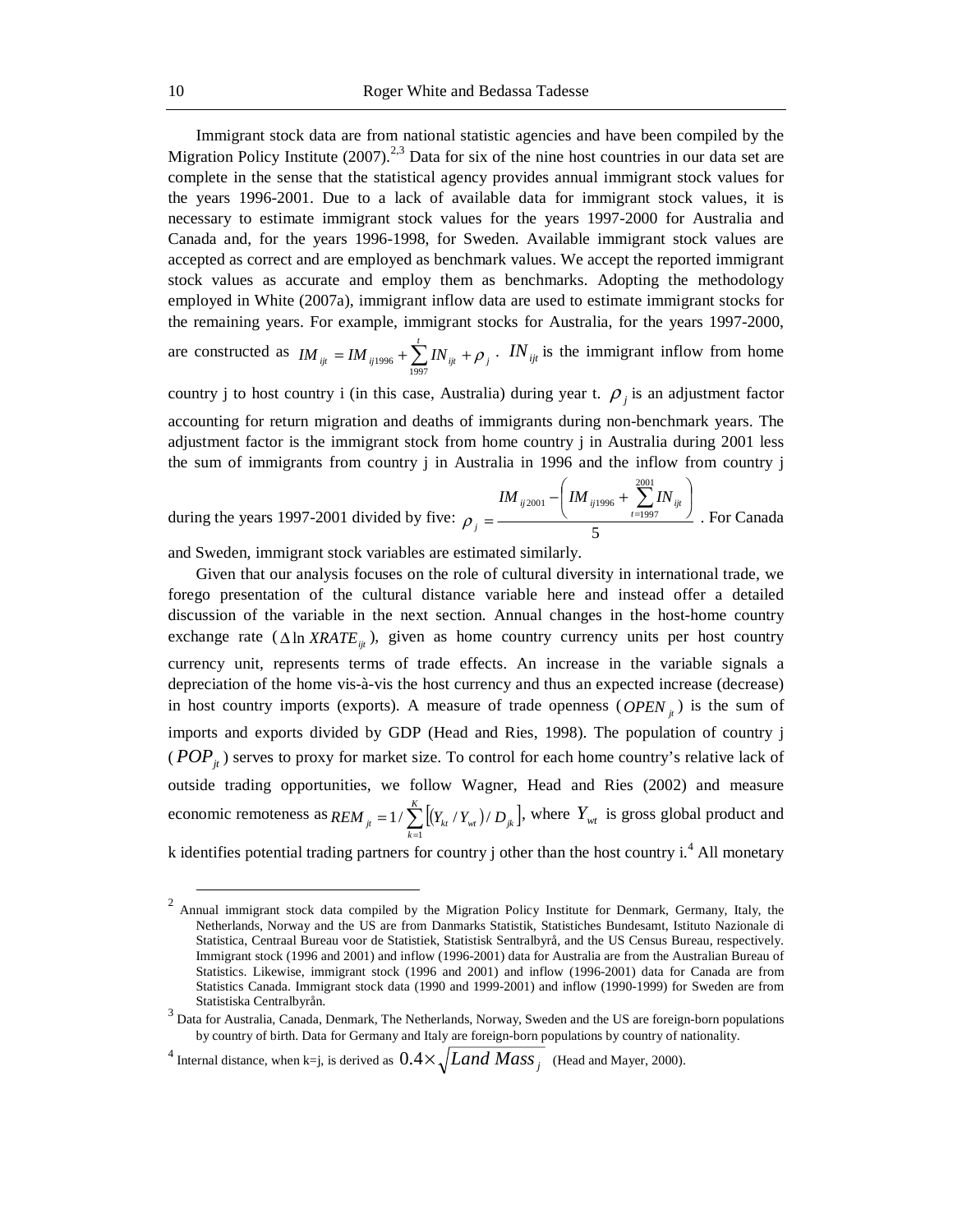values, trade flows and otherwise, have been normalized to 1995 US dollars using GDP deflators. Unless noted, data for explanatory variables are from the World Bank (2006).

Several dummy variables are also included in our estimation equation. *BORDER*<sub>ii</sub> is equal to one if the host and home countries are adjacent and controls for the expected increased levels of trade associated with corresponding reductions in transportation costs. As common language has been identified as an important determinant of trade flows in gravity specifications (Dunlevy, 2006; Hutchinson, 2002), *COMLANG<sub>ij</sub>* is equal to one if the predominant language used in the host country is also commonly used in country j (CIA, 2006). Capturing the effects of trade agreements,  $FTA_{ii}$  is equal to one if country j is in an agreement with country i during year t. *OPEC<sub>j</sub>* controls for imports of petroleum and related products and is equal to one if country j was an OPEC member for six or more months in year t. *SEAPORT*<sub>*i*</sub> is equal to one if country j is not landlocked and captures related geographic effects on trade. Finally, a vector of time dummies,  $\Omega$ , absorbs macroeconomic fluctuations and trade-influencing policy decisions. Table 1 presents descriptive statistics for the full sample and for each host country.

Comparing descriptive statistics for host countries to mean values of the full sample provides interesting insights on the diversity of host countries examined. Considering each host country's aggregate imports from and exports to immigrants' home countries reveals Canada and Italy as typical host countries with average values near those found for the full sample, while corresponding values for the US and Germany are significantly higher and values for Australia, Denmark and Norway are significantly lower. With regard to host-home country cultural differences, Norway's cultural distance from the immigrants' home countries considered is typical, Italy is the most culturally-similar to the home countries in our data and Sweden is the most culturally-dissimilar. In terms of the size of the immigrant population, Australia, Canada and Germany can be considered as typical host countries with number of immigrants close to the average found for all countries in our data, while the immigrant populations in the US and Norway lay on opposite ends, with that of the US being the largest and that of Norway being the lowest. Given such heterogeneity in our host nations, we believe that estimation of the proportional effects of immigrants and cultural differences on trade provides a more accurate portrait of the immigrant-trade links to date.

# **HOST-HOME COUNTRY CULTURAL DISTANCE**

Given our focus on the effect of cultural differences on trade and the role that immigrants play to counteract the hypothesized negative effect of cultural disparity between immigrants' home and host countries, in this section we discuss, our measure of cultural difference and its components. In calculating the variable, we follow Tadesse and White (2007, 2008a, 2008b ) and White and Tadesse (2008a) and use data from the World Values Surveys and the European Values Surveys (Inglehart et al., 2004; Hagenaars et al., 2003). The surveys provide data from representative national samples that pertain to a broad and varying set of topics that include economics, politics, religion, sexual behavior, gender roles, family values, communal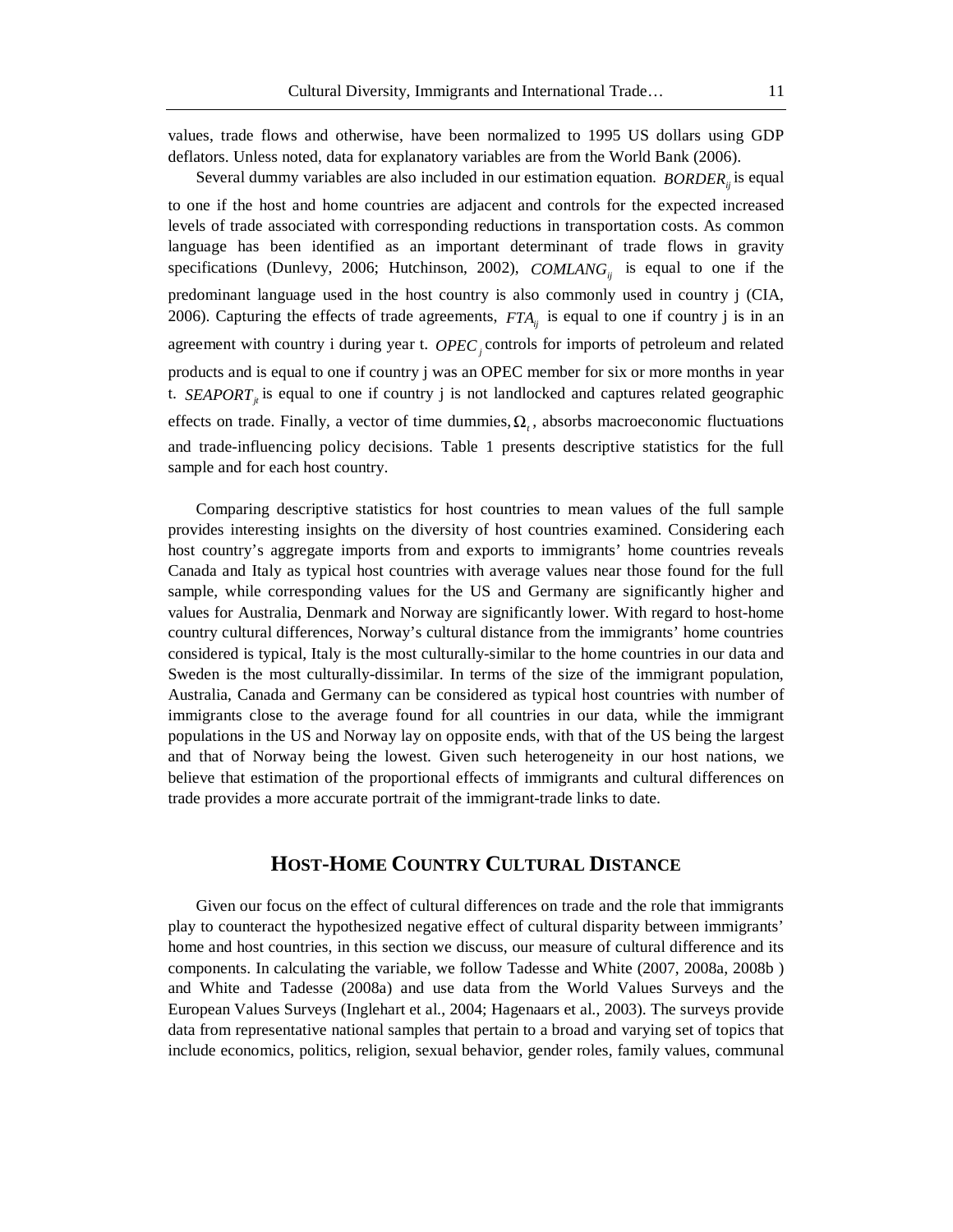identities, civic engagement, ethical concerns, environmental protection, and scientific and technological progress (Inglehart et al., 2004). Factor analysis is employed to classify respondents along two dimensions of culture: Traditional authority vs. Secular-Rational authority  $(TSR)$  and Survival values vs. Self-Expression values  $(SSE)$  (Inglehart et al.,  $2004$ ).<sup>5</sup>

### **Traditional vs. Secular-Rational Authority**

The *TSR* dimension of culture reflects the contrast between societies in which deference to the authority of a God, a nation or the family is viewed as important or as an expectation (i.e., Traditional authority) and those societies in which the individual and self-expression are stressed (i.e., Secular-rational authority). Underscoring the role of family obligation in traditional societies, a common goal is to make one's parents proud. Children are expected to express love and respect for their parents regardless of the parents' behavior. Parents, on the other hand, are expected to provide the best for their children even if it entails sacrifices that leave the parents worse-off. It is common for members of such societies to view large families and large numbers of children as positive, or desirable, achievements. Divorce and abortion, along with euthanasia and suicide, are viewed in a very negative light.

The emphasis placed on national pride and respect for authority in traditional societies is characterized by obedience to traditional/religious authority, adherence to family/communal obligations, and norms of sharing. That said, individuals in traditional societies rarely discuss politics and are seemingly passive in their acceptance of national authority. This may follow from a pervasive social emphasis on conformity. Emblematic of this is an adoption of absolute standards regarding what is good and what is evil. Members of secular-rational societies, on the other hand, tend to hold opposing views on these topics. They adhere to rational-legal norms and emphasize individual achievement and economic accumulation. Table 2 presents average *TSR* values for each of the 68 countries in our data, listed in ascending order.

Along the *TSR* dimension, of the nine host countries in our data, only Canada and the US have values below the group average of -0.13. The US, being one of the most traditional of the western postindustrial societies, is the most traditional host country in our data. The average *TSR* value for our nine hosts is equal to 0.45, which is significantly different from the overall mean value at the one percent level of significance. Thus, we can surmise that the host countries we examine tend to be characterized, although not in all individual instances, as significantly less aligned with the typical traditional society and, hence, significantly more oriented towards having secular-rational values than the countries in our data.

<sup>&</sup>lt;sup>5</sup><br>Although the WVS/EVS provides data for 81 countries, incomplete data restricts our analysis to 68 nations.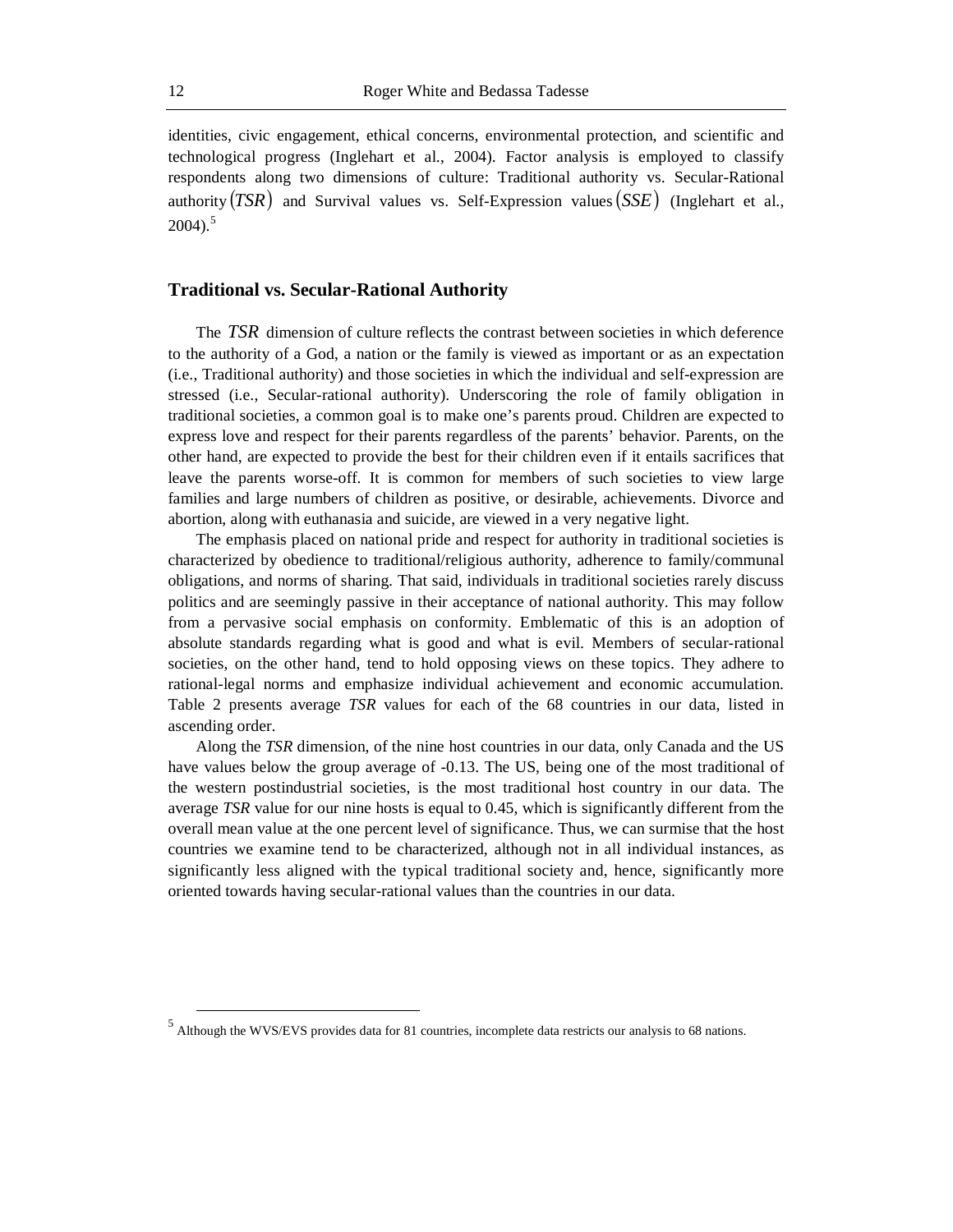| Variable                                              | All Hosts      | Australia    | Canada         | Denmark     | Germany        | Italy         | Netherlands   | Norway      | Sweden       | US            |
|-------------------------------------------------------|----------------|--------------|----------------|-------------|----------------|---------------|---------------|-------------|--------------|---------------|
| Aggregate<br>$Exports_{ijt}$                          | 2,846,355      | 600,654***   | 3,064,109      | 585,827***  | 6,651,118***   | 2,929,166     | $2,062,156**$ | 655,787***  | 1,060,742*** | 8,067,804***  |
|                                                       | (11,516,076)   | (1,606,299)  | (21, 953, 655) | (1,368,579) | (11,630,257)   | (6, 181, 892) | (5,722,386)   | (1,568,748) | (1,919,262)  | (20,963,739)  |
| Manufactured<br>$Exports_{ii}$                        | 2,373,484      | 314,973***   | 2,247,306      | 407,154***  | $6,163,385***$ | 2,670,057     | 1,427,504***  | 221,429***  | 941,041***   | 7,019,242***  |
|                                                       | (9,685,055)    | (770, 635)   | (16, 866, 301) | (959,798)   | (10,768,369)   | (5,574,322)   | (3,623,542)   | (482, 451)  | (1,670,911)  | (18,627,374)  |
| Non-<br>Manufactured<br>$Exports_{ijt}$               | 472,863        | 285,681***   | 816,843        | 178,673***  | 487,733        | 259,109***    | 634,652       | 434,358     | 117,701***   | 1,048,455***  |
|                                                       | (2,181,436)    | (939, 424)   | (5,142,456)    | (426, 613)  | (1,017,709)    | (619,761)     | (2,160,012)   | (1,169,514) | (268, 817)   | (2,685,990)   |
| Aggregate<br>Imports <sub>ijt</sub>                   | 3,043,045      | 707,249***   | 2,667,156      | 577,183***  | 5,760,861***   | 2,679,597     | 1,925,247***  | 449,139***  | 867,773***   | 11,818,257*** |
|                                                       | (12, 303, 484) | (1,864,083)  | (15, 264, 857) | (1,363,921) | (9,615,832)    | (5,814,895)   | (4,369,482)   | (944, 642)  | (1,900,474)  | (29,514,658)  |
| Manufactured<br><b>Imports</b> <sub>iit</sub>         | 2,553,470      | 639,539***   | 2,350,911      | 464,913***  | 4,773,483***   | 2,140,572     | 1,490,492***  | 376,801***  | 721,960***   | 10,077,052*** |
|                                                       | (10,743,097)   | (1,782,487)  | (13,816,945)   | (1,156,805) | (8,328,884)    | (4,956,609)   | (3,609,111)   | (824,098)   | (1,657,528)  | (25,659,622)  |
| Non-<br>Manufactured<br><b>Imports</b> <sub>iit</sub> | 489,580        | 67,709***    | 316,021**      | 112,269***  | 987,378***     | 539,025       | 434,755       | 72,337***   | 145,813***   | 1,741,481***  |
|                                                       | (2,077,562)    | (172,680)    | (1,485,276)    | (247, 036)  | (1,912,395)    | (981, 210)    | (880,029)     | (154, 674)  | (348, 530)   | (5,358,722)   |
| Cultural<br><b>Distance</b> <sub>ii</sub>             | 1.4645         | $1.3162***$  | $1.3461***$    | 1.7492***   | 1.3504***      | $0.9979***$   | $1.551**$     | 1.5030      | $2.0617***$  | $1.3055***$   |
|                                                       | (0.7022)       | (0.5877)     | (0.5561)       | (0.7535)    | (0.6208)       | (0.4646)      | (0.7256)      | (0.72)      | (0.7686)     | (0.4983)      |
| Immigrants <sub>ijt</sub>                             | 60,715         | 48,521       | 59,749         | 2,693***    | 83,170         | 12,520***     | 13,370***     | $1,510***$  | $10,445***$  | 314,454***    |
|                                                       | (328, 645.9)   | (137, 592.2) | (105, 116.8)   | (4,968.08)  | (260, 396.5)   | (22,072.93)   | (34, 134.62)  | (3,926.5)   | (27, 574.15) | (891, 510.1)  |
|                                                       | (4,921.81)     | (3,470.61)   | (3,148.05)     | (4,524.67)  | (4,590.94)     | (3,766.16)    | (4,557.85)    | (4,389.39)  | (4,419.64)   | (3,216.87)    |

# **Table 1. Descriptive Statistics**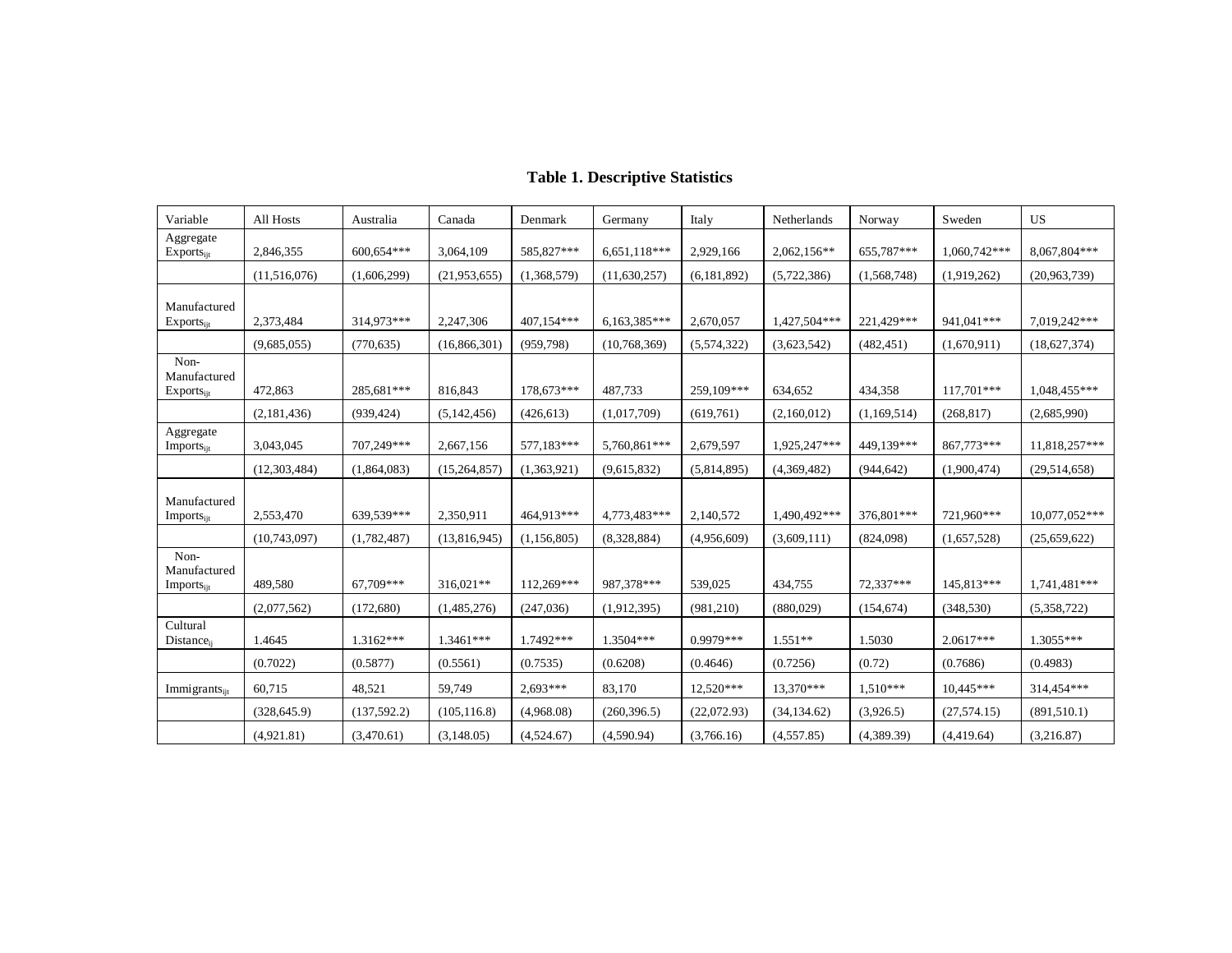| Variable                                           | All Hosts     | Australia     | Canada        | Denmark       | Germany       | Italy         | Netherlands   | Norway        | Sweden        | US            |
|----------------------------------------------------|---------------|---------------|---------------|---------------|---------------|---------------|---------------|---------------|---------------|---------------|
| Geodesic<br>Distance <sub>ij</sub><br>(kilometers) | 7,073.57      | 13,744.87***  | 7,917.84***   | 4,960.51***   | 4,869.25***   | 8.735.95***   | 4,970.56***   | 5.142.00***   | $5.093.30***$ | 8,227.89***   |
|                                                    |               |               |               |               |               |               |               |               |               |               |
| $GDP_{it}$                                         | 362,039.96    | 377,963.00    | 374,928.02    | 381,824.09    | 359,116.23    | 369,814.26    | 379,151.12    | 381,709.84    | 380,836.13    | 260,035.15*** |
|                                                    | (1,096,381)   | (1,146,323)   | (1,147,248)   | (1,147,220)   | (1,136,473)   | (1,145,425)   | (1,147,571)   | (1,147,244)   | (1,147,400)   | (592, 571)    |
| Population $_{it}$                                 | 71,387.40     | 71,935.06     | 71,926.72     | 72,296.23     | 71,164.06     | 71,525.55     | 72,142.10     | 72,308.97     | 72,243.90     | 68,284.84     |
|                                                    | (190, 910.49) | (191, 279.93) | (191, 529.13) | (191, 424.16) | (191, 590.22) | (191, 587.39) | (191, 473.94) | (191, 419.66) | (191, 442.02) | (189, 924.10) |
| $Openness_{it}$                                    | 0.7422        | 0.7457        | 0.7402        | 0.7413        | 0.7433        | 0.7445        | 0.7342        | 0.741         | 0.7405        | 0.7487        |
|                                                    | (0.409)       | (0.4091)      | (0.4107)      | (0.4107)      | (0.4103)      | (0.4099)      | (0.4066)      | (0.4108)      | (0.4107)      | (0.4061)      |
| $Remoteness_{it}$                                  | 25,705.47     | 25,671.99     | 25,708.94     | 25,691.11     | 25,728.81     | 25,719.44     | 25,715.61     | 25,681.55     | 25,701.65     | 25,730.15     |
|                                                    | (45,322.26)   | (45,389.6)    | (45,370.9)    | (45,380.18)   | (45,359.99)   | (45,365.2)    | (45,367.3)    | (45, 384.97)  | (45,374.75)   | (45, 359.23)  |
| $\Delta$ ln Exchange<br>$Rate_{ijt}$               | 0.0556        | 0.0460        | $0.0865***$   | 0.0400        | $0.0356*$     | 0.0590        | $0.0347**$    | 0.0477        | 0.0443        | $0.1069***$   |
|                                                    | (0.2039)      | (0.2136)      | (0.1993)      | (0.2014)      | (0.2012)      | (0.2048)      | (0.2012)      | (0.1988)      | (0.2071)      | (0.1969)      |
| Common<br>Language <sub>ij</sub>                   | 0.2255        | $0.4179***$   | $0.3881***$   | $0.4925***$   | $0.1493***$   | $0.1642***$   | $0.0299***$   | $0.00***$     | $0.00***$     | $0.3881***$   |
|                                                    | (0.418)       | (0.4938)      | (0.4879)      | (0.5006)      | (0.3568)      | (0.3709)      | (0.1704)      | (0.00)        | (0.00)        | (0.4879)      |
| Adjacency <sub>ij</sub>                            | 0.0381        | $0.00***$     | $0.0149***$   | $0.0149***$   | $0.1194***$   | $0.0597*$     | 0.0299        | 0.0448        | 0.0299        | 0.0299        |
|                                                    | (0.1916)      | (0.00)        | (0.1214)      | (0.1214)      | (0.3247)      | (0.2372)      | (0.1704)      | (0.2071)      | (0.1704)      | (0.1704)      |
| OPEC <sub>i</sub>                                  | 0.0597        | 0.0597        | 0.0597        | 0.0597        | 0.0597        | 0.0597        | 0.0597        | 0.0597        | 0.0597        | 0.0597        |
|                                                    | (0.237)       | (0.2372)      | (0.2372)      | (0.2372)      | (0.2372)      | (0.2372)      | (0.2372)      | (0.2372)      | (0.2372)      | (0.2372)      |
| Seaport <sub>i</sub>                               | 0.8209        | 0.8209        | 0.8209        | 0.8209        | 0.8209        | 0.8209        | 0.8209        | 0.8209        | 0.8209        | 0.8209        |
|                                                    | (0.3835)      | (0.3839)      | (0.3839)      | (0.3839)      | (0.3839)      | (0.3839)      | (0.3839)      | (0.3839)      | (0.3839)      | (0.3839)      |

**Table 1. (Continued)** 

Sample sizes for individual host countries equal 402 observations. The "all hosts" sample is equal to 3,618 observations. Population and Trade values in 1,000s. GDP values in 100,000s. All

monetary values are in 1995 US dollars. "\*\*\*", "\*\*" and "\*" denote statistical significance from the "all hosts" mean at the 1%, 5% and 10% levels, respectively.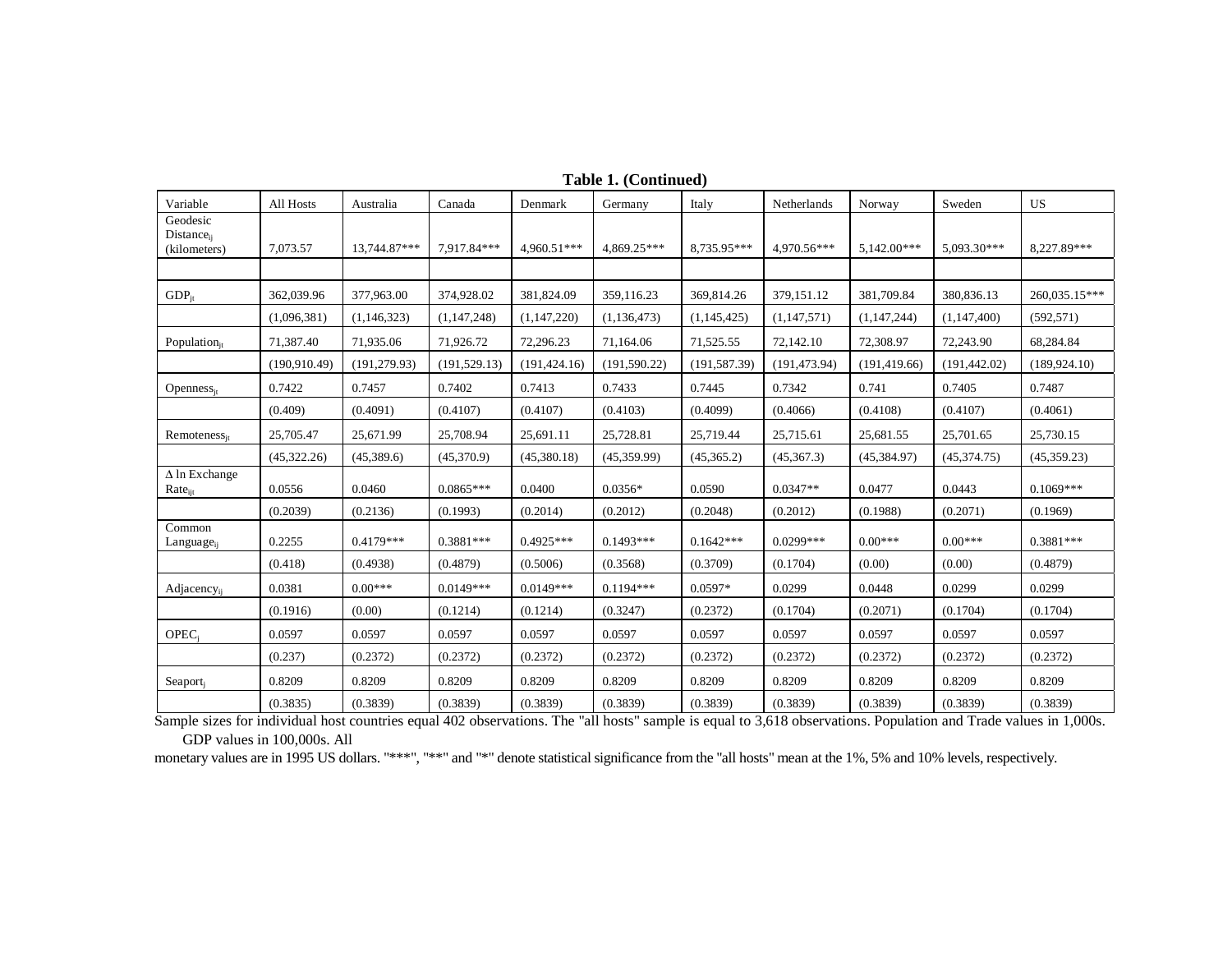| Country       | <b>TSR</b> | Country              | <b>TSR</b> | Country                   | <b>TSR</b> |
|---------------|------------|----------------------|------------|---------------------------|------------|
|               |            |                      |            |                           |            |
|               |            |                      |            |                           |            |
| El Salvador   | $-2.23$    | Argentina            | $-0.6$     | Greece                    | 0.32       |
| Morocco       | $-1.75$    | Turkey               | $-0.5$     | France                    | 0.33       |
| Colombia      | $-1.65$    | Poland               | $-0.4$     | New Zealand               | 0.33       |
| Nigeria       | $-1.27$    | Portugal             | $-0.37$    | Belgium                   | 0.4        |
| Tanzania      | $-1.25$    | <b>United States</b> | $-0.37$    | Latvia                    | 0.43       |
| Jordan        | $-1.09$    | India                | $-0.28$    | Korea (Rep.)              | 0.45       |
| Vietnam       | $-1.03$    | Azerbaijan           | $-0.21$    | Slovak Republic           | 0.47       |
| Egypt         | $-1.01$    | Canada               | $-0.15$    | Finland                   | 0.51       |
| Algeria       | $-0.99$    | Group Average        | $-0.13$    | Luxembourg                | 0.51       |
| Pakistan      | $-0.97$    | Romania              | $-0.12$    | Ukraine                   | 0.51       |
| Zimbabwe      | $-0.95$    | Albania              | $-0.02$    | Switzerland               | 0.53       |
| Mexico        | $-0.86$    | Uruguay              | $-0.02$    | <b>Russian Federation</b> | 0.62       |
| Uganda        | $-0.85$    | <b>Australia</b>     | 0.01       | Bulgaria                  | 0.66       |
| Bangladesh    | $-0.84$    | Croatia              | 0.05       | <b>Netherlands</b>        | 0.67       |
| <b>Brazil</b> | $-0.81$    | <b>Italy</b>         | 0.1        | Slovenia                  | 0.7        |
| Peru          | $-0.78$    | Spain                | 0.18       | Estonia                   | 0.75       |
| Dominican     | $-0.73$    | United               | 0.2        |                           | 0.75       |
| Republic      |            | Kingdom              |            | <b>Norway</b>             |            |
| South Africa  | $-0.69$    | Israel               | 0.21       | <b>Denmark</b>            | 0.92       |
| Philippines   | $-0.67$    | Macedonia            | 0.21       | <b>Germany</b>            | 0.93       |
| Indonesia     | $-0.66$    | Austria              | 0.24       | Czech Republic            | 0.97       |
| Chile         | $-0.64$    | Armenia              | 0.27       | China                     | 1.13       |
| Ireland       | $-0.62$    | Hungary              | 0.27       | <b>Sweden</b>             | 1.19       |
| Venezuela     | $-0.62$    | Iceland              | 0.31       | Japan                     | 1.21       |

**Table 2. Traditional vs. Secular-Rational Authority (TSR)** 

Bold type indicates the country is one of the nine hosts in our data.

#### **Survival vs. Self-Expression Values**

The *SSE* dimension of culture reflects differences between societies that emphasize hard work and self-denial (i.e., Survival values) and those that place greater emphasis on quality of life issues, such as women's emancipation and equal status for racial and sexual minorities (i.e., Self-expression values). Societies in which individuals focus more on survival tend to emphasize economic and physical security more than autonomy. The uncertainty surrounding economic and physical well-being manifests more generally as members of such societies find foreigners/outsiders, ethnic diversity and cultural change to be threatening. This corresponds with an intolerance of homosexuals and minorities, adherence to traditional gender roles, and an authoritarian political outlook.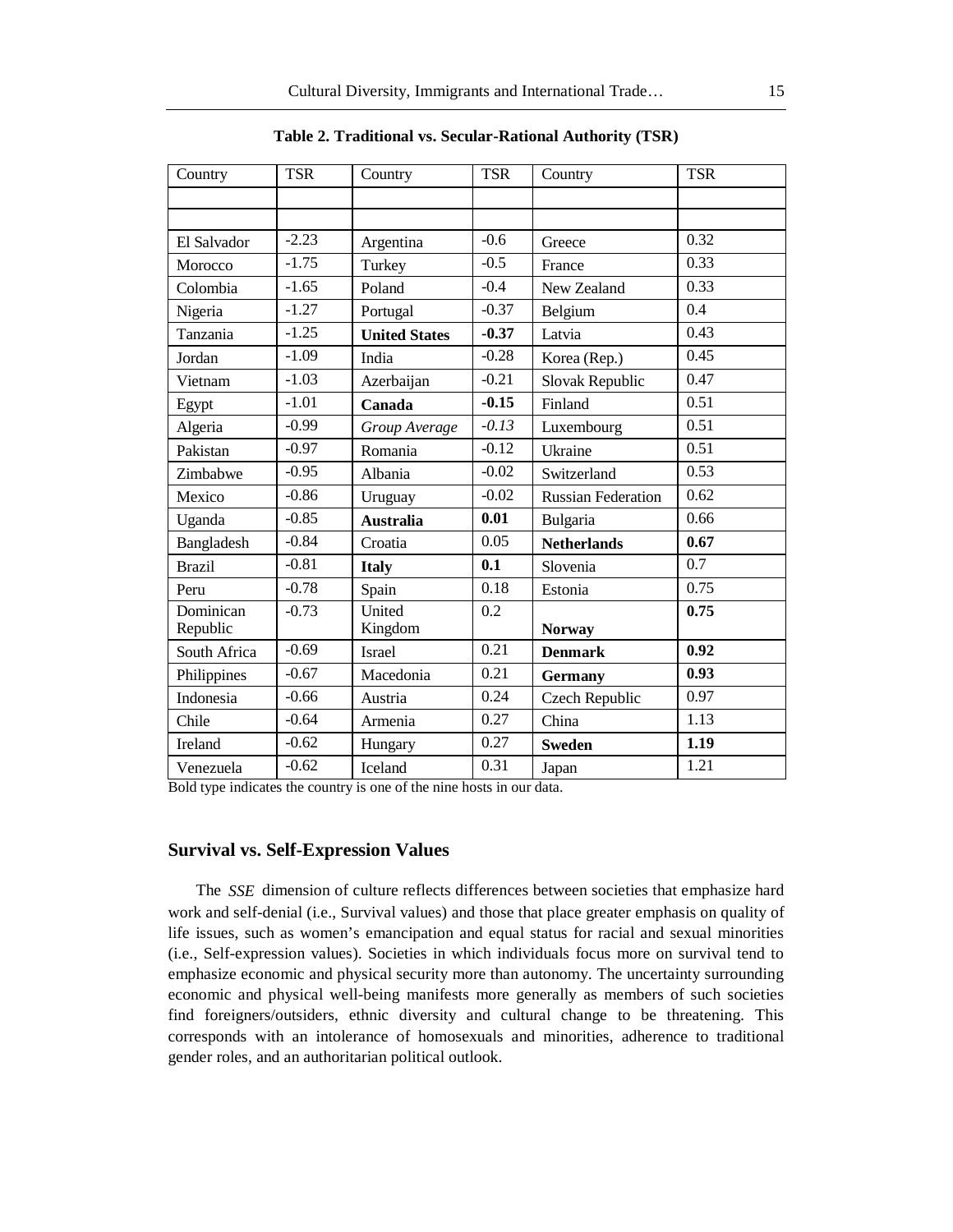Members of societies in which self-expression values are emphasized tend to hold opposing preferences from individuals in societies that emphasize survival. Self-expression values commonly emerge in societies where individuals perceive high levels of economic and physical security. The rationale is that when survival is no longer in doubt, uncertainty is diminished and cultural diversity becomes acceptable and, at times, sought out. Along with an appreciation of greater diversity is an increased tolerance towards deviation from traditional gender roles and sexual norms. Equal rights are more likely to be afforded to minorities and other groups. Average *SSE* values for the countries in our data are presented in Table 3. As in Table 2, countries are ranked in ascending *SSE* value order.

None of the host countries in our data have *SSE* values that are below the group average of 0.03. In fact, seven of the ten highest *SSE* values belong to host countries in our data set. The average *SSE* value for our nine hosts is equal to 0.95, which is significantly different from the overall mean value at the one percent level of significance. Thus, the host countries we examine are significantly less focused on survival as compared to the typical home country in our data and, thus, individuals in these societies are more likely to emphasize selfexpression values.

The characteristics represented by the *TSR* and *SSE* dimensions which underlie our measure of host-home country cultural distance correspond to the channels through which immigrants are thought to influence trade. The emphasis on family and religion and associated adherence to family/communal obligations and norms of sharing suggests that, especially in the absence of formal contracting or access to a well-functioning judiciary or acceptance/adherence to the rule of law, the importance of business and social networks would be magnified. Repeated interaction with members of business and social networks would build trust since subsequent interaction is viewed as representative of commitment and reciprocity of trust and respect would be expected. It is reasonable to expect less trade will take place when functioning trade channels and formal contracting are weak or non-existent. In such instances, immigrants have a positive role to play as trade-intermediaries. This relates to the information bridge hypothesis and would materialize as immigrants acting to reduce trade-related transaction costs and increasing, potentially, both host country exports to and imports form their respective home countries.

The uncertainty associated with being survival-oriented, along the *SSE* dimension may also make immigrants' connections more valuable in terms of decreasing transactions costs and thus more effective with respect to increasing trade flows. Similarly, that foreigners and outsiders are viewed as threats is another example of the basis for which immigrants' network connections may prove useful in increasing trade flows. The transplanted home bias effect can result from product differentiation, variation in output mix or relative efficiencies in production across host-home country pairings. As mentioned, immigrants would essentially be acting to fill voids – aiding in the matching of potential buyers and sellers, conveying information about profitable trading opportunities or about potential parties to transactions, or otherwise – and, in doing so, facilitating transactions.

#### **Calculation of Host-Home Country Cultural Distances**

We construct average *TSR* and *SSE* values for each participating nation and then derive the cultural distance from each host country i to each home country j as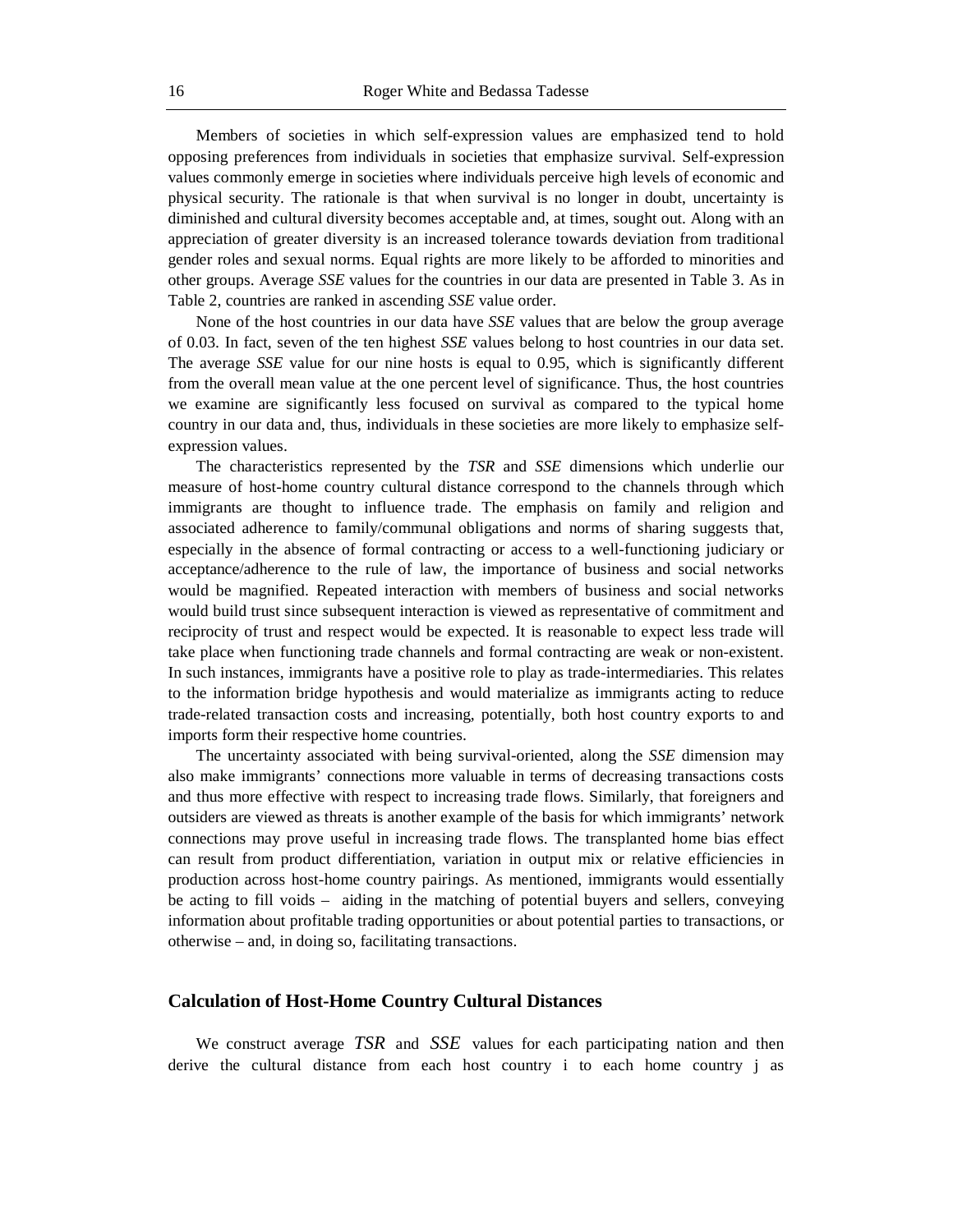$CD_{ij} = \sqrt{(TSR_j - TSR_i)^2 + (SSE_j - SSE_i)^2}$ .<sup>1</sup> Table 4 presents the corresponding cultural distances between all host-home country pairs in our data, while Figure 1 illustrates differences across *TSR* and *SSE* dimensions and cultural distances between several hosthome country pairs.

# **ESTIMATION RESULTS/DISCUSSION**

Following Ranjan and Tobias (2005), Eaton and Tamura (1994) and Head and Ries (1998), we estimate equation (3) using the Tobit regression.<sup>2</sup> Given the parameter  $\eta$ , the resulting coefficients are not true elasticities. However, as the values of  $\eta$ , relative to the mean values of corresponding dependent variable measures are quite small, we can heuristically interpret the coefficients as elasticities. Table 5 presents results obtained when aggregate exports and imports, as well as manufactured and non-manufactured goods exports and imports, are employed as dependent variables.<sup>3</sup> Focusing first on the immigrant stock variables, we find positive and significant coefficients across all estimations. Considered in conjunction with the coefficient on the variable that interacts the immigrant stock, cultural distance and host country dummy variables, we find strong evidence of pro-trade immigrant effects; however, the magnitudes of the effects vary considerably across host countries. For example, the proportional immigrant effect on aggregate imports is largest for the US (0.2968), Canada (0.2727) and Australia (0.2714) and is smallest for Denmark (0.124) and Norway (0.1242). A similar pattern emerges when aggregate exports are considered: Australia (0.3544), Germany (0.2534) and Italy (0.2443) are estimated to have the largest proportional effects, while Denmark (0.1195) has the smallest; the immigrantexport effect for Norway is not significantly different from zero.



Figure 1. Cultural Distances, Select Host-Home country Pairs

<sup>&</sup>lt;sup>1</sup> On average, the Values Surveys provide TSR and SSE values for 1,190 residents of each nation in our sample.

Mean values are un-weighted arithmetic averages.<br><sup>2</sup> We also provide similar estimates derived by employing random effects GLS approach as a robustness check.

<sup>&</sup>lt;sup>3</sup> The full set of estimation results is available upon request.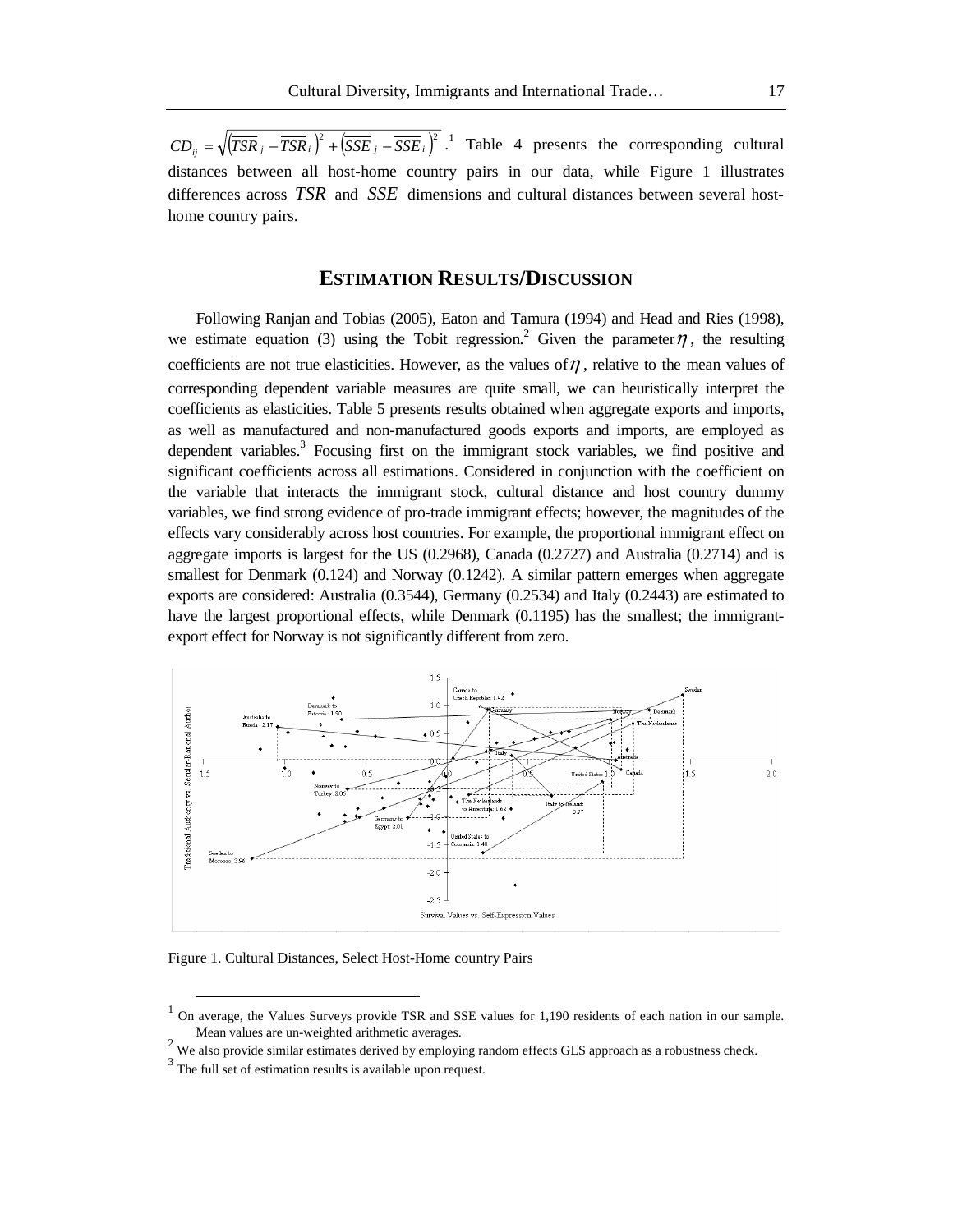| Country      | <b>SSE</b> | Country               | <b>SSE</b> | Country               | <b>SSE</b> |
|--------------|------------|-----------------------|------------|-----------------------|------------|
| Morocco      | $-1.20$    | Egypt                 | $-0.24$    | Greece                | 0.30       |
| Macedonia    | $-1.15$    | Philippines           | $-0.17$    | Venezuela             | 0.34       |
| Russian      |            |                       |            |                       |            |
| Federation   | $-1.04$    | Peru                  | $-0.16$    | Mexico                | 0.39       |
| Romania      | $-1.00$    | Slovak Republic       | $-0.14$    | Italy                 | 0.40       |
| Ukraine      | $-0.98$    | <b>Brazil</b>         | $-0.12$    | Japan                 | 0.40       |
| Azerbaijan   | $-0.82$    | Tanzania              | $-0.11$    | France                | 0.41       |
| Zimbabwe     | $-0.79$    | Portugal              | $-0.11$    | El Salvador           | 0.42       |
| Bulgaria     | $-0.78$    | Vietnam               | $-0.11$    | Belgium               | 0.54       |
| Latvia       | $-0.76$    | South Africa          | $-0.08$    | Luxembourg            | 0.64       |
| Armenia      | $-0.71$    | Nigeria               | $-0.02$    | Ireland               | 0.65       |
| China        | $-0.70$    | India                 | $-0.01$    | Finland               | 0.71       |
| Estonia      | $-0.65$    | Chile                 | 0.03       | Switzerland           | 0.75       |
| Jordan       | $-0.63$    | Group Average         | 0.03       | Austria               | 0.79       |
| Pakistan     | $-0.63$    | Croatia               | 0.04       | <b>United States</b>  | 0.96       |
| Hungary      | $-0.63$    | Dominican<br>Republic | 0.07       | <b>Iceland</b>        | 1.01       |
| Turkey       | $-0.61$    | Slovenia              | 0.13       | Norway                | 1.01       |
| Algeria      | $-0.56$    | Argentina             | 0.13       | New Zealand           | 1.03       |
| Bangladesh   | $-0.55$    | Uruguay               | 0.18       | Australia             | 1.04       |
| Albania      | $-0.54$    | <b>Czech Republic</b> | 0.20       | Canada                | 1.07       |
| Korea (Rep.) | $-0.44$    | Colombia              | 0.22       | <b>United Kingdom</b> | 1.11       |
| Indonesia    | $-0.40$    | Spain                 | 0.25       | Netherlands           | 1.15       |
| Uganda       | $-0.39$    | Germany               | 0.25       | Denmark               | 1.25       |
| Poland       | $-0.30$    | <b>Israel</b>         | 0.27       | Sweden                | 1.45       |

**Table 3. Survival vs. Self-Expression Values (SSE)** 

See Table 2 notes.

With respect to the cultural distance variables, we find negative coefficients in all estimations, although significance is lacking with respect to aggregate exports and exports of manufactured goods. From Table 1, we see that host countries which are relatively more culturally-distant from the home countries included in this data (i.e. Denmark, the Netherlands, Norway and Sweden) also tend to host fewer immigrants relative to host countries that are, on average, less culturally-distant (i.e. Australia, Canada, Germany, Italy and the US). In fact, Denmark and Norway have by far the fewest immigrants among the host countries included in this data set and, with the exception of Sweden, are more culturallydistant from the home countries in the data than all other host countries. Thus, the observed variation in immigrant-trade links across aggregate export and import measures may reflect the relative inability of immigrants who reside in more culturally-distant host countries to overcome the trade-inhibiting effects of the relatively larger cultural differences between their home and host countries.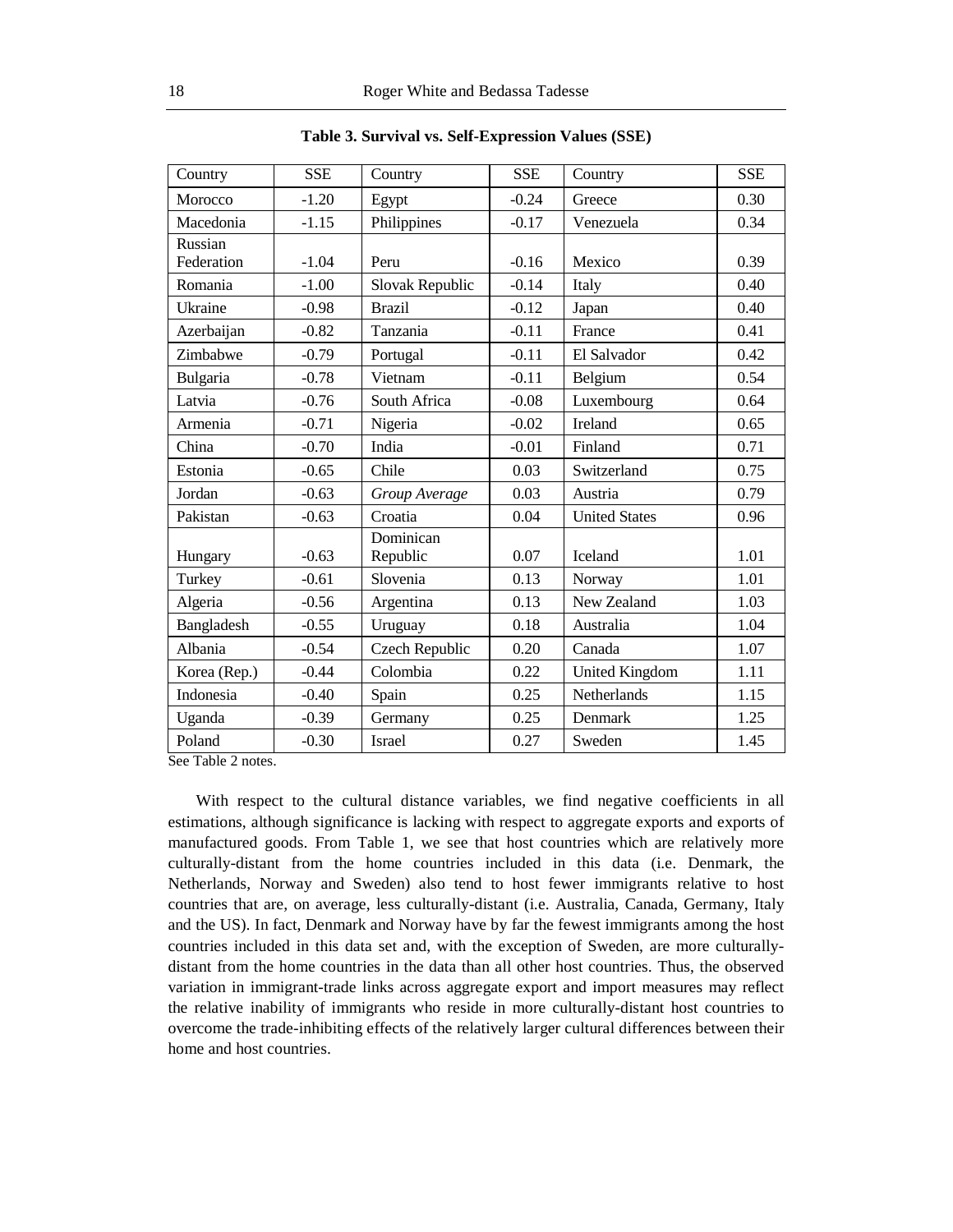| Host:              | Australia | Canada   | Denmark | Germany | Italy | Netherlands | Norway | Sweden | <b>US</b> |
|--------------------|-----------|----------|---------|---------|-------|-------------|--------|--------|-----------|
| Albania            | 1.58      | 1.61     | 2.02    | 1.24    | 0.94  | 1.82        | 1.73   | 2.33   | 1.54      |
| Algeria            | 1.89      | 1.83     | 2.63    | 2.09    | 1.45  | 2.38        | 2.34   | 2.97   | 1.64      |
| Argentina          | 1.09      | 1.04     | 1.88    | 1.54    | 0.75  | 1.62        | 1.61   | 2.22   | 0.85      |
| Armenia            | 1.77      | 1.83     | 2.06    | 1.16    | 1.12  | 1.90        | 1.78   | 2.35   | 1.79      |
| Australia          | 0.00      | 0.16     | 0.93    | 1.21    | 0.65  | 0.67        | 0.74   | 1.25   | 0.39      |
| Austria            | 0.34      | 0.48     | 0.81    | 0.88    | 0.42  | 0.56        | 0.55   | 1.16   | 0.63      |
| Azerbaijan         | 1.87      | 1.89     | 2.35    | 1.56    | 1.26  | 2.15        | 2.07   | 2.67   | 1.79      |
| Bangladesh         | 1.80      | 1.76     | 2.51    | 1.95    | 1.34  | 2.27        | 2.23   | 2.85   | 1.58      |
| Belgium            | 0.63      | 0.77     | 0.87    | 0.60    | 0.33  | 0.66        | 0.58   | 1.21   | 0.88      |
| <b>Brazil</b>      | 1.42      | 1.36     | 2.20    | 1.78    | 1.05  | 1.95        | 1.92   | 2.54   | 1.16      |
| Bulgaria           | 1.93      | 2.01     | 2.04    | 1.06    | 1.30  | 1.92        | 1.79   | 2.29   | 2.01      |
| Canada             | 0.16      | $0.00\,$ | 1.08    | 1.36    | 0.72  | 0.82        | 0.90   | 1.39   | 0.25      |
| Chile              | 1.21      | 1.16     | 1.98    | 1.59    | 0.83  | 1.73        | 1.70   | 2.32   | 0.97      |
| China              | 2.07      | 2.18     | 1.96    | 0.97    | 1.50  | 1.90        | 1.75   | 2.15   | 2.23      |
| Colombia           | 1.85      | 1.73     | 2.76    | 2.58    | 1.76  | 2.50        | 2.53   | 3.10   | 1.48      |
| Croatia            | 1.00      | 1.05     | 1.48    | 0.90    | 0.36  | 1.27        | 1.19   | 1.81   | 1.01      |
| Czech Republic     | 1.27      | 1.42     | 1.04    | 0.06    | 0.89  | 0.99        | 0.83   | 1.27   | 1.54      |
| Denmark            | 0.93      | 1.08     | 0.00    | 1.00    | 1.18  | 0.26        | 0.29   | 0.34   | 1.32      |
| Dominican Republic | 1.23      | 1.16     | 2.03    | 1.67    | 0.90  | 1.77        | 1.76   | 2.37   | 0.96      |
| Egypt              | 1.64      | 1.57     | 2.44    | 2.01    | 1.28  | 2.18        | 2.16   | 2.78   | 1.36      |
| El Salvador        | 2.33      | 2.18     | 3.25    | 3.17    | 2.33  | 2.99        | 3.04   | 3.57   | 1.94      |
| Estonia            | 1.84      | 1.94     | 1.90    | 0.92    | 1.23  | 1.80        | 1.66   | 2.15   | 1.96      |

# **Table 4. Host-Home Country Cultural Distances**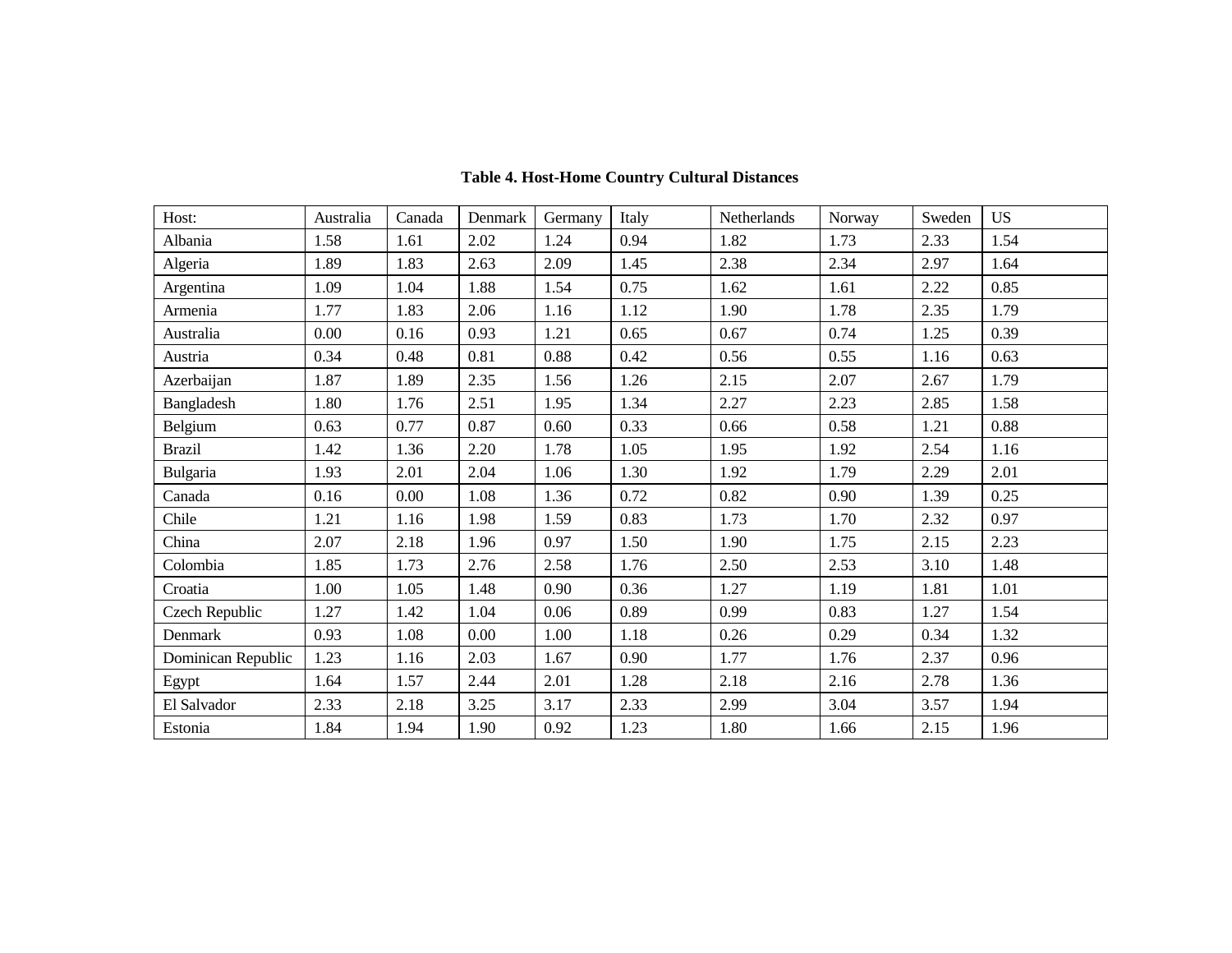| Host:        | Australia | Canada | Denmark | Germany | Italy | Netherlands | Norway | Sweden | <b>US</b> |
|--------------|-----------|--------|---------|---------|-------|-------------|--------|--------|-----------|
| Finland      | 0.60      | 0.75   | 0.68    | 0.62    | 0.51  | 0.47        | 0.39   | 1.01   | 0.91      |
| France       | 0.71      | 0.82   | 1.02    | 0.62    | 0.23  | 0.81        | 0.73   | 1.35   | 0.89      |
| Germany      | 1.21      | 1.36   | 1.00    | 0.00    | 0.84  | 0.93        | 0.78   | 1.23   | 1.48      |
| Greece       | 0.80      | 0.90   | 1.11    | 0.61    | 0.24  | 0.91        | 0.83   | 1.44   | 0.95      |
| Hungary      | 1.69      | 1.75   | 1.98    | 1.10    | 1.04  | 1.82        | 1.71   | 2.28   | 1.71      |
| Iceland      | 0.30      | 0.47   | 0.65    | 0.98    | 0.65  | 0.38        | 0.44   | 0.99   | 0.69      |
| India        | 1.09      | 1.08   | 1.73    | 1.24    | 0.55  | 1.49        | 1.44   | 2.07   | 0.97      |
| Indonesia    | 1.59      | 1.56   | 2.28    | 1.72    | 1.10  | 2.04        | 1.99   | 2.62   | 1.39      |
| Ireland      | 0.75      | 0.64   | 1.65    | 1.60    | 0.77  | 1.39        | 1.42   | 1.99   | 0.40      |
| Israel       | 0.79      | 0.87   | 1.20    | 0.72    | 0.16  | 0.99        | 0.91   | 1.53   | 0.90      |
| Italy        | 0.65      | 0.72   | 1.18    | 0.84    | 0.00  | 0.94        | 0.89   | 1.52   | 0.73      |
| Japan        | 1.35      | 1.51   | 0.89    | 0.31    | 1.10  | 0.91        | 0.76   | 1.05   | 1.67      |
| Jordan       | 2.00      | 1.94   | 2.74    | 2.20    | 1.57  | 2.50        | 2.46   | 3.09   | 1.74      |
| Korea (Rep.) | 1.55      | 1.63   | 1.75    | 0.84    | 0.91  | 1.60        | 1.48   | 2.03   | 1.62      |
| Latvia       | 1.85      | 1.92   | 2.06    | 1.13    | 1.20  | 1.92        | 1.80   | 2.34   | 1.90      |
| Luxembourg   | 0.64      | 0.79   | 0.73    | 0.57    | 0.47  | 0.53        | 0.44   | 1.06   | 0.93      |
| Macedonia    | 2.20      | 2.25   | 2.50    | 1.58    | 1.55  | 2.34        | 2.23   | 2.78   | 2.18      |
| Mexico       | 1.08      | 0.98   | 1.97    | 1.80    | 0.96  | 1.70        | 1.72   | 2.31   | 0.75      |
| Morocco      | 2.85      | 2.78   | 3.62    | 3.05    | 2.45  | 3.37        | 3.34   | 3.96   | 2.56      |
| Netherlands  | 0.67      | 0.82   | 0.26    | 0.93    | 0.94  | 0.00        | 0.16   | 0.60   | 1.06      |
| New Zealand  | 0.32      | 0.48   | 0.62    | 0.98    | 0.67  | 0.36        | 0.42   | 0.96   | 0.71      |
| Nigeria      | 1.66      | 1.56   | 2.52    | 2.21    | 1.43  | 2.26        | 2.26   | 2.87   | 1.33      |
| Norway       | 0.74      | 0.90   | 0.29    | 0.78    | 0.89  | 0.16        | 0.00   | 0.63   | 1.12      |

**Tasble 4. (Continued)**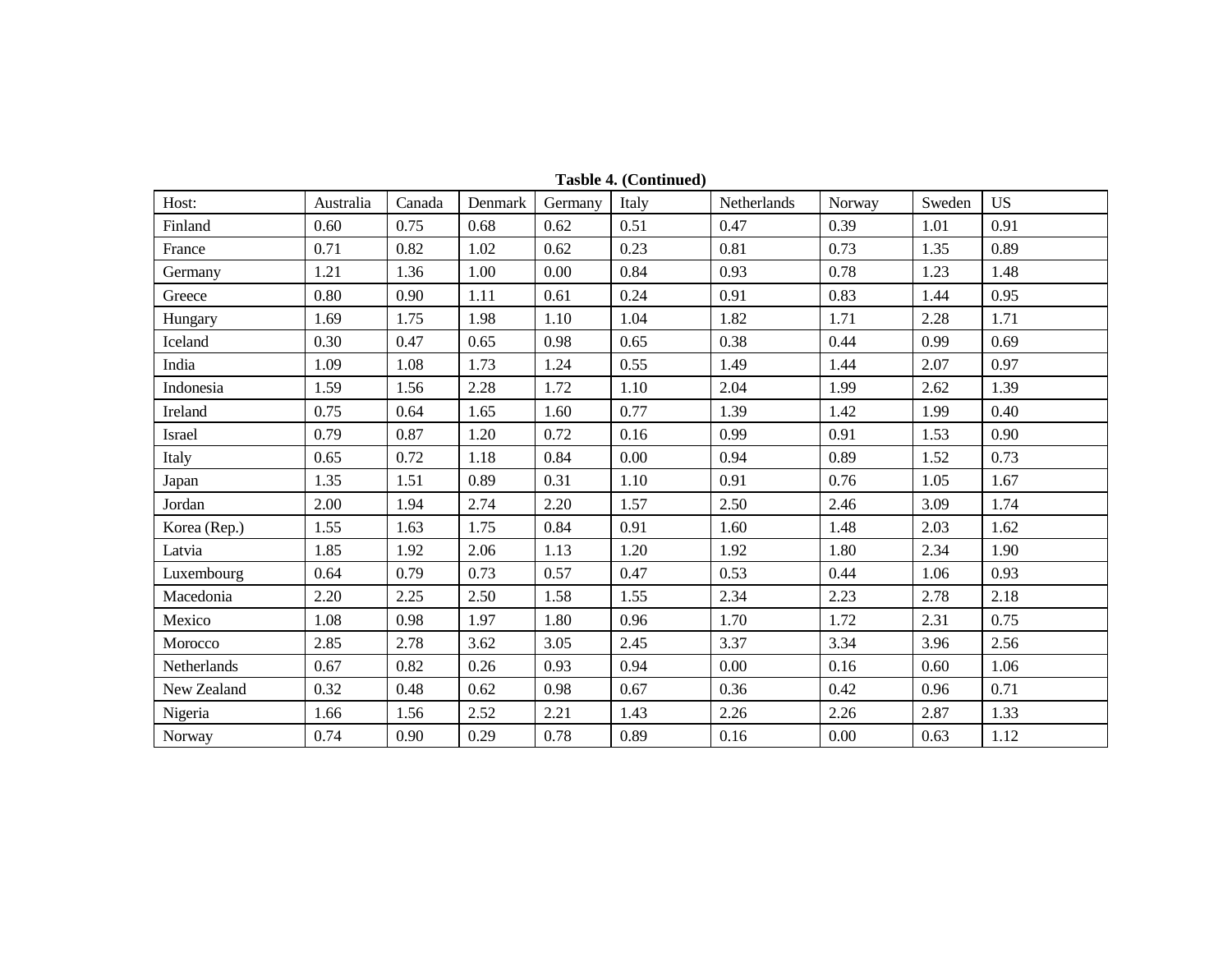| Host:                     | Australia | Canada | Denmark | Germany | Italy | Netherlands | Norway | Sweden   | <b>US</b> |
|---------------------------|-----------|--------|---------|---------|-------|-------------|--------|----------|-----------|
| Pakistan                  | 1.94      | 1.89   | 2.66    | 2.10    | 1.48  | 2.42        | 2.38   | 3.00     | 1.70      |
| Peru                      | 1.44      | 1.38   | 2.20    | 1.76    | 1.04  | 1.95        | 1.92   | 2.54     | 1.19      |
| Philippines               | 1.39      | 1.35   | 2.13    | 1.66    | 0.96  | 1.88        | 1.85   | 2.47     | 1.16      |
| Poland                    | 1.40      | 1.39   | 2.03    | 1.44    | 0.86  | 1.80        | 1.74   | 2.37     | 1.26      |
| Portugal                  | 1.21      | 1.20   | 1.87    | 1.35    | 0.69  | 1.63        | 1.58   | 2.21     | 1.06      |
| Romania                   | 2.04      | 2.07   | 2.47    | 1.63    | 1.41  | 2.29        | 2.19   | 2.78     | 1.97      |
| <b>Russian Federation</b> | 2.17      | 2.25   | 2.31    | 1.33    | 1.53  | 2.19        | 2.06   | 2.56     | 2.23      |
| Slovak Republic           | 1.26      | 1.36   | 1.45    | 0.60    | 0.65  | 1.30        | 1.18   | 1.75     | 1.38      |
| Slovenia                  | 1.14      | 1.27   | 1.14    | 0.27    | 0.65  | 1.02        | 0.88   | 1.41     | 1.35      |
| South Africa              | 1.33      | 1.28   | 2.09    | 1.66    | 0.93  | 1.84        | 1.81   | 2.43     | 1.09      |
| Spain                     | 0.81      | 0.89   | 1.24    | 0.75    | 0.17  | 1.03        | 0.95   | 1.58     | 0.90      |
| Sweden                    | 1.25      | 1.39   | 0.34    | 1.23    | 1.52  | 0.60        | 0.63   | $0.00\,$ | 1.64      |
| Switzerland               | 0.60      | 0.75   | 0.63    | 0.64    | 0.56  | 0.42        | 0.34   | 0.96     | 0.93      |
| Tanzania                  | 1.70      | 1.61   | 2.55    | 2.21    | 1.44  | 2.29        | 2.29   | 2.89     | 1.38      |
| Turkey                    | 1.73      | 1.72   | 2.34    | 1.68    | 1.18  | 2.12        | 2.05   | 2.67     | 1.57      |
| Uganda                    | 1.67      | 1.62   | 2.41    | 1.89    | 1.24  | 2.16        | 2.13   | 2.75     | 1.43      |
| Ukraine                   | 2.08      | 2.15   | 2.26    | 1.30    | 1.44  | 2.13        | 2.00   | 2.53     | 2.13      |
| <b>United Kingdom</b>     | 0.20      | 0.35   | 0.73    | 1.13    | 0.72  | 0.47        | 0.56   | 1.05     | 0.59      |
| <b>United States</b>      | 0.39      | 0.25   | 1.32    | 1.48    | 0.73  | 1.06        | 1.12   | 1.64     | 0.00      |
| Uruguay                   | 0.86      | 0.90   | 1.42    | 0.95    | 0.25  | 1.19        | 1.13   | 1.76     | 0.85      |
| Venezuela                 | 1.25      | 1.14   | 2.14    | 1.96    | 1.13  | 1.88        | 1.90   | 2.48     | 0.90      |
| Vietnam                   | 1.31      | 1.27   | 2.05    | 1.60    | 0.88  | 1.80        | 1.77   | 2.39     | 1.09      |
| Zimbabwe                  | 2.06      | 2.02   | 2.76    | 2.15    | 1.58  | 2.52        | 2.47   | 3.10     | 1.84      |

**Table 4. (Continued)**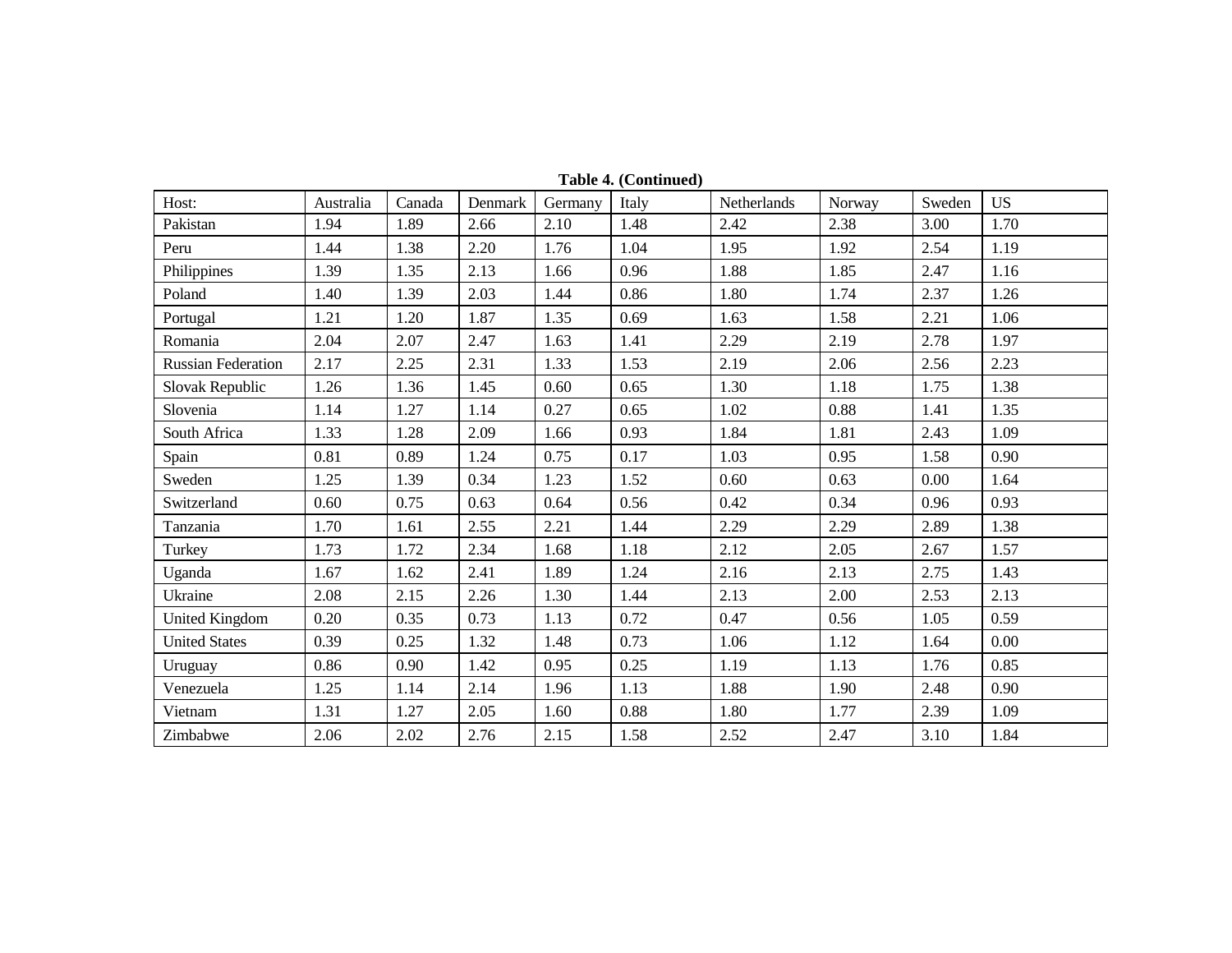|                                                                   |                     | In Manuf.                     | In Non-Manuf.   |                    | In Manuf.             | In Non-Manuf.   |
|-------------------------------------------------------------------|---------------------|-------------------------------|-----------------|--------------------|-----------------------|-----------------|
| Dep. Variable:                                                    | In Imports $_{ijt}$ | <b>Imports</b> <sub>iit</sub> | $Imports_{ijt}$ | In $Exports_{ijt}$ | $Exports_{\text{it}}$ | $Exports_{ijt}$ |
|                                                                   | (a)                 | (b)                           | (c)             | (d)                | (e)                   | (f)             |
| In Immigrants <sub>iit</sub>                                      | $0.2107***$         | $0.222***$                    | $0.2758***$     | $0.2443***$        | $0.2673***$           | $0.1454***$     |
|                                                                   | (0.0258)            | (0.0275)                      | (0.0306)        | (0.0221)           | (0.0219)              | (0.0257)        |
| In Immigrants <sub>ijt</sub> x In Cultural Distance <sub>ii</sub> | 0.0607              | 0.0498                        | $0.1066**$      | $0.1101***$        | $0.0614*$             | $0.2592***$     |
| x Host Country: Australia                                         | (0.0376)            | (0.0401)                      | (0.0446)        | (0.0322)           | (0.0319)              | (0.0375)        |
| In Immigrants <sub>ijt</sub> x In Cultural Distance <sub>ii</sub> | $0.062*$            | $0.1082***$                   | 0.0015          | $-0.0543*$         | $-0.1129***$          | $0.1742***$     |
| x Host Country: Canada                                            | (0.0371)            | (0.0396)                      | (0.0439)        | (0.0317)           | (0.0315)              | (0.037)         |
| In Immigrants <sub>ijt</sub> x In Cultural Distance <sub>ii</sub> | $-0.0867**$         | $-0.0232$                     | $-0.1183**$     | $-0.1248***$       | $-0.1259***$          | 0.0166          |
| x Host Country: Denmark                                           | (0.0409)            | (0.0436)                      | (0.0484)        | (0.0349)           | (0.0346)              | (0.0408)        |
| In Immigrants <sub>ijt</sub> x In Cultural Distance <sub>ij</sub> | 0.0375              | 0.0495                        | $0.0735*$       | 0.0091             | 0.0007                | $0.1276***$     |
| x Host Country: Germany                                           | (0.0375)            | (0.04)                        | (0.0444)        | (0.032)            | (0.0318)              | (0.0374)        |
| In Immigrants <sub>it</sub> x In Cultural Distance <sub>ii</sub>  | 0.0231              | $0.071*$                      | $-0.013$        | $-0.0892***$       | $-0.1052***$          | $0.0572*$       |
| x Host Country: The Netherlands                                   | (0.0349)            | (0.0372)                      | (0.0413)        | (0.0298)           | (0.0296)              | (0.0348)        |
| In Immigrants <sub>ijt</sub> x In Cultural Distance <sub>ii</sub> | $-0.0865**$         | $-0.0941**$                   | $-0.1499$ ***   | $-0.2444***$       | $-0.2596***$          | $-0.0661*$      |
| x Host Country: Norway                                            | (0.0364)            | (0.0388)                      | (0.0431)        | (0.0311)           | (0.0309)              | (0.0363)        |
| In Immigrants <sub>ijt</sub> x In Cultural Distance <sub>ij</sub> | $-0.0167$           | $-0.0307$                     | $-0.0099$       | $-0.0435$          | $-0.0543$             | $0.0655*$       |
| x Host Country: Sweden                                            | (0.0393)            | (0.0419)                      | (0.0466)        | (0.0336)           | (0.0333)              | (0.0392)        |
| In Immigrants <sub>it</sub> x In Cultural Distance <sub>ii</sub>  | $0.0861**$          | $0.1468***$                   | $-0.0154$       | $-0.0362$          | $-0.0728**$           | $0.2222***$     |
| x Host Country: United States                                     | (0.0352)            | (0.0376)                      | (0.0417)        | (0.0301)           | (0.0299)              | (0.0352)        |
| In Cultural Distance <sub>ii</sub>                                | $-0.7758***$        | $-1.2148***$                  | $-0.6172**$     | $-0.1655$          | $-0.1035$             | $-1.235***$     |
|                                                                   | (0.2313)            | (0.2467)                      | (0.2739)        | (0.1978)           | (0.196)               | (0.2308)        |
| $\Delta$ ln Exchange Rate <sub>it</sub>                           | $0.4108***$         | $0.5933***$                   | $0.4469***$     | $-0.342***$        | $-0.1892$             | $-0.6029***$    |

**Table 5. Aggregate, Manufacturing and Non-Manufacturing Imports and Exports - Tobit Coefficients**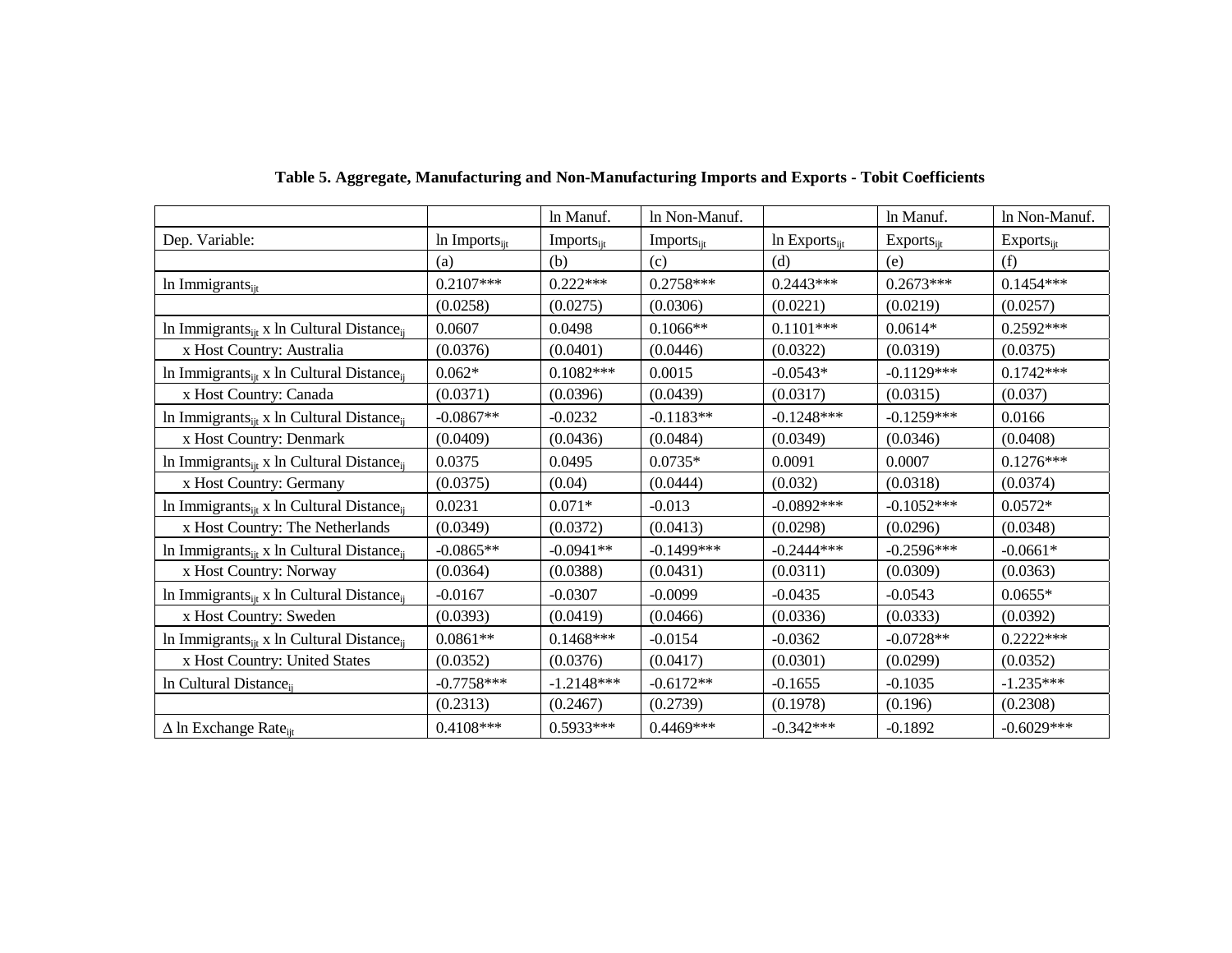|                                    |              | ln Manuf.    | rabic $\mathcal{P}_t$ (continued)<br>In Non-Manuf. |              | In Manuf.    | In Non-Manuf. |
|------------------------------------|--------------|--------------|----------------------------------------------------|--------------|--------------|---------------|
|                                    | (0.1434)     | (0.153)      | (0.1697)                                           | (0.1227)     | (0.1216)     | (0.1432)      |
| In Geodesic Distance <sub>ij</sub> | $-0.3989***$ | $-0.5593***$ | $-0.0796$                                          | $-0.4641***$ | $-0.4411***$ | $-0.6899$ *** |
|                                    | (0.042)      | (0.0448)     | (0.0497)                                           | (0.0359)     | (0.0356)     | (0.0419)      |
| $ln$ GDP <sub>it</sub>             | $0.8615***$  | $0.9671***$  | $0.8558***$                                        | $0.6104***$  | $0.5983***$  | $0.6428***$   |
|                                    | (0.0562)     | (0.06)       | (0.0665)                                           | (0.0481)     | (0.0476)     | (0.0561)      |
| In Trade Openness $s_{jt}$         | $0.3635***$  | 0.9783***    | $-0.0275$                                          | 0.047        | 0.0584       | 0.1078        |
|                                    | (0.0727)     | (0.0776)     | (0.0861)                                           | (0.0622)     | (0.0616)     | (0.0726)      |
| In Population $_{jt}$              | $0.0631*$    | $0.119***$   | $-0.0801**$                                        | $0.0546*$    | $0.0484*$    | 0.029         |
|                                    | (0.034)      | (0.0363)     | (0.0403)                                           | (0.0291)     | (0.0288)     | (0.034)       |
| In Economic Remoteness $_{it}$     | $-0.078$     | $-0.1452***$ | $0.1274**$                                         | $-0.1688***$ | $-0.2011***$ | $-0.1421***$  |
|                                    | (0.0492)     | (0.0525)     | (0.0582)                                           | (0.0421)     | (0.0417)     | (0.0491)      |
| Shared Border <sub>ij</sub>        | $0.7473***$  | $0.4321**$   | 1.2788***                                          | $0.8551***$  | $0.7551***$  | $0.9957***$   |
|                                    | (0.1621)     | (0.1729)     | (0.1918)                                           | (0.1386)     | (0.1373)     | (0.1617)      |
| Common Language <sub>ij</sub>      | $0.2724***$  | $0.195**$    | $0.3915***$                                        | $0.3032***$  | $0.4306***$  | $0.2664***$   |
|                                    | (0.0783)     | (0.0835)     | (0.0927)                                           | (0.0669)     | (0.0663)     | (0.0781)      |
| $FTA_{ijt}$                        | $0.2273**$   | $0.2436**$   | $0.4192***$                                        | $0.2241***$  | $0.1524**$   | $0.4639***$   |
|                                    | (0.09)       | (0.096)      | (0.1065)                                           | (0.077)      | (0.0763)     | (0.0898)      |
| OPEC <sub>i</sub>                  | $-0.2795**$  | $-2.2475***$ | $0.9305***$                                        | $-0.1036$    | $-0.2759***$ | $0.3211**$    |
|                                    | (0.1267)     | (0.1352)     | (0.15)                                             | (0.1084)     | (0.1074)     | (0.1264)      |
| Seaport <sub>j</sub>               | $0.9291***$  | 1.0264***    | 1.2957***                                          | $0.7254***$  | $0.6387***$  | $0.9805***$   |
|                                    | (0.0813)     | (0.0867)     | (0.0964)                                           | (0.0695)     | (0.0689)     | (0.0811)      |
| Constant                           | $-7.1652***$ | $-8.765***$  | $-11.9943***$                                      | 0.3432       | 0.6089       | 0.2197        |
|                                    | (1.7233)     | (1.8382)     | (2.0398)                                           | (1.474)      | (1.4605)     | (1.7191)      |
| N                                  | 3,618        | 3,618        | 3,618                                              | 3,618        | 3,618        | 3,618         |

**Table 5. (Continued)**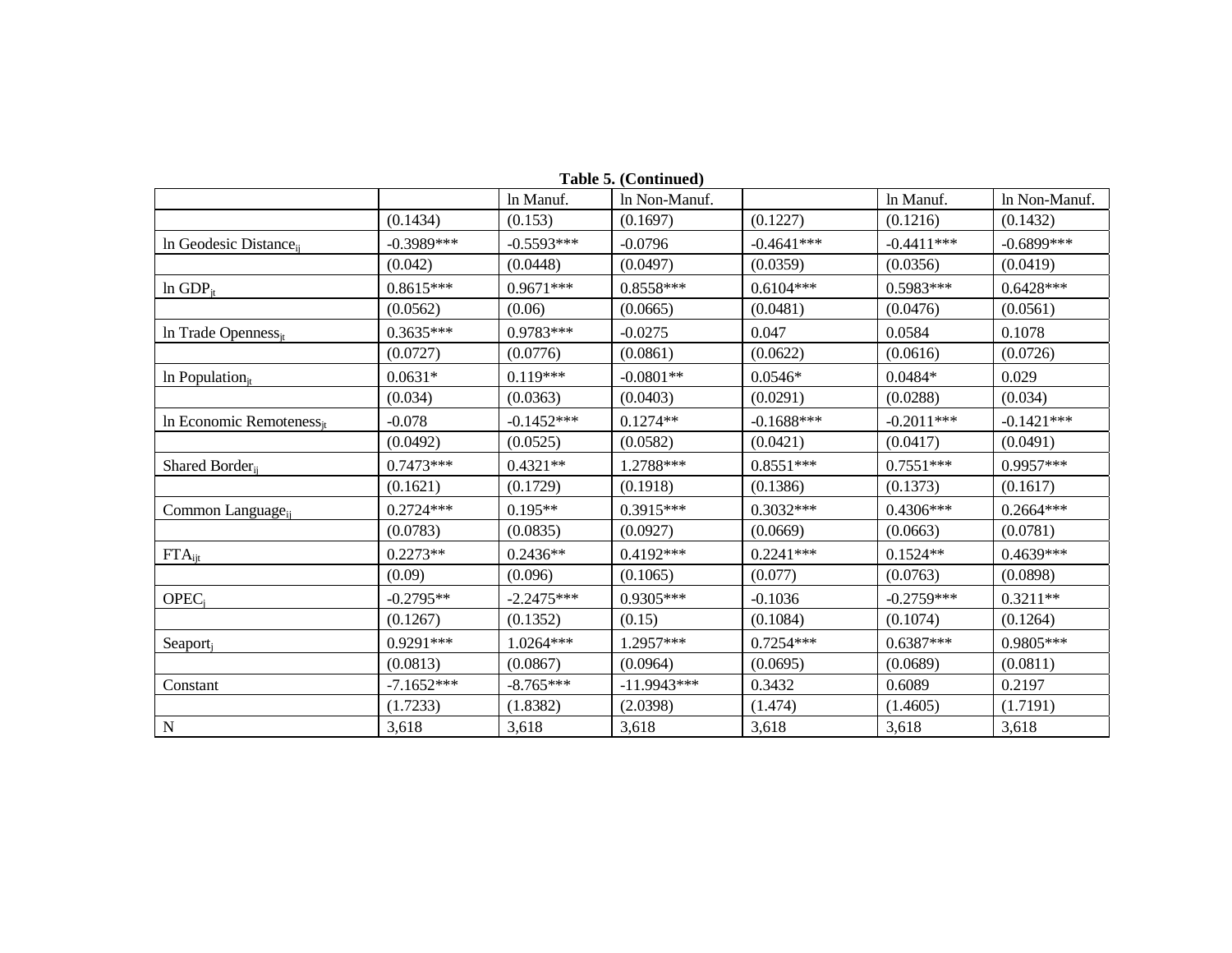|                |            |            | <b>Table 9. (Continue 1</b> |          |            |               |
|----------------|------------|------------|-----------------------------|----------|------------|---------------|
|                |            | In Manuf.  | In Non-Manuf.               |          | In Manuf.  | In Non-Manuf. |
| Pseudo- $R^2$  | 0.25       | 0.26       | 0.19                        | 0.27     | 0.28       | 0.22          |
| Adjusted $R^2$ | 0.73       | 0.68       | 0.67                        | 0.74     | 0.73       | 0.65          |
| Log-likelihood | $-6.984$   | $-7,207$   | $-7.551$                    | $-6.433$ | $-6.399$   | $-6.973$      |
| LR Statistic   | $4,606***$ | $5,008***$ | $3,506***$                  | 4,758*** | $5,098***$ | $4,005***$    |

# **Table 5. (Continued)**

Coefficients on dummy variables representing years and host countries not reported. Statistical significance is denoted as follows: "\*\*\*", "\*\*", and

"\*" indicate significance from zero at the 1%, 5%, and 10% levels, respectively.

|                                                    | Average  | Australia   | Canada      | Denmark     | Germany      | Italy       | Netherlands | Norway      | Sweden      | <b>USA</b>  |
|----------------------------------------------------|----------|-------------|-------------|-------------|--------------|-------------|-------------|-------------|-------------|-------------|
|                                                    | (a)      | (b)         | (c)         | (d)         | (e)          | (f)         | (g)         | (h)         | (i)         | (j)         |
| Aggregate Imports                                  | 0.2195   | $0.2714***$ | $0.2727***$ | $0.124***$  | $0.2482***$  | $0.2107***$ | $0.2338***$ | $0.1242***$ | $0.194***$  | $0.2968***$ |
|                                                    | (0.0627) | (7.29)      | (7.4)       | (3.29)      | (6.84)       | (8.17)      | (7.61)      | (4.8)       | (5.2)       | (8.38)      |
| <b>Manufactured Products</b>                       | 0.2528   | $0.2718***$ | $0.3302***$ | $0.1988***$ | $0.2715***$  | $0.222***$  | $0.293***$  | $0.1279***$ | $0.1913***$ | $0.3688***$ |
|                                                    | (0.075)  | (6.84)      | (8.4)       | (4.94)      | (7.01)       | (8.07)      | (8.94)      | (4.63)      | (4.81)      | (9.76)      |
| Non-Manufactured Products                          | 0.2619   | $0.3824***$ | $0.2773***$ | $0.1575***$ | $0.3493***$  | $0.2758***$ | $0.2628***$ | $0.1259***$ | $0.2659***$ | $0.2604***$ |
|                                                    | (0.0806) | (8.65)      | (6.36)      | (3.52)      | (8.13)       | (9.01)      | (7.22)      | (4.11)      | (6.01)      | (6.21)      |
| SITC-0: Food and Live<br>Animals                   | 0.3557   | $0.4955***$ | $0.4213***$ | $0.2909***$ | $0.4666$ *** | $0.3661***$ | $0.4033***$ | $0.128***$  | $0.3186***$ | $0.3108***$ |
|                                                    | (0.1107) | (10.37)     | (8.96)      | (6.03)      | (10.08)      | (11.09)     | (10.27)     | (3.88)      | (6.68)      | (6.87)      |
| SITC-1: Beverages and<br>Tobacco                   | 0.2439   | $0.339***$  | $0.3934***$ | 0.0489      | $0.3881***$  | $0.4678***$ | $0.3533***$ | $-0.138***$ | $0.125**$   | $0.2669***$ |
|                                                    | (0.2204) | (5.3)       | (6.3)       | (0.75)      | (6.33)       | (10.37)     | (6.75)      | (3.04)      | (1.96)      | (4.45)      |
| SITC-2: Crude Materials,<br>Inedible, Except Fuels | 0.2512   | $0.3723***$ | $0.3106***$ | $0.1918***$ | $0.3088***$  | $0.2485***$ | $0.2877***$ | 0.0514      | $0.2581***$ | $0.2831***$ |

# **Table 6. Proportional Immigrant Effects, Imports**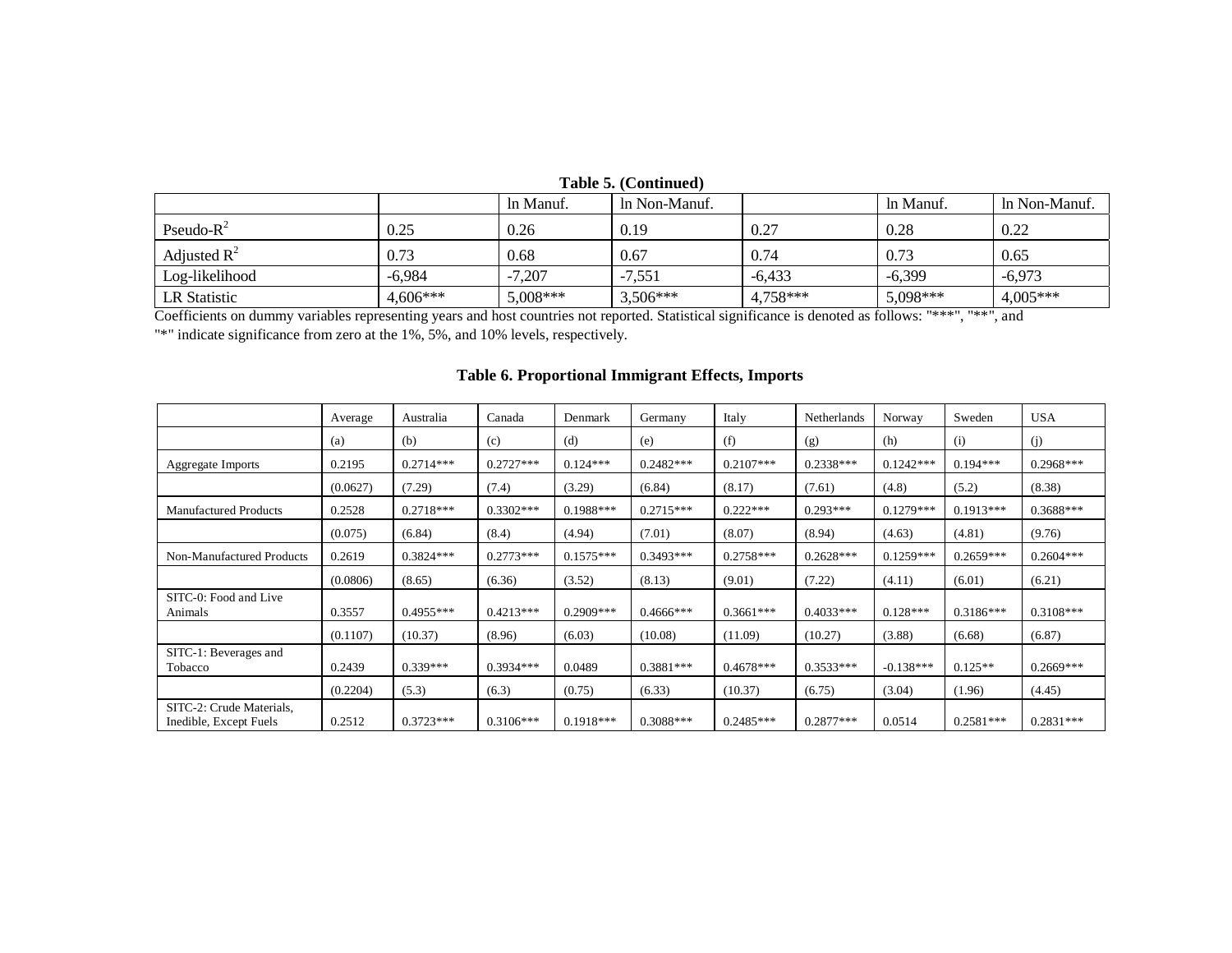|                                                               | Average  | Australia   | Canada      | Denmark     | Germany     | Italy       | Netherlands | Norway      | Sweden       | <b>USA</b>  |
|---------------------------------------------------------------|----------|-------------|-------------|-------------|-------------|-------------|-------------|-------------|--------------|-------------|
|                                                               | (0,1064) | (6.94)      | (5.93)      | (3.57)      | (6.0)       | (6.77)      | (6.59)      | (1.4)       | (4.84)       | (5.63)      |
| SITC-3: Mineral Fuels,<br>Lubricants and Related<br>Materials | 0.2321   | $0.3217***$ | $0.3131***$ | $-0.1546$   | $0.434***$  | 0.2938***   | $0.2685***$ | 0.0397      | 0.1178       | $0.4582***$ |
|                                                               | (0.1848) | (2.71)      | (2.88)      | (1.3)       | (4.17)      | (3.77)      | (2.97)      | (0.48)      | (1.04)       | (4.48)      |
| SITC-4: Animal and<br>Vegetable Oils, Fats<br>and Waxes       | 0.5249   | $0.653***$  | $0.7506***$ | $0.4037***$ | $0.6875***$ | $0.4097***$ | $0.5931***$ | $0.2747***$ | $0.4101***$  | $0.542***$  |
|                                                               | (0.1591) | (7.57)      | (9.41)      | (4.47)      | (9.07)      | (7.00)      | (9.06)      | (4.64)      | (4.78)       | (7.21)      |
| SITC-5: Chemicals and<br>Related Products, n.e.s.             | 0.2017   | $0.3083***$ | $0.3147***$ | 0.0546      | $0.2712***$ | $0.2002***$ | $0.3065***$ | 0.0346      | $0.0916*$    | $0.3228***$ |
|                                                               | (0.1361) | (6.29)      | (6.55)      | (1.1)       | (5.75)      | (5.89)      | (7.65)      | (1.02)      | (1.86)       | (7.0)       |
| SITC-6: Manufactured<br>Goods Classified by<br>Material       | 0.2229   | $0.3027***$ | $0.3044***$ | $0.1564***$ | $0.2195***$ | $0.1435***$ | $0.2709***$ | $0.1194***$ | $0.196***$   | $0.2935***$ |
|                                                               | (0.0729) | (6.64)      | (6.76)      | (3.38)      | (4.95)      | (4.56)      | (7.2)       | (3.77)      | (4.29)       | (6.77)      |
| SITC-7: Machinery<br>and Transport<br>Equipment               | 0.2538   | $0.2467***$ | $0.3773***$ | $0.1592***$ | $0.2584***$ | $0.2501***$ | $0.3267***$ | $0.0944***$ | $0.2589***$  | $0.3125***$ |
|                                                               | (0.0855) | (5.49)      | (8.5)       | (3.49)      | (5.91)      | (8.04)      | (8.82)      | (3.02)      | (5.76)       | (7.32)      |
| SITC-8: Miscellaneous<br><b>Manufactured Articles</b>         | 0.3415   | $0.2664***$ | $0.4272***$ | $0.348***$  | $0.4217***$ | $0.2915***$ | $0.4131***$ | $0.1341***$ | $0.2879***$  | $0.4832***$ |
|                                                               | (0.1078) | (5.99)      | (9.74)      | (7.74)      | (9.76)      | (9.50)      | (11.29)     | (4.35)      | (6.48)       | (11.45)     |
| SITC-9: Commodities<br>and Transactions, n.e.c.               | 0.1148   | 0.0593      | $0.2581***$ | $0.1838***$ | 0.0201      | $0.2469***$ | $0.1846***$ | $0.2017***$ | $-0.2858***$ | $0.2441***$ |
|                                                               | (0.1798) | (0.98)      | (4.48)      | (3.12)      | (0.35)      | (5.95)      | (3.81)      | (4.93)      | (4.72)       | (4.41)      |

**Table 6. (Continued)** 

Statistical significance is denoted as follows: "\*\*", "\*", and "#" indicate significance from zero at the 1%, 5%, and 10% levels, respectively. Bold (italicized) font indicates corresponding effect is greater

(less) than the average effect listed in leftmost column. Values presented in parentheses below average effects are standard deviations. Values presented below proportional immigrant effects are

z-statistics. Z-statistics are constructed as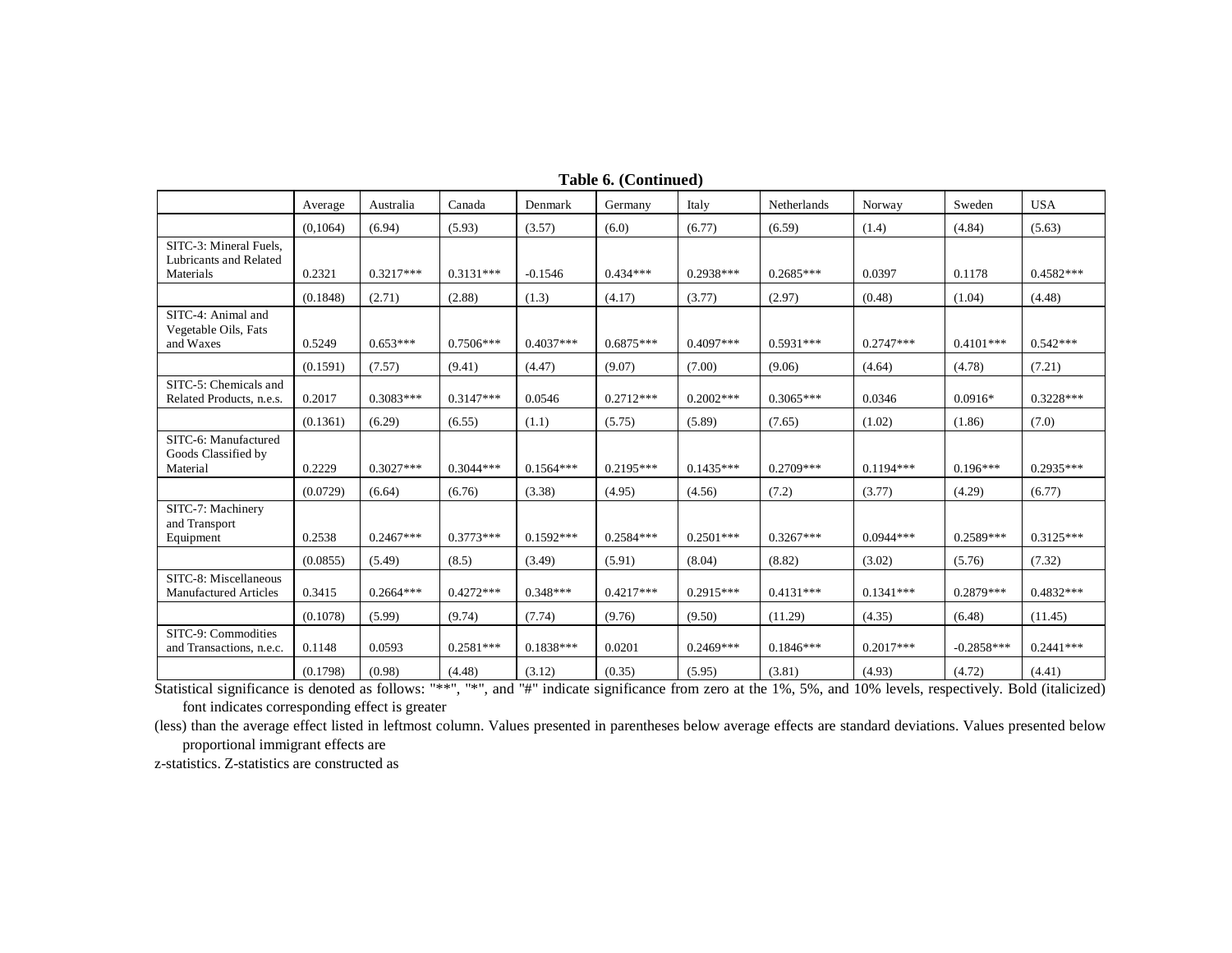$$
Z = \frac{\hat{\beta}_{CD} + \hat{\beta}_{INTER}}{VAR(\hat{\beta}_{CD}) + VAR(\hat{\beta}_{INTER}) + 2 \times COVAR(\hat{\beta}_{CD}, \hat{\beta}_{INTER})}
$$

# **Table 7: Proportional Immigrant Effects, Exports**

|                                                                   | Average  | Australia   | Canada      | Denmark     | Germany     | Italy       | Netherlands | Norway      | Sweden      | <b>USA</b>  |
|-------------------------------------------------------------------|----------|-------------|-------------|-------------|-------------|-------------|-------------|-------------|-------------|-------------|
|                                                                   | (a)      | (b)         | (c)         | (d)         | (e)         | (f)         | (g)         | (h)         | (i)         | (j)         |
| <b>Aggregate Exports</b>                                          | 0.1917   | $0.3544***$ | $0.19***$   | $0.1195***$ | $0.2534***$ | $0.2443***$ | $0.1551***$ | $-0.0001$   | $0.2008***$ | $0.2081***$ |
|                                                                   | (0.0979) | (11.12)     | (6.03)      | (3.7)       | (8.16)      | (11.05)     | (5.9)       | (0.0)       | (6.3)       | (6.86)      |
| <b>Manufactured Products</b>                                      | 0.1922   | $0.3287***$ | $0.1544***$ | $0.1414***$ | $0.268***$  | $0.2673***$ | $0.1621***$ | 0.0077      | $0.213***$  | $0.1945***$ |
|                                                                   | (0.0951) | (10.41)     | (4.94)      | (4.42)      | (8.71)      | (12.21)     | (6.22)      | (0.35)      | (6.74)      | (6.48)      |
| Non-Manufactured Products                                         | 0.2406   | $0.4046***$ | $0.3196***$ | $0.162***$  | $0.273***$  | $0.1454***$ | $0.2026***$ | $0.0793***$ | $0.2109***$ | $0.3676***$ |
|                                                                   | (0.1083) | (10.88)     | (8.69)      | (4.3)       | (7.55)      | (5.66)      | (6.6)       | (3.07)      | (5.67)      | (10.4)      |
| SITC-0: Food and Live Animals                                     | 0.2102   | $0.383***$  | $0.3037***$ | $0.1204***$ | $0.2253***$ | $0.1322***$ | $0.1732***$ | $0.0634**$  | $0.1371***$ | $0.3535***$ |
|                                                                   | (0.1128) | (9.13)      | (7.33)      | (2.84)      | (5.53)      | (4.56)      | (5.01)      | (2.18)      | (3.26)      | (8.87)      |
| SITC-1: Beverages and Tobacco                                     | 0.2440   | 0.0673      | $0.4375***$ | $0.1048**$  | $0.3267***$ | $0.3782***$ | $0.2054***$ | 0.012       | $0.2495***$ | $0.4942***$ |
|                                                                   | (0.182)  | (1.27)      | (8.48)      | (2.0)       | (6.54)      | (10.51)     | (4.85)      | (0.31)      | (4.81)      | (10.13)     |
| SITC-2: Crude Materials, Inedible, Except<br>Fuels                | 0.3185   | $0.5893***$ | $0.3735***$ | $0.2937***$ | $0.3742***$ | $0.1737***$ | $0.2534***$ | $0.1539***$ | $0.3101***$ | $0.3445***$ |
|                                                                   | (0.129)  | (13.56)     | (8.75)      | (6.7)       | (8.9)       | (5.79)      | (7.12)      | (5.1)       | (7.17)      | (8.39)      |
| SITC-3: Mineral Fuels, Lubricants and<br><b>Related Materials</b> | 0.4578   | $0.6726***$ | $0.6087***$ | $0.394***$  | $0.6208***$ | $0.3594***$ | $0.4052***$ | $0.1274***$ | $0.4111***$ | $0.5209***$ |
|                                                                   | (0.1686) | (9.4)       | (8.88)      | (5.51)      | (9.4)       | (7.44)      | (7.24)      | (2.62)      | (5.96)      | (8.05)      |
| SITC-4: Animal and Vegetable Oils, Fats<br>and Waxes              | 0.3637   | $0.6822***$ | $0.6532***$ | $0.2066***$ | $0.4613***$ | $0.1731***$ | $0.3304***$ | 0.0417      | $0.2356***$ | $0.5309***$ |
|                                                                   | (0.2328) | (10.59)     | (10.49)     | (3.35)      | (8.0)       | (4.11)      | (6.76)      | (0.93)      | (3.85)      | (9.37)      |
| SITC-5: Chemicals and Related Products,<br>n.e.s.                 | 0.2241   | $0.2953***$ | $0.317***$  | $0.2079***$ | $0.3169***$ | $0.2602***$ | $0.2254***$ | 0.0285      | $0.1762***$ | $0.2184***$ |
|                                                                   | (0.0977) | (4.32)      | (4.66)      | (3.04)      | (4.68)      | (11.12)     | (3.44)      | (0.45)      | (2.58)      | (3.24)      |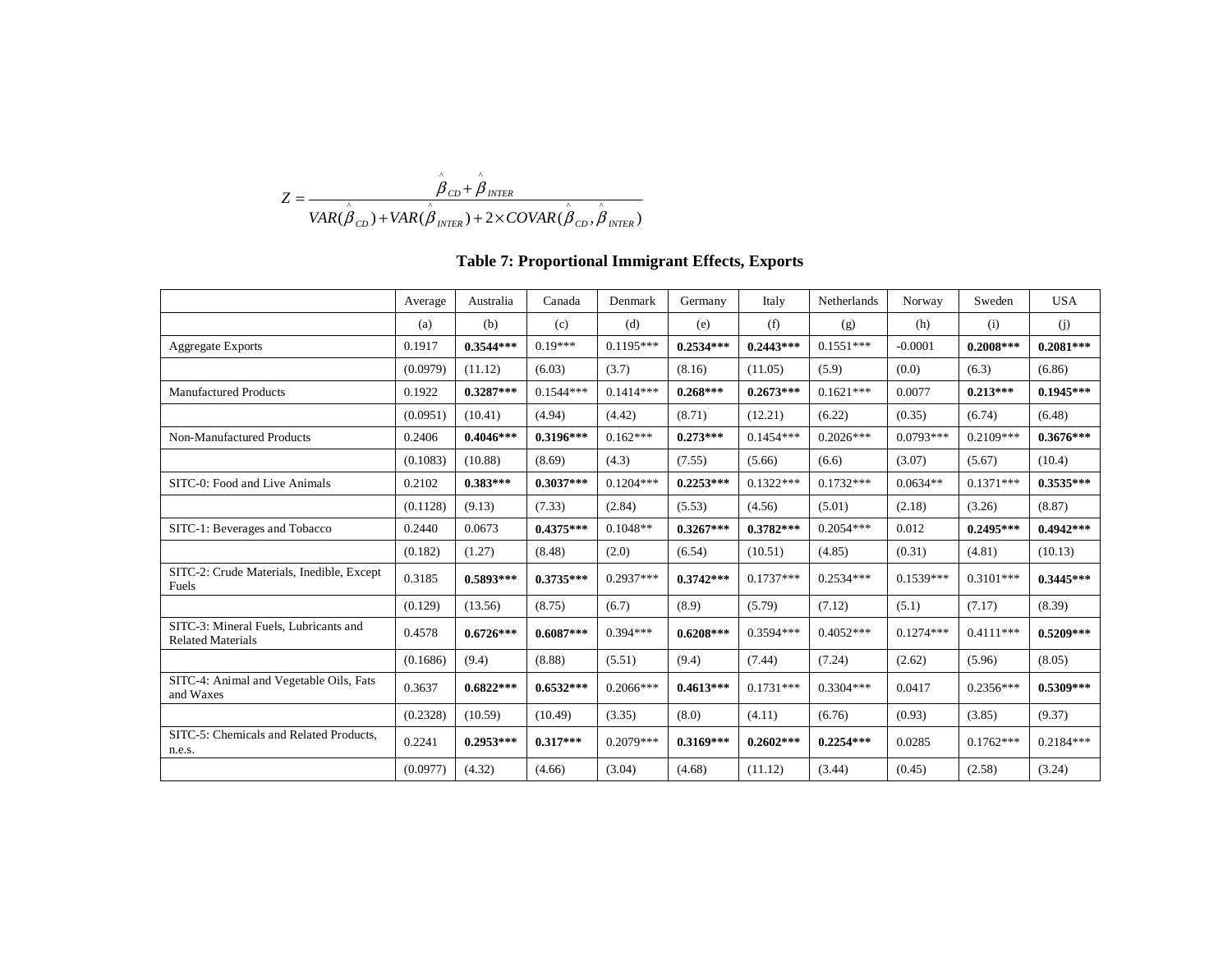| SITC-6: Manufactured Goods Classified by<br>Material | 0.2202   | $0.2894***$ | $0.2535***$ | $0.1198***$ | $0.3332***$ | $0.2485***$ | $0.2081***$ | $0.044*$  | $0.2488***$ | $0.2369***$ |
|------------------------------------------------------|----------|-------------|-------------|-------------|-------------|-------------|-------------|-----------|-------------|-------------|
|                                                      | (0.0879) | (8.38)      | (7.44)      | (3.43)      | (9.93)      | (10.40)     | (7.31)      | (1.84)    | (7.21)      | (7.22)      |
| SITC-7: Machinery and Transport<br>Equipment         | 0.1844   | $0.2473***$ | $0.1337***$ | $0.1766***$ | $0.2572***$ | $0.2654***$ | $0.153***$  | 0.0222    | $0.2469***$ | $0.1798***$ |
|                                                      | (0.0847) | (7.78)      | (4.26)      | (5.49)      | (8.32)      | (12.06)     | (5.83)      | (1.01)    | (7.77)      | (5.95)      |
| SITC-8: Miscellaneous Manufactured<br>Articles       | 0.2194   | $0.2997***$ | $0.2498***$ | $0.1445***$ | $0.3216***$ | $0.2528***$ | $0.1872***$ | $0.0376*$ | $0.2228***$ | $0.2584***$ |
|                                                      | (0.0867) | (9.87)      | (8.33)      | (4.71)      | (10.9)      | (12.04)     | (7.48)      | (1.78)    | (7.34)      | (8.96)      |
| SITC-9: Commodities and Transactions,<br>n.e.c.      | 0.1907   | $0.4247***$ | $0.1573***$ | $0.1363***$ | $0.2099***$ | $0.3034***$ | $0.1268***$ | 0.01      | $0.1658***$ | $0.1921***$ |
|                                                      | (0.1188) | (10.25)     | (3.84)      | (3.25)      | (5.21)      | (10.53)     | (3.71)      | (0.35)    | (4.0)       | (4.88)      |

**Table 7. (Continued)** 

**Table 8: Simpson's Diversity Indexes by Host Country and Year** 

|      | Average | Australia | Canada     | Denmark      | Germany   | Italy     | Netherlands | Norway      | Sweden    | <b>USA</b> |
|------|---------|-----------|------------|--------------|-----------|-----------|-------------|-------------|-----------|------------|
|      | (a)     | (b)       | (c)        | (d)          | (e)       | (f)       | (g)         | (h)         | (i)       | (i)        |
| 2001 | 14.03%  | 30.62%    | 24.96%     | 7.04%        | 13.25%    | 3.71%     | 11.32%      | 4.58%       | 14.26%    | 16.54%     |
| 2000 | 14.05%  | 31.70%    | 24.77%     | 6.91%        | 13.18%    | 3.58%     | 11.16%      | 4.63%       | 14.09%    | 16.44%     |
| 1999 | 13.63%  | 31.45%    | 25.10%     | 6.79%        | 13.13%    | 2.89%     | 11.07%      | 4.53%       | 13.92%    | 13.81%     |
| 1998 | 13.75%  | 31.24%    | 24.53%     | 6.62%        | 13.11%    | 2.70%     | 10.94%      | 4.37%       | 16.56%    | 13.64%     |
| 1997 | 13.53%  | 31.05%    | 24.07%     | 6.45%        | 12.83%    | 2.59%     | 10.84%      | 4.38%       | 16.11%    | 13.45%     |
| 1996 | 13.37%  | 31.21%    | 23.99%     | 6.23%        | 12.81%    | 1.87%     | 10.83%      | 4.49%       | 15.73%    | 13.20%     |
| Avg. | 13.73%  | 31.21%*** | 24.57% *** | $6.68\%$ *** | 13.05%*** | 2.89% *** | 11.03%***   | $4.5\%$ *** | 15.11%*** | 14.52%     |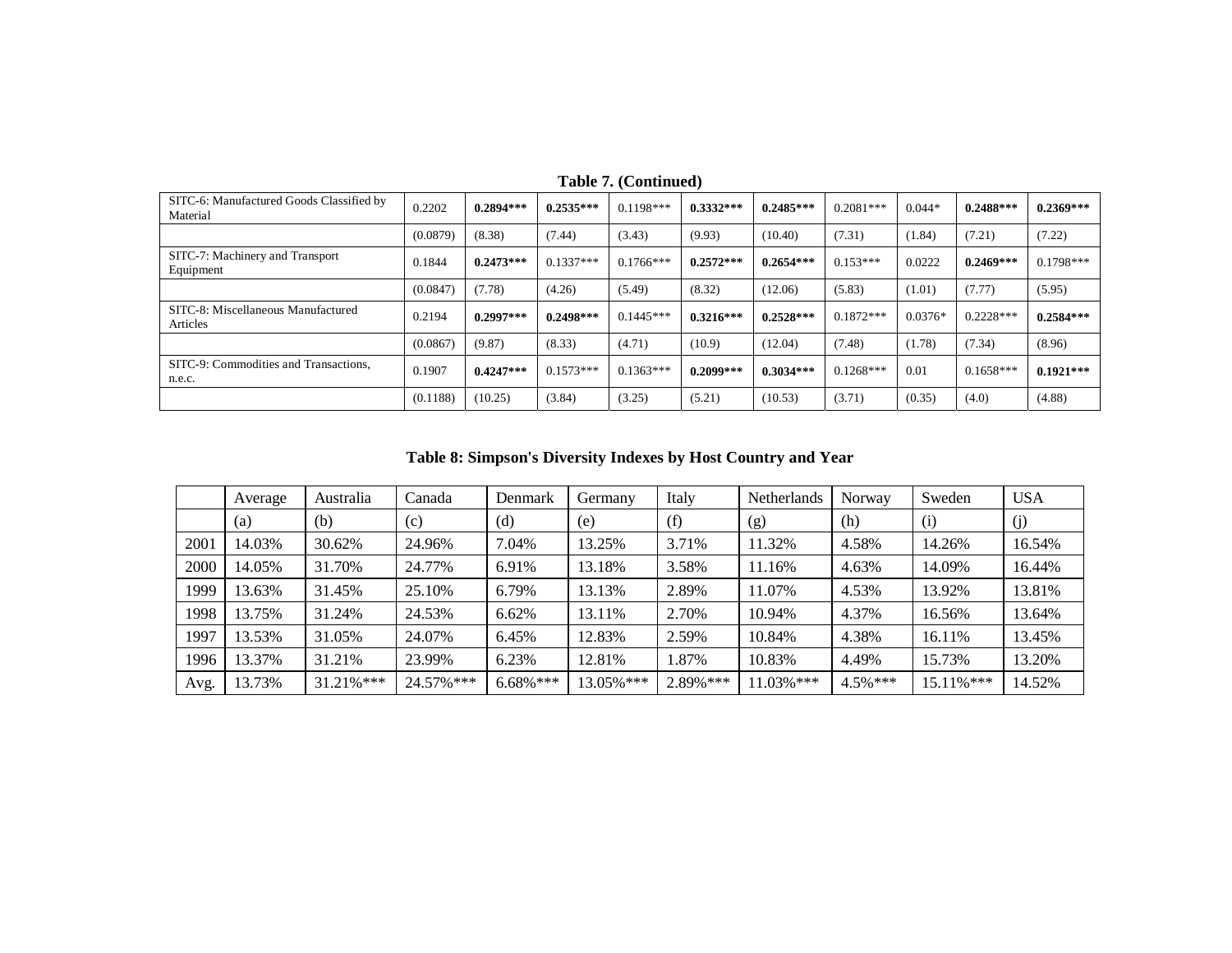The remaining coefficients in Table 5 conform to expectations. Coefficients on the variables representing changes in host-home country exchange rates are positive and negative, and generally significant, with respect to imports and exports, respectively. Greater geodesic distance between host and home countries, implying higher transport costs, corresponds with reduced trade levels. Also, as expected, higher home country GDP corresponds to both greater host country exports and imports. Likewise, home countries that are relatively more open to trade tend to trade more with the host countries in our sample. Coefficients on the home country population variables are positive and significant in all, but one estimation. Intuitively, this would mean that larger populations imply larger markets for host country exports to serve and, perhaps, a greater ability of the home countries to export to the host countries. Home country economic remoteness is found, in many instances, to have a negative effect on trade with the host country. Estimated coefficients on the dummy variables suggest that host-home country adjacency, commonality of language, free trade agreements and having coastal access all facilitate trade and that, with the exception of trade in non-manufactured goods, the nine host countries tend to trade relatively less with home countries that are members of OPEC.

To further examine variation in immigrant-trade links across host countries, we estimate equation (2) while employing disaggregated measures of trade – imports and exports of manufactured and non-manufactured products and 1-digit SITC sector values of imports and exports – as dependent variables. The resulting proportional immigrant effects on host country imports and exports are presented in Tables 6 and 7, respectively. For most host countries and measures of trade, estimated proportional immigrant effects are positive and significant; however, variation in effects is again noted across host economies. Column (a) of Table 6 reports average immigrant effects and corresponding standard deviations. Immigrant effects that are greater in magnitude than the corresponding average effect are noted by bold typeface.

Comparing magnitudes of the proportional immigrant effects on aggregate, manufactured and non-manufactured goods imports, separately, across host countries (the first three trade measures presented in Table 6), we see above-average immigrants effects for Australia, Canada, Germany, The Netherlands and the US; however, only the effects reported for the US (aggregate imports (0.2968) and manufactured goods imports (0.3688)) and Canada (manufactured goods imports (0.3302)) are greater than one standard deviation above the associated mean effects. The corresponding estimated proportional effects (aggregate, manufactured and non-manufactured goods imports) for Denmark and Norway fall below the relevant mean values, as do estimated effects for aggregate and manufactured goods imports for Italy and Sweden. In fact, the estimated effects for Norway, while positive and significant, fall short of the mean effect by more than one standard deviation. Similarly, for Denmark, the estimated effect of immigrants on aggregate imports and imports of non-manufactured products lies below the mean effect by are more than one standard deviation.

When considering the estimated proportional effects of immigrants on host country exports to their respective home countries, a similar pattern emerges. From the results presented for the first three trade measures in Table 7 we see, again, that proportional immigrant effects for Australia, Germany and the US are greater in magnitude as compared to the mean effect. Likewise, for Italy and Sweden, the corresponding effect of immigrants on aggregate and manufactured goods exports is greater than the mean effect. Unlike the results presented in Table 6 for imports, here we observe only the effects estimated for Australia (0.3544, 0.3287 and 0.4046 for aggregate, manufactured and non-manufactured goods exports, respectively) and the US (0.3676 for non-manufactured goods exports) are greater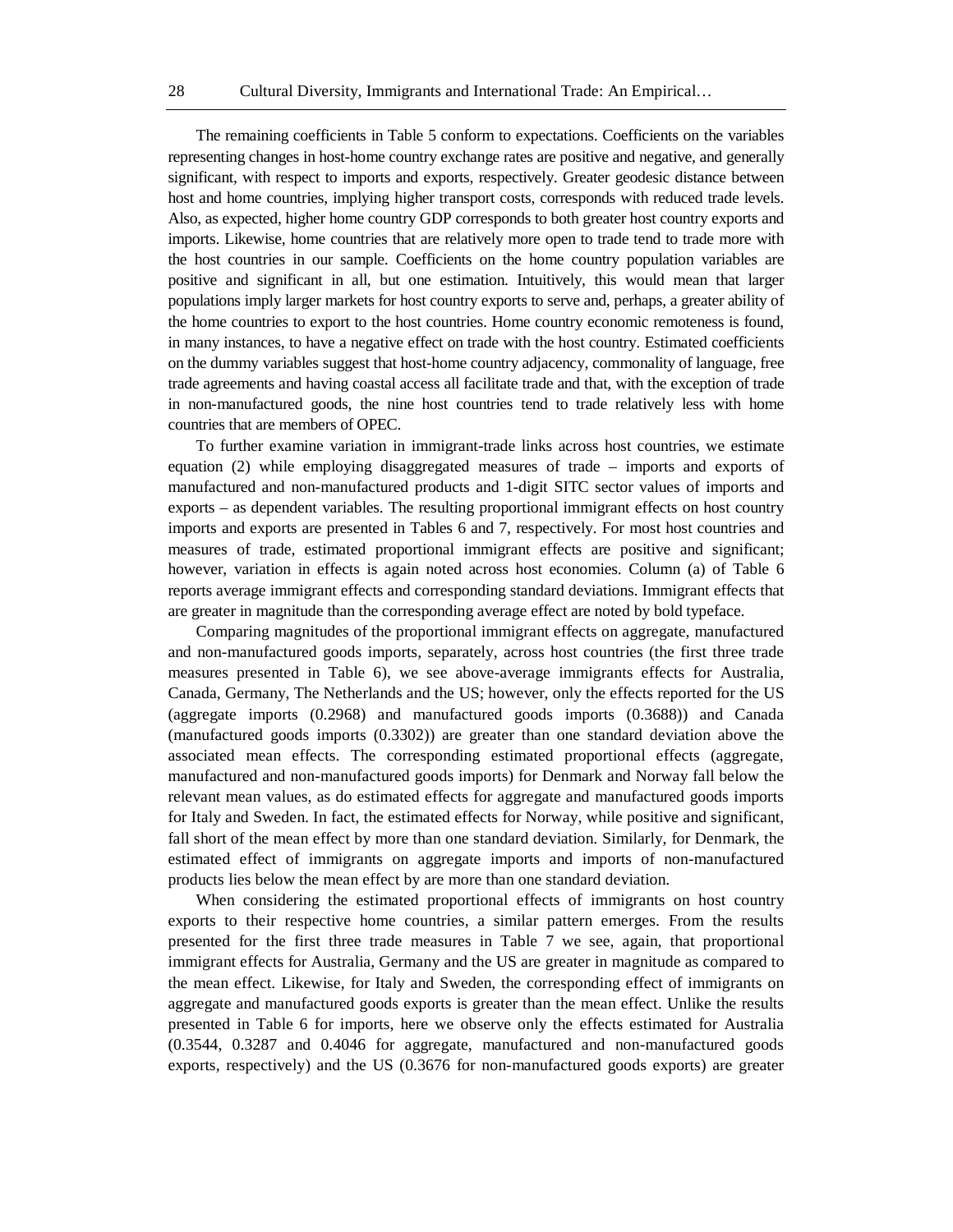than one standard deviation above the relevant mean. Most striking is that, in the case of Norway, of the three estimated proportional immigrant effects, only the effect on nonmanufactured goods exports (0.0793) is significant and even this effect is less than one standard deviation below the corresponding mean effect.

Decomposing the aggregate import and export values into 1-digit SITC sector-level values permits examination of immigrant-trade relationships at a much greater level of detail. Since we see variation in the magnitudes of the effects across host countries when aggregate, manufactured and non-manufactured goods trade values are employed as the dependent variables in our estimations, it is expected that similar variation will be found when more disaggregated measures of trade are employed. Proportional immigrant effects are again reported in Tables 6 and 7. Since the estimated immigrant-trade links are quite consistent across measures of trade, yet vary across host countries, we consider this as indicative of the robustness of our general results. We find that Australia, Canada, Germany and the US are the host countries where, consistently, above-average proportional immigrant-trade effects are estimated. Denmark, Norway and Sweden tend to have below-average proportional immigrant-trade effects, while effects for Italy and the Netherlands are more mixed.

We assume that host-home country cultural distance does not vary during our reference period when estimating the proportional influences of hypothetical one percent increases in immigrant stocks on host-home country trade flows. Assuming, instead, immigrant stocks remain constant and allowing hypothetical one percent increases in cultural distances permits the determination of the relative effects of cultural distance on trade. Comparing proportional cultural distance effects to the proportional immigrant-import effects (presented in Table 6), we find that in 91 cases both effects are significant and, in such instances, the cultural distance effect exceeds the immigrant-import effect by an average factor of 6.13. In only one case (US imports of SITC-1 products) is the cultural distance effect (-0.1726) less than the corresponding immigrant-export effect (0.2669). Comparison of proportional cultural distance effects to immigrant-export effects (presented in Table 7) reveals that in only one of the 68 instances in which both the cultural distance and immigrant-export effects are significant (Australian exports of manufactured products) is the immigrant-export effect (0.3287) greater than the cultural distance effect (-0.0421). Across all 68 cases, the average cultural distance effect-to-immigrant-export effect ratio is 5.8. Thus, we conclude the trade-inhibiting influence of cultural distance far exceeds the trade-enhancing effects of immigrants.

# **CULTURAL DIVERSITY AND THE IMMIGRANT-TRADE LINK**

The empirical results presented in Section 5 address the first two of our three principal questions. We find that greater cultural distance between countries does act to hinder trade. However, immigrants exert pro-trade influences that offset, at least in part, the tradeinhibiting influences of cultural distance. These pro-trade immigrant effects vary across product classifications and economic sectors and, more importantly, across host countries that differ to the extent which their populations are culturally diverse. This brings us to our third question: does cultural diversity within the immigrants' host countries affect the abilities of immigrants' to increase trade? To address this question, we calculate annual values, for each host country, of the Simpson's Index of Diversity. These values, along with host countryspecific average values, are presented in Table 8.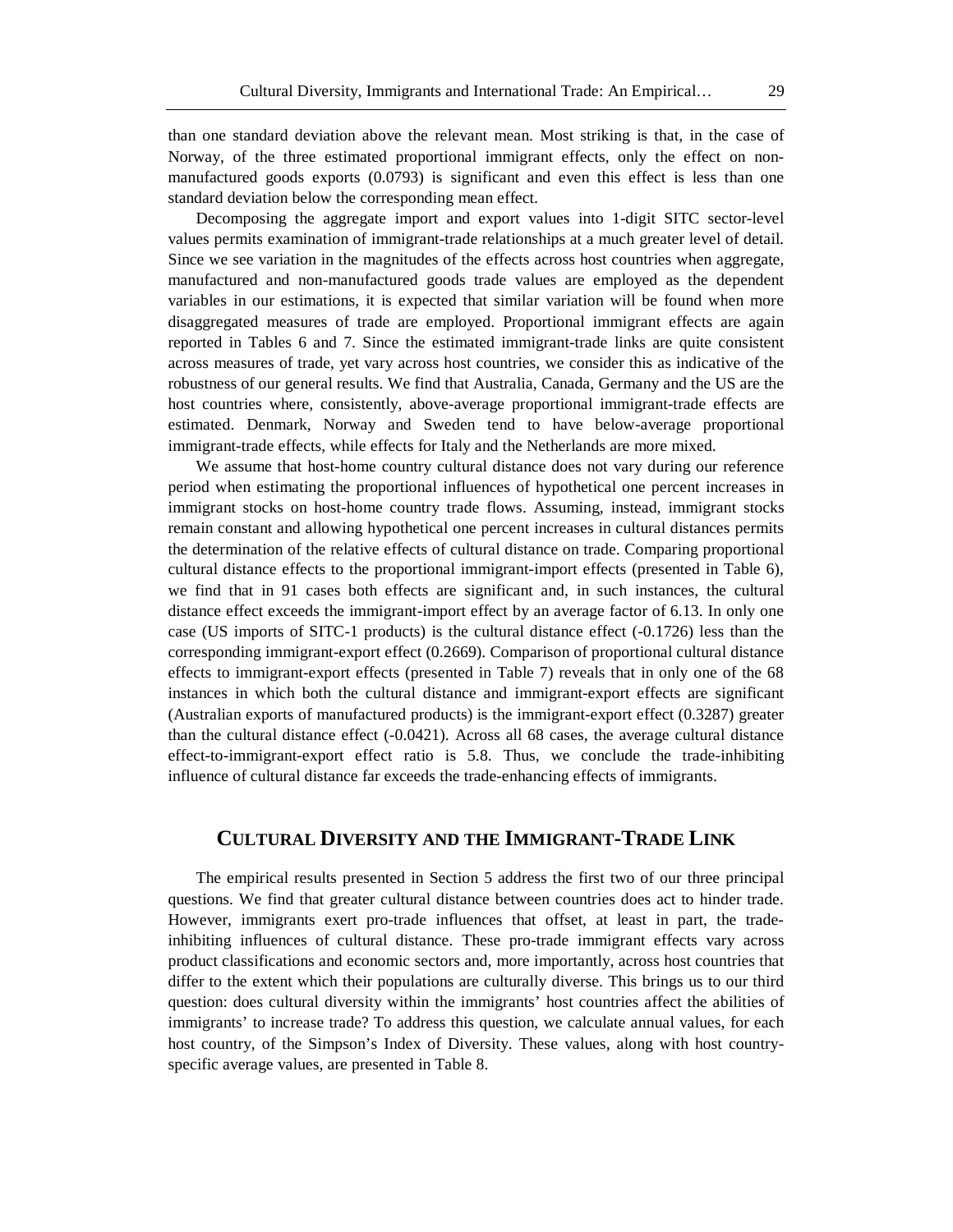Simpson's Indexes of Diversity is calculated as  $1 - \frac{\sum n_{ij} (n_{ij} - 1)}{N_i (N_i - 1)}$ *i i ij ij*  $N_i(N)$  $\frac{n_{ij}(n_{ij}-1)}{n_{ij}}$ , where  $n_{ij}$  is the total

number of individuals born in a particular country, inclusive of immigrants and the nativeborn. *Ni* is the total population of host country i. Simpson's Index of Diversity ranges in value from 0 to 1, with higher values indicating greater diversity. The index effectively reflects the probability that two randomly selected individuals are from different countries.

The coefficients summarized in Tables 6 and 7 represent the expected proportional responses of imports and exports, respectively, to a small (i.e., one percent) proportional increase in the immigrant stock variable. By comparing average Simpson's Index vales to the estimated proportional effects of immigrants on trade that are presented in Table 6 and 7, we can determine whether greater cultural diversity in the immigrants' host country corresponds with immigrants' influences on trade that are of greater or lesser magnitude. Beginning with immigrants' proportional influences on host country imports, the correlation coefficient between the average Simpson's Index values and the estimated immigrant-import effects reported in Table 8 is equal to 0.33. The corresponding correlation coefficient between the average Simpson's Index values and the immigrant-export effects (reported in Table 8) is equal to 0.49. In both cases, the coefficients are statistically significant. Thus, we can say that greater host country cultural diversity is positively related to immigrant-import and immigrant-export effects.<sup>1</sup>

These findings are not entirely surprising when one glimpses the values in Tables 6 through 8. A consistent pattern emerges regarding the pattern of above-average cultural diversity and above-average magnitudes for the immigrant-trade effects. The values in the table indicate that Australia, Canada and Sweden are significantly more culturally diverse than are the remaining host countries; however, since the US is not significantly different from the cohort-average, it can be taken as significantly more diverse than Denmark, Germany, Italy, the Netherlands or Norway. Revisiting Table 6, we see that the estimated immigrant-import effects for Australia, Canada, Sweden and the US are above the corresponding cohort-averages in 38 of 52 instances (73.1%), while the estimated immigrantexport effects for the remaining host countries are above the corresponding cohort averages in 31 of 65 instances (47.7%). Performing the same accounting for the values in Table 7, we see that the estimated immigrant-export effects for the four most culturally-diverse host countries are above-average for 71.1 percent of the cases, while the immigrant-export effects in the remaining hosts are above-average in only 33.8 percent of cases.

Based on these results, while we can say that cultural diversity within the immigrants' host countries fosters the creation of trade-between immigrants host and home countries, the inference that it enhances the abilities of immigrants to affect trade is not entirely straightforward. Sweden, for example, is one anomaly. Estimated to have the third most culturally-diverse population among the nine host countries considered, the immigrant-trade effects for Sweden are below average in 18 of 26 instances. For Australia and Canada, estimated effects exceed the corresponding averages in 22 of 26 cases, while 23 of 26 estimated effects for the US are above-average. Germany, on the other hand, is estimated to be relatively less culturally-diverse, yet in 24 of 26 instances the corresponding immigranttrade effect exceeds the cohort average. Results for Denmark and Norway, however, are very

 <sup>1</sup> Both correlation coefficients are significant from zero at the 1% level.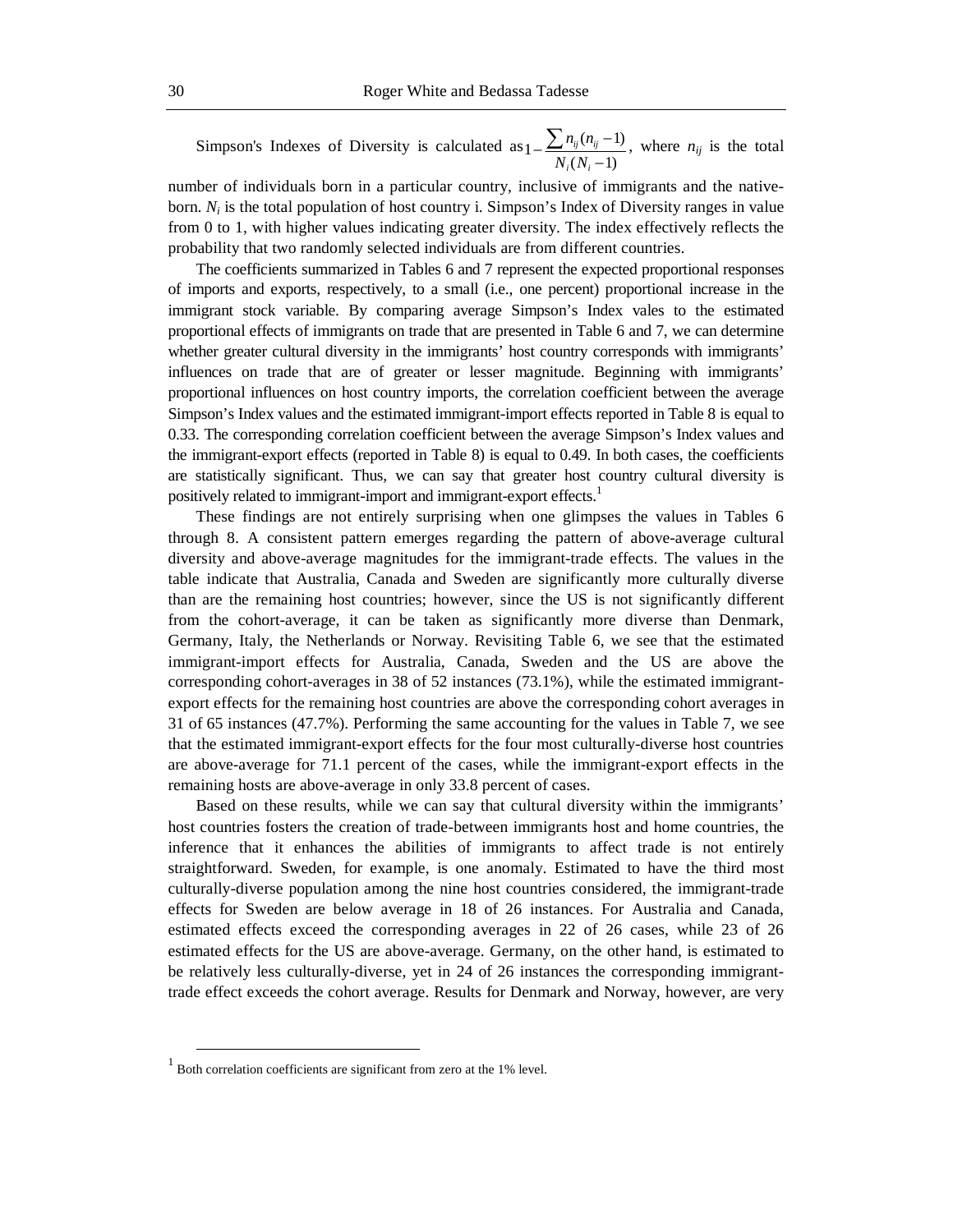much in line with the general finding of a positive relationship between host country diversity and greater proportional immigrant-trade links.

# **CONCLUSION**

In an attempt to gain a deeper understanding of how immigrants affect host-home country trade flows, we have examined the relationship between immigrants, cultural distance and trade for a group of culturally and economically heterogeneous host countries. Our analysis extends the related literature, informs the public and political discussions of immigration and, potentially, provides information beneficial in the formulation of public policy. Our results indicate that immigrants, generally speaking, appear to increase both host country imports from and exports to their respective home countries. However, considerable variation is observed across host countries in terms of pro-trade effects. For example, the magnitudes of immigrant-trade links for Denmark and Norway – both of which have fewer immigrants than other host economies considered in this study – are generally positive but also tend to be below-average when compared to the remaining host economies in our sample. Australia, Canada, Germany (with immigrant populations of typical size relative to the full sample of host countries) and the US (with the largest number of immigrants), on the other hands, frequently are estimated to have immigrant-trade links that are above-average in magnitude.

We also report that greater cultural difference between host countries and home countries inhibits both host country imports and exports, with imports seemingly affected to a greater extent. This is consistent with the notion that greater cultural differences between societies complicate interactions, hinder the development of rapport and trust and, thus, act to inhibit trade flows. Greater cultural diversity of the host countries' populations, on the other hand, corresponds with increased magnitudes and incidence of statistically significant immigrantexport and immigrant-import effects. This suggests that where populations are more diverse, there may be increased likelihoods that the native-born populations and immigrants from other countries are more tolerant of distinct cultures and more open to altering their consumption, partaking in products from a given immigrant groups' home country. It also may indicate that greater diversity correlates with a higher probability that the host country will afford immigrants the opportunities that allow them to reduce trade-related transaction costs.

That immigrants increase trade flows by exploiting superior information regarding host country markets (relative to their home country counterparts) and home country markets (relative to their host country counterparts), while cultural differences inhibit trade flows implies that immigrants play greater roles in facilitating international flows than is usually discussed in the literature: fully or partially offsetting the influences of lack of trust and commitments that correspond to cultural differences between potential trading partners; thus, initiating trade and facilitating transactions.

### **REFERENCES**

Anderson, J. E. & van Wincoop, E. (2003). "Gravity with Gravitas: A Solution to the Border Puzzle," *American Economic Review, 93*, *1*, 190-192.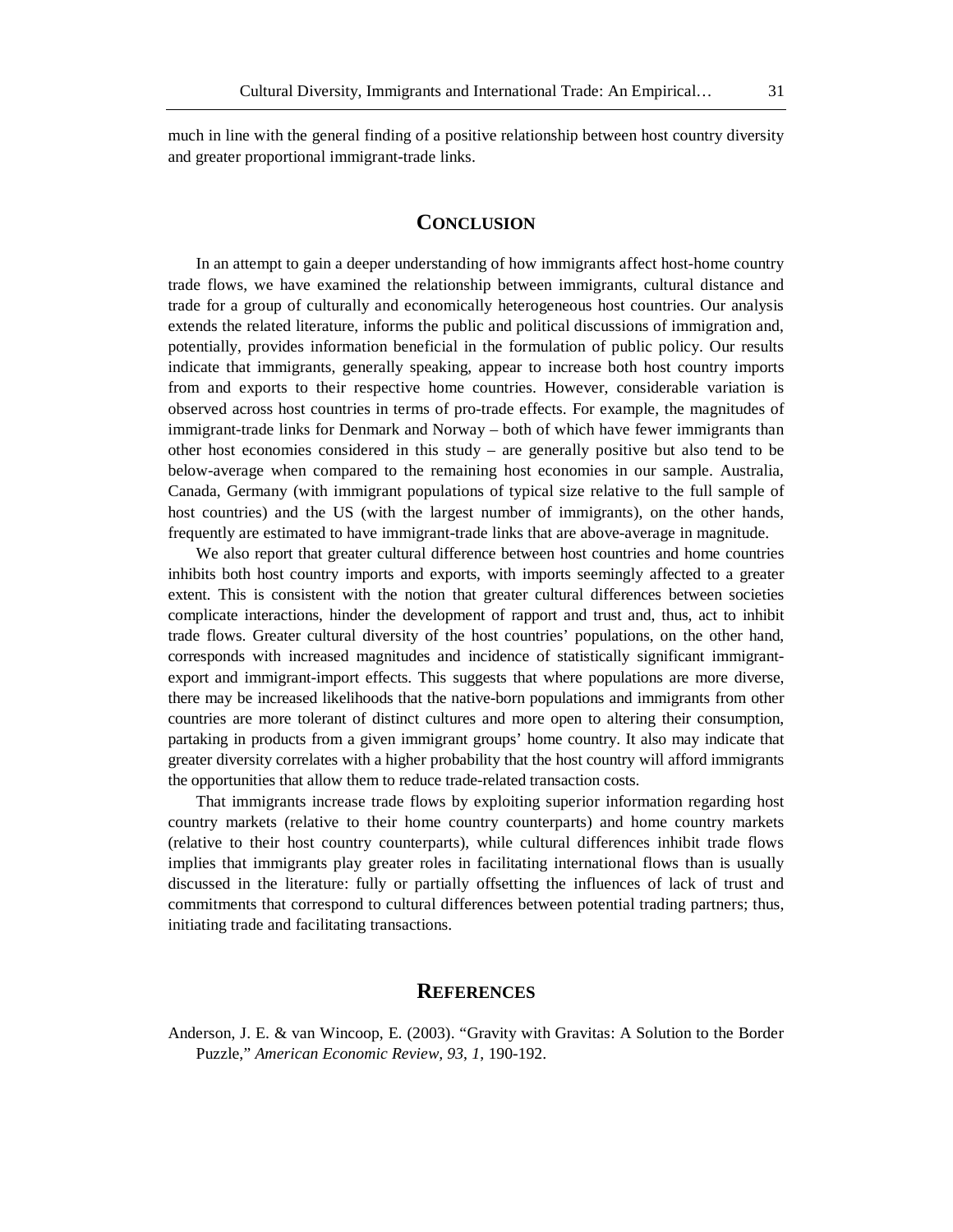- Bacarreza, C., Javier, G. & Ehrlich, L. (2006). "The Impact of Migration on Foreign Trade: A Developing Country Approach", MPRA Paper No. 1090. Online at: http://mpra.ub.unimuenchen.de/1090/.
- Bandyopadhyay, S., Coughlin, C. C. & Wall. H. J. (2006). "Ethnic Networks and US Exports," Federal Reserve Bank of St. Louis WP#2005-069A. January.
- Bardhan, A. D. & Guhathakurta. S. (2005). "Global Linkages of Subnational Regions: Coastal Exports and International Networks," *Contemporary Economic Policy, 22*, *2*, 225-236.
- Blanes, J. V. (2006). "Immigrant's Characteristics and their different effects on bilateral trade. Evidence from Spain," WP#06.08, Universidad Pablo de Olavide, Departamento de Economía.
	- \_\_\_\_\_\_\_\_\_\_\_\_ (2004) "Does Immigration Help to Explain Intra-Industry Trade? Evidence for Spain," Economic Working Papers at Centro de Estudios Andaluces E2004/29, Centro de Estudios Andaluces.
		- \_\_\_\_\_\_\_\_\_\_\_\_ (2003) "The Link Between Immigration and Trade in Spain," Universidad Pablo de Olavide, Presented at XXVIII Simposio de Analisis Economico, 11-13 December, Seville.

\_\_\_\_\_\_\_\_\_\_\_\_ & Martín-Montaner, J. A. (2006) "Migration Flows and Intra-Industry Trade Adjustments," *Review of World Economics, 127*, *3*, 567-584. October.

- Boisso, D. & Ferrantino, M. (1997). "Economic Distance, Cultural Distance, and Openness in International Trade: Empirical Puzzles," *Journal of Economic Integration, 12*, *4*, 456-484. December.
- Bryant, J., Genc, M. & Law, D. (2004). "Trade and Migration to New Zealand," New Zealand Treasury WP#04/18. Wellington, New Zealand.
- Ching, H. S. & Chen, L. (2000). "Links between Emigrants and the Home Country: the Case of Trade between Taiwan and China," in *Regional Cohesion and Competition in the Age of Globalization*, edited by H. Kohno, P. Nijkamp and J. Poot. Cheltenham UK: Edward Elgar.
- Co, C. Y., Euzent, P. & Martin, T. (2004). "The Export Effect of Immigration into the USA," *Applied Economics 36*, *6*, 573-583.
- Combes, P., Lafourcade, M. & Mayer, T. (2005). "The Trade Creating Effects of Business and Social Networks: Evidence from France," *Journal of International Economics, 66*, 1-29.
- Dunlevy, J. A. (2006). "The Impact of Corruption and Language on the Pro-Trade Effect of Immigrants: Evidence from the American States," *Review of Economics and Statistics, 88*, 1.
- Eaton, J. & Tamura, A. (1994). "Bilateralism and Regionalism in Japanese and U.S. Trade and Foreign Direct Investment Patterns," *Journal of the Japanese and International Economies, 8*, 478-510.
- Faustino, H. & Leitão, N. C. (2008). "Using the Gravity Equation to Explain the Portuguese Immigration-Trade Link," Technical University of Lisbon, School of Economics and Management Working Paper #12/2008/DE/SOCIUS.
- Feenstra, R. C., Markusen, J. & Rose, A. (2001). "Using the Gravity Equation to Differentiate Among Alternative Theories of Trade," *Canadian Journal of Economics, 34*, *2*, 430-447.
- Girma, S. & Yu. Z. (2002). "The Link Between Immigration and Trade: Evidence from the U.K.," *Weltwirtschaftliches Archive, 138*, 115-130.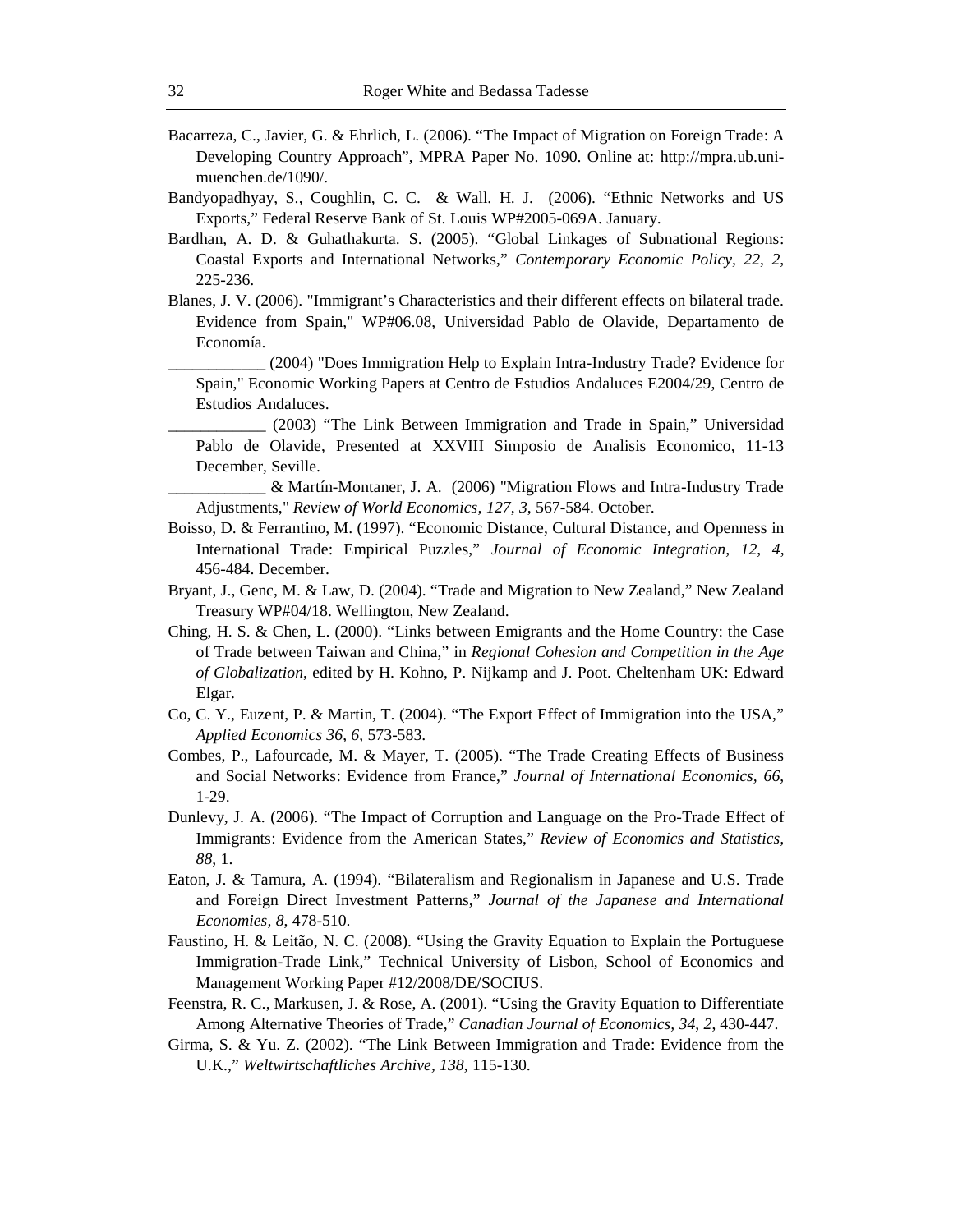- Gould, D. M. (1994). "Immigration Links to the Home Nation: Empirical Implications for US Bilateral Trade Flows," *Review of Economics and Statistics, 76*, 302-316.
- Greenaway, D., Mahabir, P. A. & Milner, C. (2007). Does the Presence of Ethnic Chinese in Trading Partner Countries Influence Bilateral Trade Flows with China?" Leverhulme Centre for Research in Globalisation and Economic Policy, University of Nottingham Working Paper.
- Hagenaars, J. A., Halman, L. & Moors, G. (2003). "Exploring Europe's Basic Values Map," in Wil Arts, Jacques Hagenaars and Loek Halman et al., eds., *The Cultural Diversity of European Unity, Boston, MA*, Koninklijke Brill.
- Head, K. & T. Mayer (2000). "Non-Europe: The Magnitude and Causes of Market Fragmentation in Europe," *Weltwirtschaftliches Archive*, *136*, *2*, 285-314.
- Head, K. & Ries. J. (1998). "Immigration and Trade Creation: Econometric Evidence from Canada," *Canadian Journal of Economics, 31*, 47-62.
- Helliwell, J. F. (1997). "National Borders, Trade and Migration," *Pacific Economic Review, 3*, *3*, 165-185.
- Herander, M. G. & Saavedra, L. A. (2005). "Exports and the Structure of Immigrant-Based Networks: The Role of Geographic Proximity," *Review of Economics and Statistics, 87*, *2*, 323-335.
- Hofstede, G. (1981). "Culture and Organizations," *International Studies of Management and Organization, 10*, *4*, 15-41.
- Hong, T. C. & Santhapparaj, A. S. (2006). "Skilled labor immigration and external trade in Malaysia: A pooled data analysis," *Perspectives on Global Development and Technology, 5(4)*, 351-166, November.
- Hutchinson, W. K. (2002). Does Ease of Communication Increase Trade? Commonality of Language and Bilateral Trade, *Scottish Journal of Political Economy*, *49*, *5*, 544-556.
- Inglehart, R., Basanez, M., Diez-Medrano, J., Halman L. & Luijkx, R. editors (2004).. *Human Beliefs and Values: A Cross-cultural Sourcebook based on the 1999-2002 values surveys*, Siglo Veintiuno Editores, S.A. de C.V., Mexico City.
- Kandogan, Y. (2005). Is Immigration Necessary and Sufficient? The Swiss Case on the Role of Immigrants on International Trade, Working Paper.
- Linders, G., Slangen, A. deGroot, H. L. F. & Beugelsdijk, S. (2005). Cultural and Institutional Determinants of Bilateral Trade, Tinbergen Institute Discussion Paper-TI-2005-074/3, The Netherlands.
- Migration Policy Institute (2007). Country and Comparative Data, Washington, DC. Online. Available at: http://www.migrationinformation.org/datahub/comparative.cfm.
- Mundra, K. (2005). "Immigration and International Trade: A Semiparametric Empirical Investigation, *Journal of International Trade & Economic Development, 14*, *1*, 65-91.
- Murat, M. and B. Pistoresi (2006). "Migration and Bilateral Trade Flows Evidence from Italy," Working Paper.
- Parsons, C. (2005). "Quantifying the Trade-migration Nexus of the Enlarged EU: A Comedy of Errors or Much Ado about Nothing?" Sussex Migration Working Paper No. 27.
- Piperakis, A. S., Milner, C. & Wright, P. W. (2003). "Immigration, Trade Costs and Trade: Gravity Evidence for Greece," *Journal of Economic Integration 18*, 750-62.
- Rauch, J. & Watson, J. (2002). "Entrepreneurship in International Trade," National Bureau of Economic Research WP# 8708, NBER: Cambridge, MA.